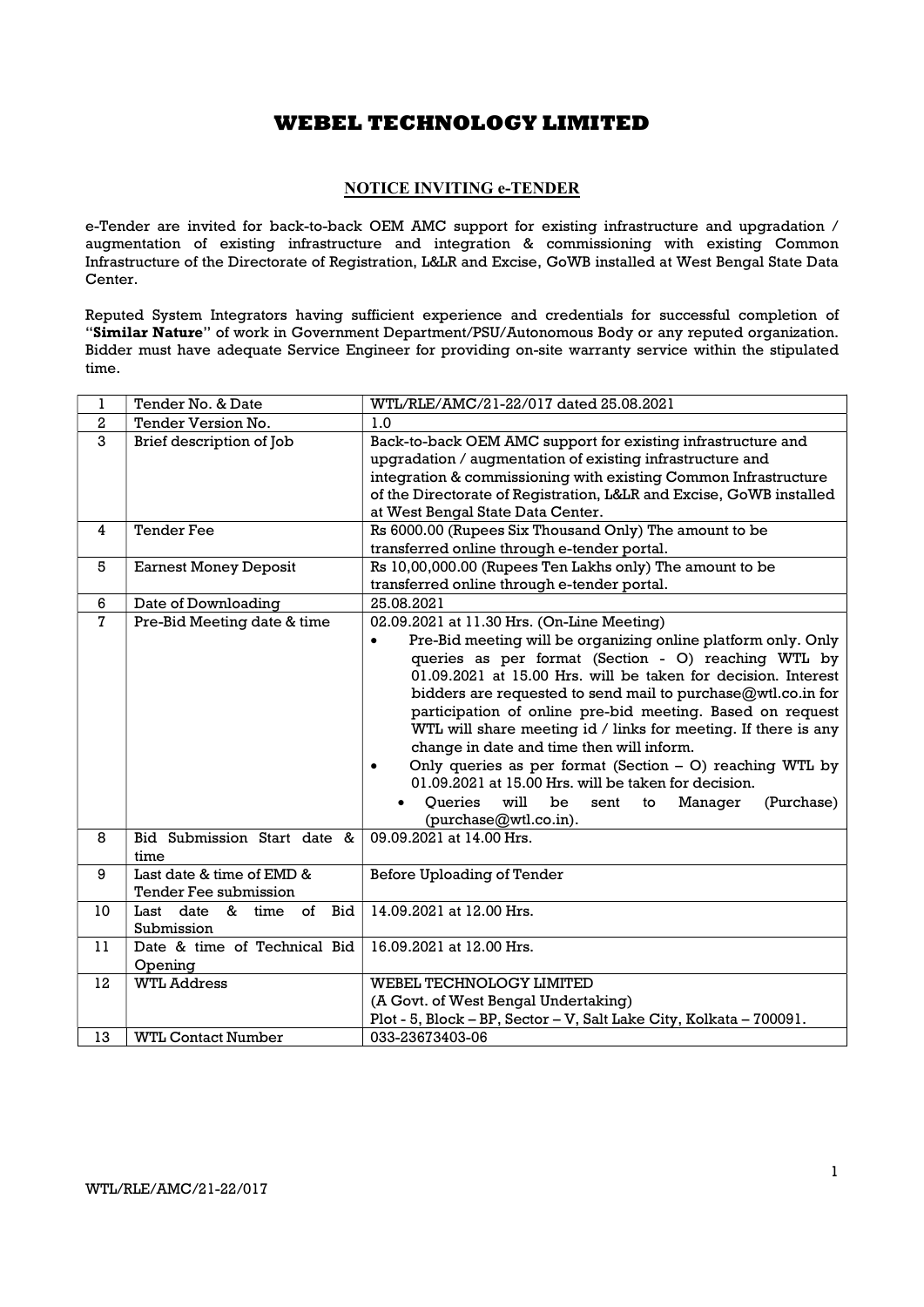- 1. Intending bidder may download the tender documents from the website https://wbtenders.gov.in directly with the help of Digital Signature Certificate. Necessary Tender fee may be remitted electronically through e-tender portal in favour of "Webel Technology Limited" and also to be documented through e-filling. Necessary Earnest Money Deposit (EMD) may be remitted electronically through e-tender portal in favour of "Webel Technology Limited" and also to be documented through e-filling.
- 2. Both Techno Commercial Bid and Financial Bid are to be submitted concurrently duly digitally signed in the website https://wbtenders.gov.in
- 3. Tender documents may be downloaded from website and submission of Techno Commercial Bid and Financial Bid will be done as per Time Schedule stated in Section – C of this Tender Document.
- 4. The Financial Bid of the prospective Bidder will be considered only if the Techno Commercial Bid of the bidder is found qualified by the Tender Committee. The decision of the 'Tender Committee' will be final and absolute in this respect. The list of Qualified Bidders will be displayed in the website.
- 5. All clarifications/ corrigenda will be published only on the WTL / https://www.wbtenders.gov.in website.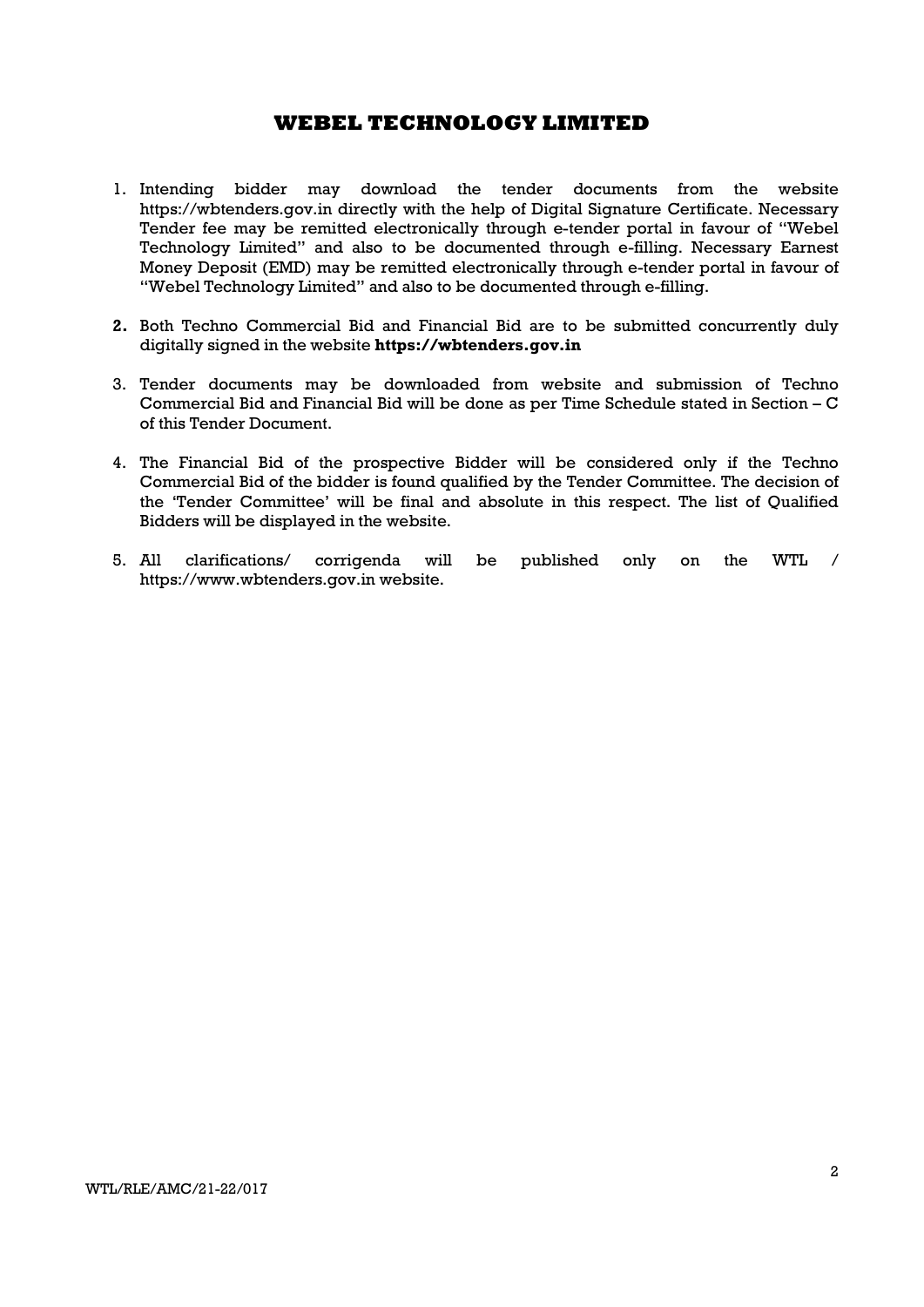## CONTENTS OF THE TENDER DOCUMENT

The Tender document comprises of the following:

- SECTION A SCOPE OF WORK & RESPONSIBILITY
- SECTION B ELIGIBILITY CRITERIA
- SECTION C DATE AND TIME SCHEDULE
- SECTION D INSTRUCTION TO BIDDER
- SECTION E BID FORM
- SECTION F TECHNO COMMERCIAL EVALUATION & AWARDING OF CONTRACT
- SECTION G GUIDANCE FOR E-TENDERING
- SECTION H EXISTING INFRASTRUCTURE
- SECTION I BILL OF MATERIAL & FACILITY MANAGEMENT SUPPORT REQUIRED DETAILS
- SECTION J TECHNICAL SPECIFICATION WITH COMPLIANCE STATEMENT
- SECTION K DETAILS OF ORDERS EXECUTED BY BIDDER
- SECTION L FINANCIAL CAPABILITY OF BIDDER
- SECTION M BIDDER'S DETAILS
- SECTION N MANUFACTURER'S AUTHORIZATION FORM
- SECTION O FORMAT FOR PRE-BID MEETING QUERY
- SECTION P LIST OF CLIENTS OF SIMILAR ORDERS
- SECTION Q PROFORMA FOR PERFORMANCE BANK GUARANTEE
- SECTION R NIT DECLARATION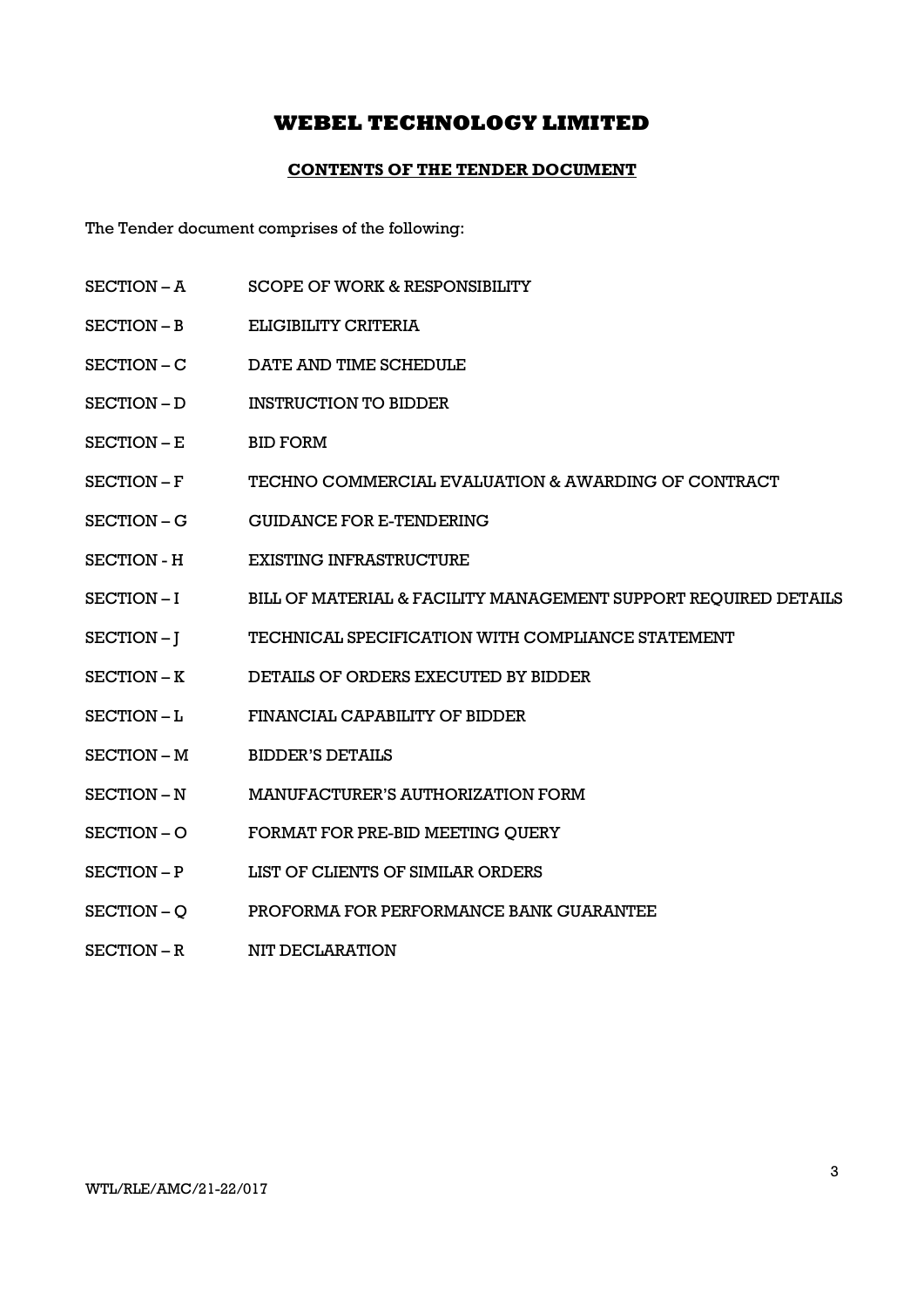## SECTION – A

## SCOPE OF WORK & RESPONSIBILITY

## Introduction

Central Server System under Common Infrastructure for the Directorate of Registration, Directorate of Land & Land Records and Excise Directorate GoWB has already implemented in 2014. The above mentioned Common Infrastructure installed at West Bengal State Data Centre, Moni Bhandar. Existing infrastructure details given in Section - H.

Webel Technology Limited invites RFP for Back-to-back OEM AMC support for existing infrastructure and upgradation / augmentation of existing infrastructure and integration & commissioning with existing Common Infrastructure of the Directorate of Registration, L&LR and Excise, GoWB installed at West Bengal State Data Center.

Bidder must have adequate Service support infrastructure for providing on-site AMC service within the stipulated time and providing Facility Management Support.

## For System Integrator

- 1) Supply: Entrusted bidder must supply and work as per work order. All supplies must be certified, new and RoHS compliant. Supplied components must satisfy the minimum guiding specifications and guidelines, as applicable, proprietary technology must be mentioned against each component. Bidder is allowed to propose only one make / model per system or software required for the proposed solution. Bids with optional offers would be summarily rejected.
- 2) Installation, Integration & Implementation: Installation, integration & implementation will be governed by the stated guidelines and associated standards & in line with the scope of work defined in this document. Installation, integration & implementation of all hardware components, system software, required tuning of the computing infrastructure including hardware, network, system software; database, application servers and utilities for optimal performances, registration of components with OEM or developer for post installation warranty & back-to-back OEM AMC support are the sole responsibility of the Bidder with coordination of respective OEM's.
- 3) OEM responsibility: Bidder to include confirmation from the respective OEMs for the products / backto-back AMC service/subscription proposed by them for the following:
	- a) All product specific compliance information has been certified by the OEM.
	- b) OEM has not withheld any information about the product / solution that undermines the objectives of the proposed solution.
	- c) Software, Firmware, Utility updates / upgrades, patches, as per applicable licensing terms and conditions.
	- d) For acceptance of successful installation/delivery/subscription bidder to submit item-wise back-toback AMC / warranty /subscription coverage for 3 years for all hardware and accessories from the respective OEMs. The acceptance letter should be included along with Bidder Tax Invoice.
	- e) For any change in system part no. / Serial no. of any hardware / software from the time of submission of offer till completion of the contract (for reasons like model changes or replacement systems), bidder should notify the change to the purchaser in written with supporting justification letter from the respective OEM for the change. The Purchaser reserves the right to accept or reject such changes.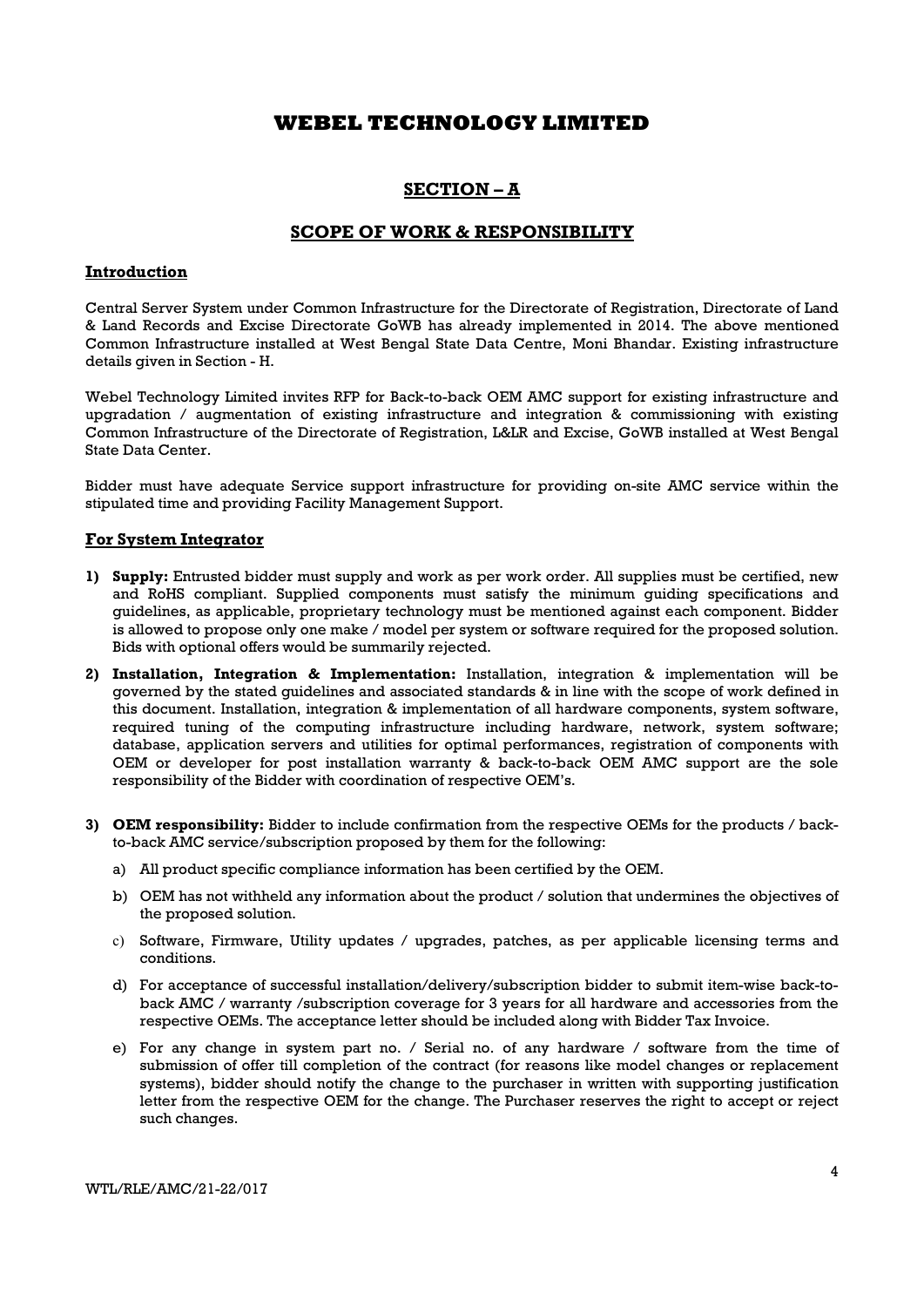- f) Installation and integration of Upgrdation / augmentation of Storage system is joint responsibility of Bidder and respective OEM. Reconfiguration of existing SAN booting, Data Transferring / Migration, and testing of Application and Database from existing Storage system to upgraded / augmented Storage System is sole responsibility of respective OEM. Bidder will assist OEM technical team for above mentioned activities. Detailed Project plan verified by respective OEM for Migration will be submitted during Project execution. Any additional requirements required to complete the Integration and Data migration job apart from the components listed in annexure-J shall be provided without any additional commercial implication.
- g) Augmentation, Migration and installation of Network Firewall Device are joint responsibility of Bidder and respective OEM. Bidder will assist OEM technical team for above mentioned activities. All the existing network connectivity policies, VPN configurations and other firewall policy rules are to be reconfigured in the new firewall system. Detailed Project plan verified by respective OEM for Migration will be submitted during Project execution. Any additional requirements required to complete the Integration and migration job apart from the components listed in annexure-J shall be provided without any additional commercial implication.
- h) OEM will confirm that the products quoted are on our current product list and are not likely to be discontinued within 3 years from the day of this letter. OEM also assures availability of back to back AMC for the products for the next two years after three years warranty.
- 4) Project Management: Selected bidder will be required to perform the following project management tasks for the assigned areas:
	- a. Provide a detailed strategy and work plan for their scope of work.
	- b. Identify and address functional/technical issues that may arise during the project.
	- c. Provide a strategy for data transferring/migration from existing storage to augmented storage.
- 5) Technical Tasks for Project Implementation: Selected bidder will be required to perform the following technical tasks for the assigned areas:
	- a. Existing Database and Application based on Microsoft Windows Server 2012 R2, SQL Server 2014 Enterprise, Apache Tomcat 9.0, IIS 8.0 with dotnet framework 4.5 will be transferring/migrated to augmented Storage.
	- b. The bidder has to tune the computing infrastructure including hardware, network, system software, database, application servers and utilities as per the requirements.
	- c. Post migration health check / assessment.

#### 6) Support and Maintenance:

- a) Bidder will provide AMC/warranty support service for equipment's after renewal of back to back AMC of existing systems and infrastructure.
- b) On-site, non-destructive Software, Firmware, Utility update / upgrade, patch, as per applicable licensing terms and conditions.
- c) Configuration backup and restoration, documentation.
- d) Cyber / Platform / Systems / Network Security Vulnerability Assessment, remediation, certification and report, as and when known, inevitable, mandated, required.
- e) Bidder will start Facility Management Support Service with effect from 16.05.2022. Details scope of Facility Management Support Service is enclosed in Section - J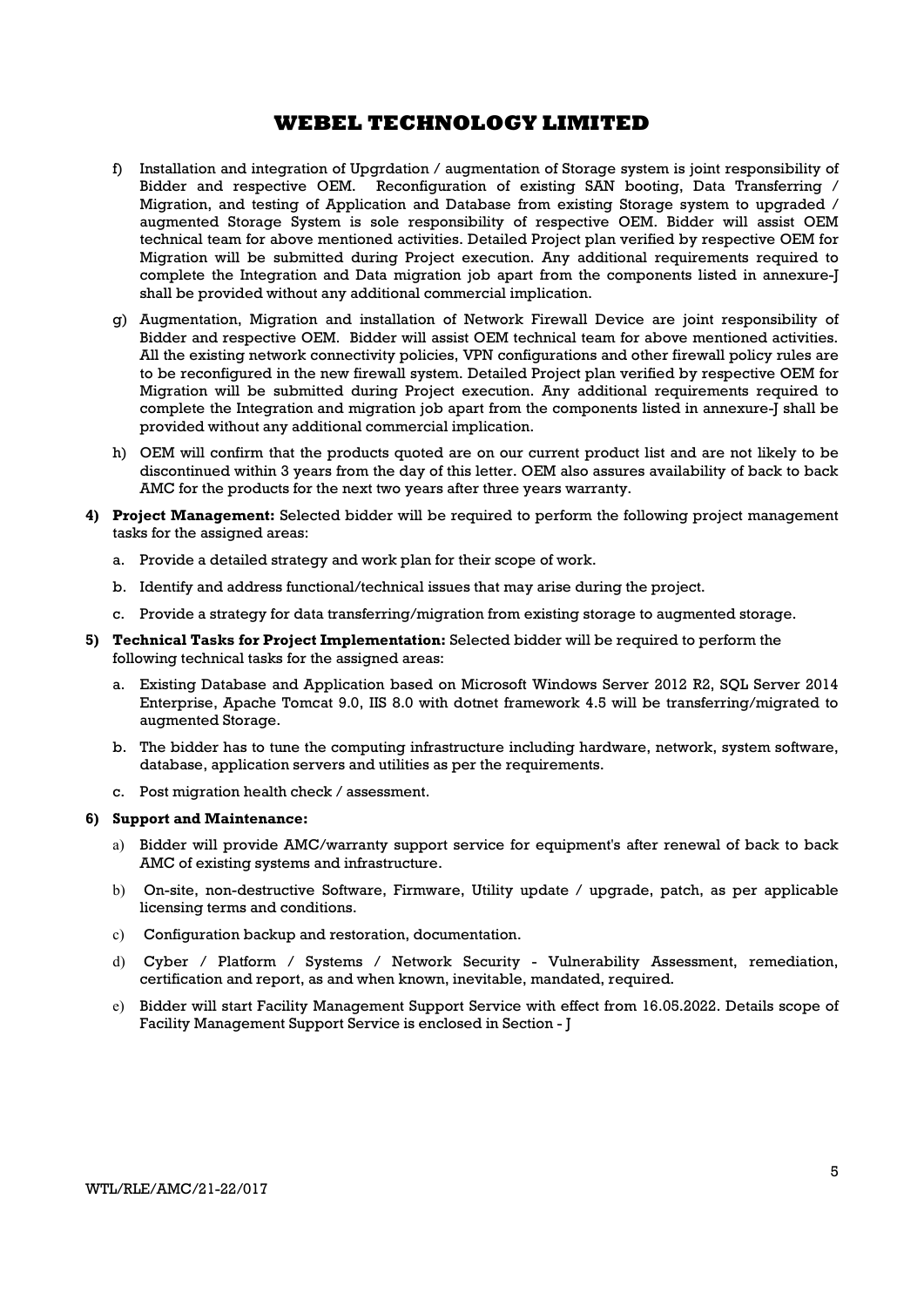## SECTION – B

## ELIGIBILITY CRITERIA

- 1. The bidder must be a company registered under Companies Act, 1956/2013 or Partnership or LLP or OPC or Proprietary Firm. Documentary (Certificate of incorporation/Relevant document) evidence to be submitted.
- 2. The bidder should have their presence in Kolkata with own office. Valid proof should be submitted along with the bid / Bidder should submit self-declaration in their letterhead for opening office or support centre at Kolkata, if bidder awarded the contract.
- 3. The bidder should have valid GST Registration Certificate & PAN. Bidder shall have to submit photocopy of the documents.
- 4. The bidder shall have executed "Similar Nature" of two orders in total amount not less than Rs. 2.5 Crore in last five financial years (considering FY - 2016-17, 2017-18, 2018-19, 2019-20 & 2020-21) & current financial year in Government Department /PSU/Autonomous Body any reputed organization. References order copy for the project to be provided.

OR

The bidder shall have executed "Similar Nature" of four orders in total amount not less than Rs. 3 Crore in last five financial years (considering FY - 2016-17, 2017-18, 2018-19, 2019-20 & 2020-21) & current financial year in Government Department /PSU/Autonomous Body any reputed organization. References order copy for the project to be provided.

- 5. The bidder should have Technical Manpower for these skills namely (a) Server & Storage 5 Nos. (b) Network & Security – 3 Nos. (c) Microsoft Application & Database – 3 Nos. in their payroll. Declaration from Bidder's HR department with relevant certificates of above mentioned skills with the named resources has to be submitted.
- 6. Bidder should have call center number. Call Center details for Bidder with number & detailed to be submitted.
- 7. The bidder should have an average annual turnover of not less than Rs.35 crore each year in the following three financial years (FY – 2017-18, 2018-19 & 2019-20). Bidder shall have to submit Audited Accounts / Auditor Certificate in support of their claim.
- 8. Manufacturer's tender specific authorizations for Core Switch & storage components must be submitted as per format enclosed (Section - N).
- 9. The bidder shall have Quality Certificate (ISO 9001:2015 and ISO 27001-2013). Copies of valid Certificate to be submitted.
- 10. The bidder shall submit Bid Form (Section E) duly signed by the authorized signatory of the company as per the format enclosed. Deviation in format may not be accepted.
- 11. The bidder shall not have been blacklisted by any State/Central Government or PSU Organization or bilateral/multilateral funding agencies for breach of ethical conduct or fraudulent practices as on date of submission of the proposal (as per DIT guidance note issued on 26-Dec-2011). Declaration on bidder's letter head to be submitted.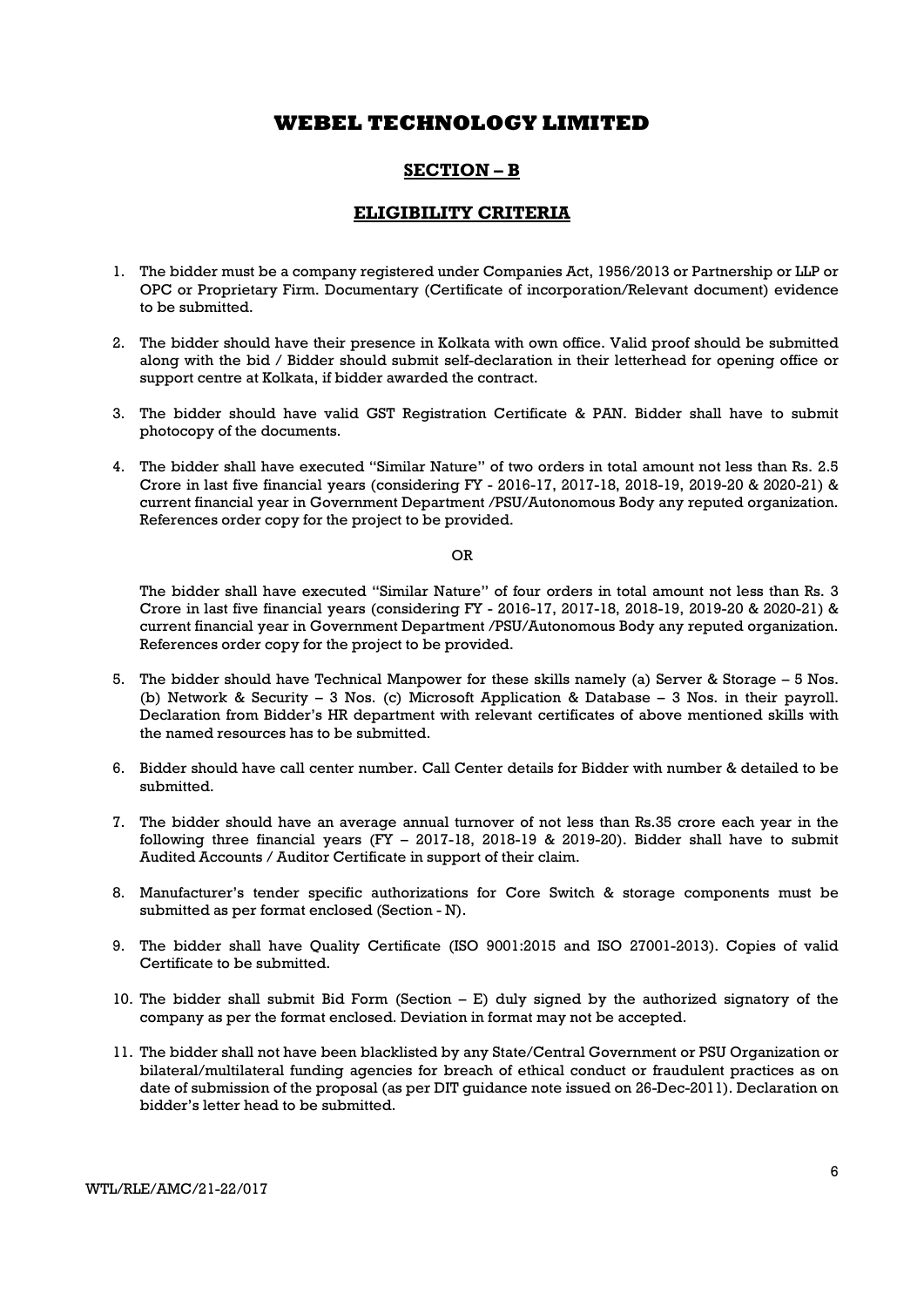# SECTION – C

# DATE AND TIME SCHEDULE

| <b>S1. No.</b> | <b>Particulars</b>                                                                                                | Date & Time                   |
|----------------|-------------------------------------------------------------------------------------------------------------------|-------------------------------|
|                | Date of uploading of N.I.T. & other Documents<br>(online)<br>(Publishing Date)                                    | 25.08.2021                    |
| $\overline{a}$ | Documents download/sale start date (Online)                                                                       | 25.08.2021                    |
| 3              | Last Date and time of sending the queries (Offline)                                                               | 01.09.2021 & 15.00 hrs.       |
| 4              | Pre Bid Meeting (On Line)                                                                                         | 02.09.2021 & 12.00 hrs.       |
| 5              | Corrigendum, if any will be published (On Line)                                                                   |                               |
| 6              | Bid Submission start date & time (On line)                                                                        | 09.09.2021 & 14.00 hrs.       |
| $\mathbf{7}$   | Last Date & time of submission of Earnest Money<br>Deposit                                                        | Before Uploading of<br>Tender |
| 8              | Last Date & time of submission of Tender Fee                                                                      | Before Uploading of<br>Tender |
| 9              | Bid Submission closing date & time (On line)                                                                      | 14.09.2021 & 14.00 hrs.       |
| 10             | Bid opening date & time for Technical Proposals (On<br>line)                                                      | 16.09.2021 & 14.00 hrs.       |
| 11             | Date of uploading the final list of Technically<br>Oualified<br>Bidder (online) after disposal of appeals, if any |                               |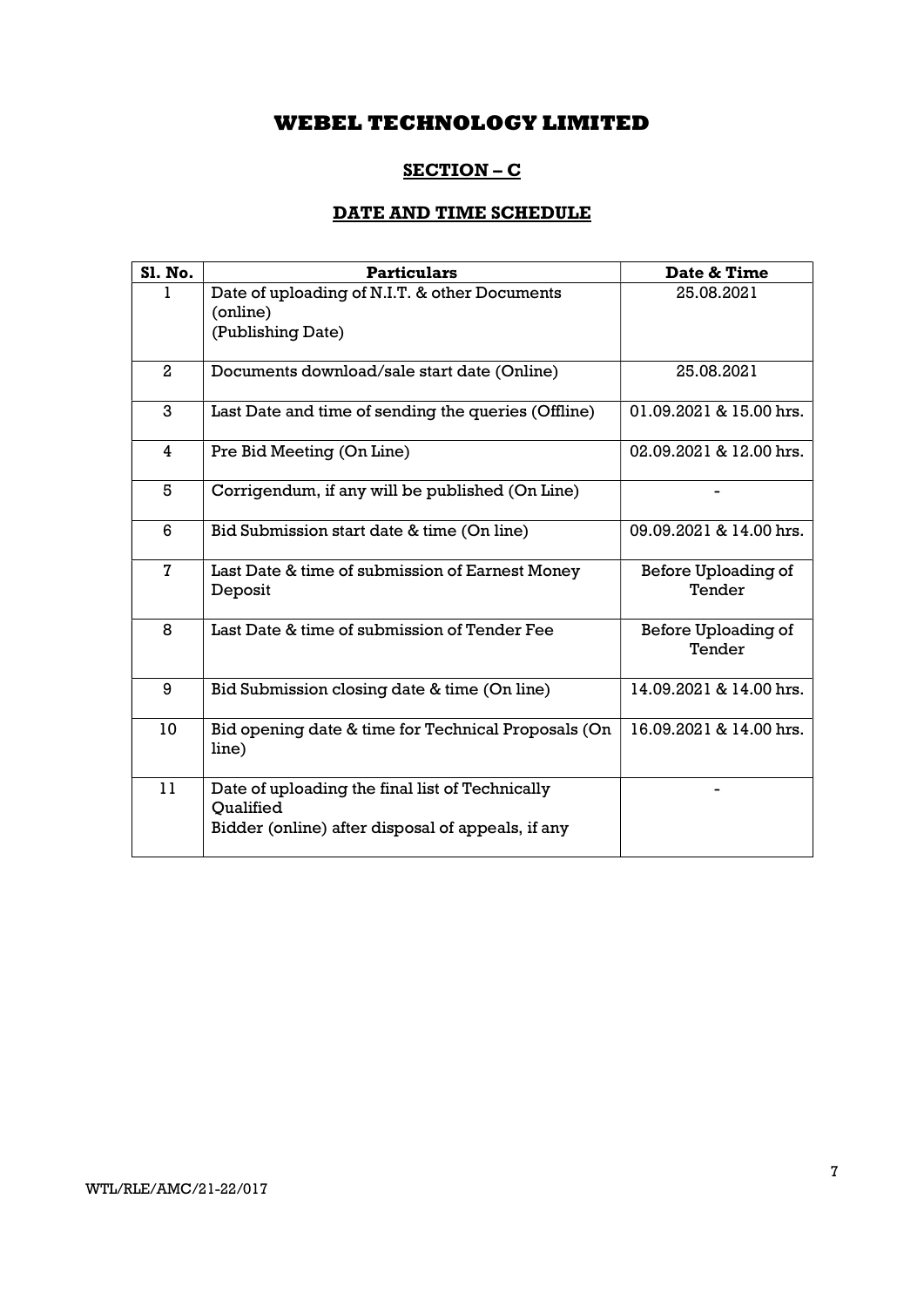## SECTION – D

## INSTRUCTION TO BIDDER

## 1. DEFINITIONS

In this document, the following terms shall have following respective meanings:

"Acceptance Test Document" means a document, which defines procedures for testing the functioning of installed system. The document will be finalized with the contractor within 7 days of issuance of the Letter of Award.

"Bidder" means any firm offering the solution(s), service(s) and /or materials required in the RFP. The word Bidder when used in the pre award period shall be synonymous with Bidder, and when used after award of the Contract shall mean the successful Bidder.

"Contract" is used synonymously with Agreement.

"Contract Price" means the price to be paid to the Contractor for providing the Solution, in accordance with the payment terms.

"Contractor" means the Bidder whose bid to perform the Contract has been accepted by Tender Committee and is named as such in the Letter of Award.

"Default Notice" mean the written notice of Default of the Agreement issued by one Party to the other.

"Installation" means installation of supplied Hardware & Software.

"Fraudulent Practice" means a misrepresentation of facts in order to influence a procurement process or the execution of a Contract and includes collusive practice among Bidders (prior to or after Bid submission) designed to establish Bid prices at artificial noncompetitive levels and to deprive the Webel Technology Ltd. and eventually Gov. of W. Bengal of the benefits of free and open competition.

"GoWB" means Government of West Bengal.

"L&LR" means Directorate of Land & Land Records

"Registration" means Directorate of Registration and Stamp Revenue

"ED" means Directorate of Excise

"Personnel" means persons hired by the Bidder as employees and assigned to the performance of the Infrastructure Solution or any part thereof.

"Similar Nature of Work" means Maintenance Contract or Delivery, Installation and Commissioning of Server/ Storage / Network Security Device / Network Device and other accessories.

"Project" Back-to-back OEM AMC support for existing infrastructure and upgradation / augmentation of existing infrastructure and integration & commissioning with existing Common Infrastructure of the Directorate of Registration, L&LR and Excise, GoWB installed at West Bengal State Data Center.

"Services" means the work to be performed by the Bidder pursuant to this Contract, as described in the detailed Scope of Work.

"Interest rate" means "364 days Government of India (GoI) Treasury Bills" rate.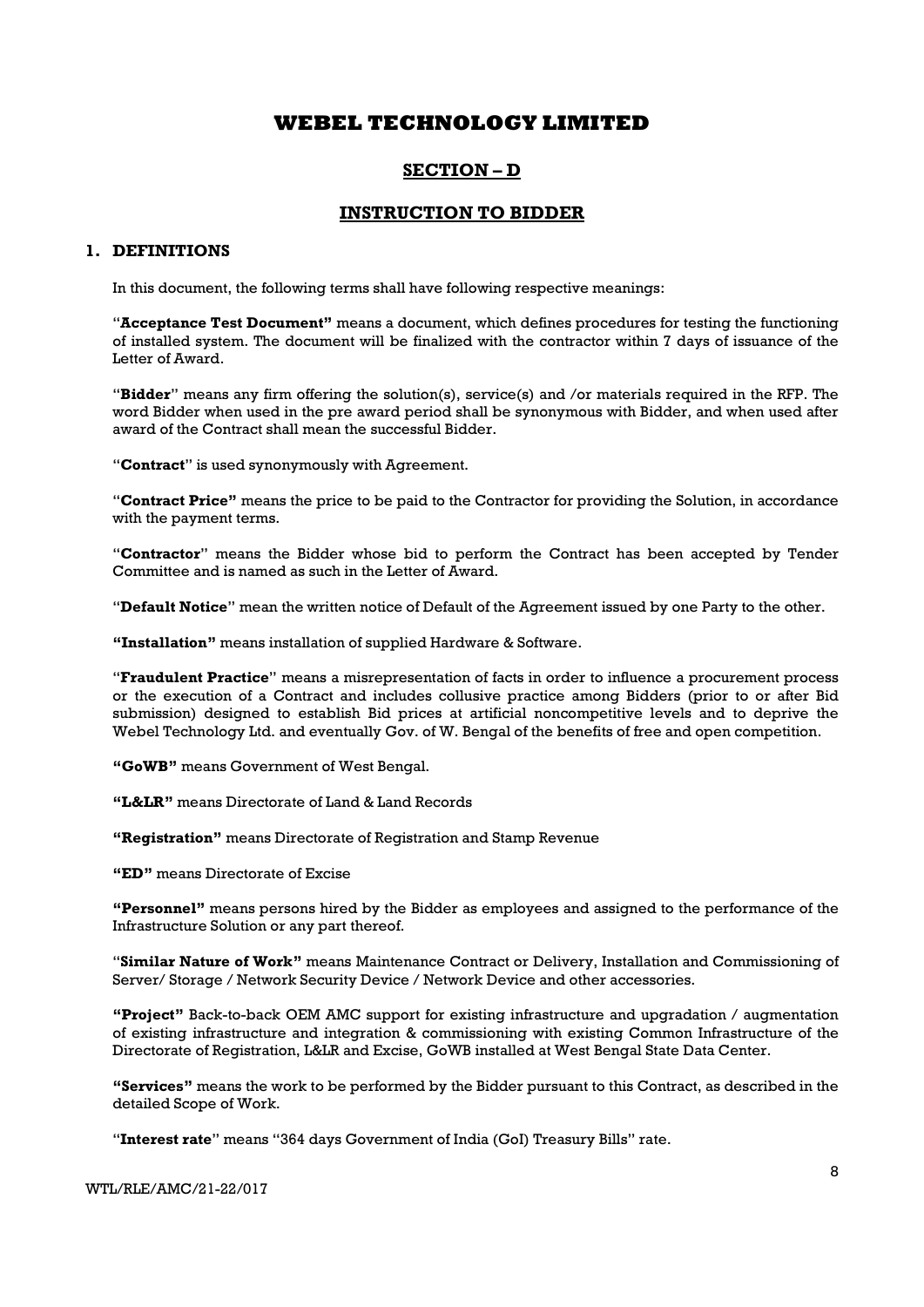"Law" shall mean any Act, notification, bye law, rules and regulations, directive, ordinance, order or instruction having the force of law enacted or issued by the Central Government and/or the Government of West Bengal or any other Government or regulatory authority or political subdivision of government agency.

"LOI" means issuing of Letter of Intent shall constitute the intention of the WTL to place the Purchase Order with the successful bidder.

"Requirements" shall mean and include schedules, details, description, statement of technical data, performance characteristics, standards (Indian as well as International) as applicable and specified in the Contract.

"Service" means provision of Contracted service viz., operation, maintenance and associated services for DEPLOYED SYSTEMS as per Section titled "Scope of Work".

"Termination Notice" means the written notice of termination of the Agreement issued by WTL.

"Uptime" means the time period when specified services are available with specified technical and service standards as mentioned in section titled WARRANTY SUPPORT" "%Uptime" means ratio of 'up time' (in minutes) as mentioned in section titled "Warranty support".

"Service Down Time" (SDT) means the time period when specified services with specified technical and operational requirements as mentioned in section titled "WARRANTY SUPPORT"" are not available to Gov. of W. Bengal and its user departments and organizations.

"WTL" means Webel Technology Limited a Govt. of W. Bengal undertaking.

## 2. PRE BID MEETING

Pre Bid Meeting will be held on 02.09.2021 at 12.00 hrs. (On-Line Meeting). Bidder can send their queries as per format (Section - L) to Manager (Purchase) (purchase@wtl.co.in). Only the queries received within the stipulated date prior to the Pre Bid Meeting will be answered. Interest bidders are requested to send mail to (purchase@wtl.co.in) for participation of online pre-bid meeting Based on request WTL will share meeting id / links for meeting. If there is any change in date and time then will inform.

## 3. COST OF BIDDING

The bidder shall bear all costs associated with the preparation and submission of the bid and WTL will no case be responsible for those costs regardless of the conduct or outcome of the bidding process.

## 4. BID DOCUMENT

Bidder is expected to examine all instructions, forms, terms and requirement in the bid document. The invitation to bid together with all its attachment thereto shall be considered to be read, understood and accepted by the bidder unless deviations are specifically stated in the seriatim by the bidder. Failure to furnish all information required by the bid document or a bid not substantially responsive to the bid document in every respect may result of the bid.

## 5. AMENDMENT OF BID DOCUMENT

At any time prior to the deadline for submission of proposals, WTL reserves the right to add/modify/delete any portion of this document by issuance of an Corrigendum, which would be published on the website and will also be made available to the all the Bidder who have been issued the tender document. The Corrigendum shall be binding on all bidders and will form part of the bid documents.

## 6. MODIFICATION AND WITHDRAWAL OF BIDS

As per the bidding process available in the tender.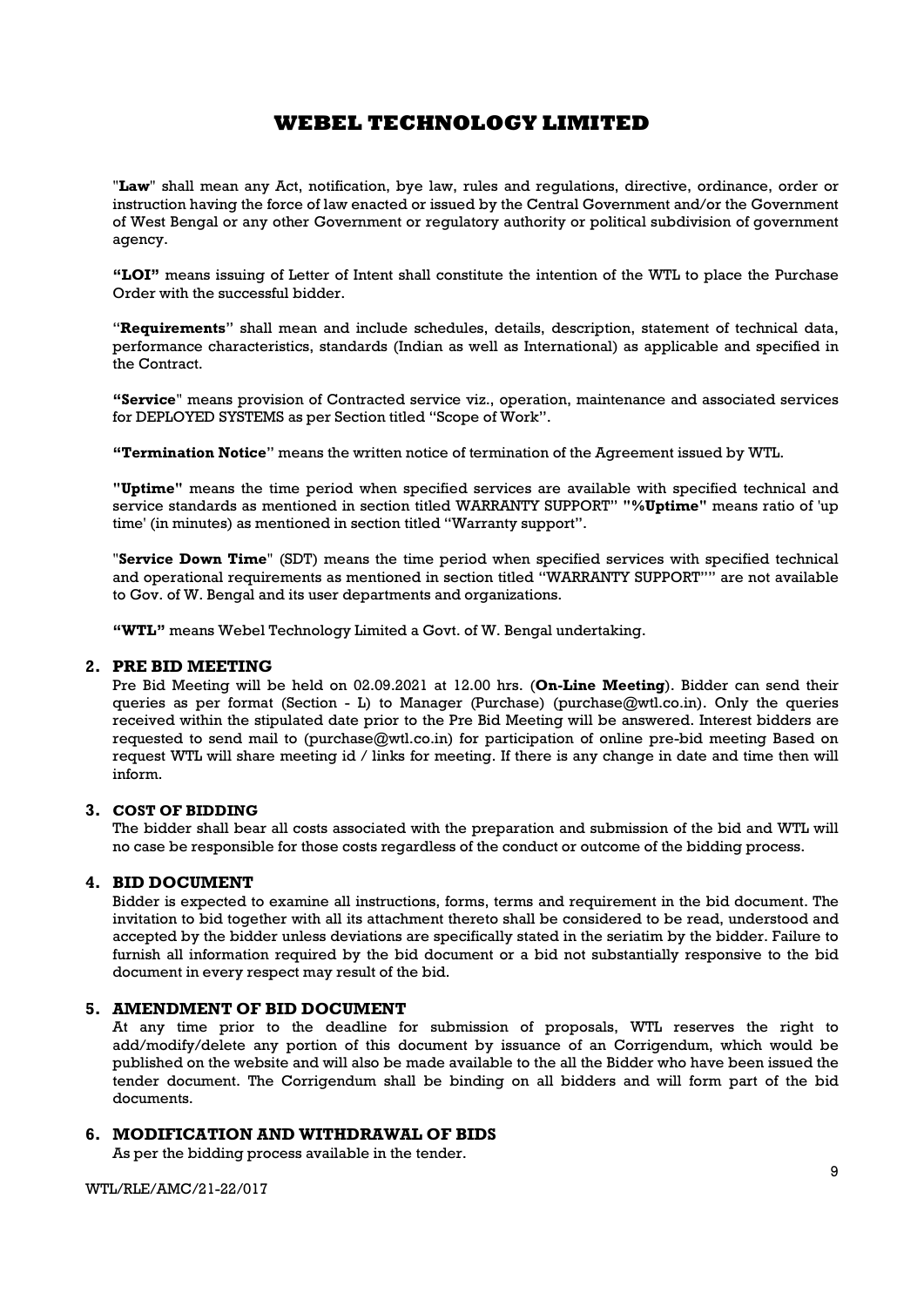## 7. LANGUAGE OF BID & CORRESPONDENCE

The proposal will be prepared by the Bidder in English language only. All the documents relating to the proposal (including brochures) supplied by the firm should also be in English, and the correspondence between the Bidder & WTL will be in English language only. The correspondence by fax/E-mail must be subsequently confirmed by a duly signed formal copy.

## 8. BIDDER'S SOLUTION

The bidders are requested to study the Bill of Material supplied with this document carefully. While working out the solution the bidder has to work with the broad minimum specification provided in the tender documents, conforming to the model, make and Part number (wherever provided). While submitting the bid the bidder has to detail out all components needed to complete the system BOM. The bidder is required quote for each item retaining all major components/sub system detailed and specified. As the contractor will be responsible for smooth functioning of the system, availability of spares during the tenure of the warranty period have to be take care by the contractor to maintain the guaranteed uptime.

## 9. EARNEST MONEY DEPOSIT (EMD) / TENDER FEE

The bidder shall furnish Online Receipt against payment of Tender Fees and Earnest Money Deposit.

## 10.FORFEITURE OF EMD

EMD will be refunded to the unsuccessful bidders without interest by following guidelines of circular 3975-F(Y) dated 28/07/2016 on final selection of Successful Bidders.

## 11.FORMS AND FORMATS

The various inputs for the Techno Commercial as Financial Bids are to be submitted in the format specified. The bidder shall use the form, wherever specified, to provide relevant information. If form does not provide space for any required information, space at the end of the form or additional sheets shall be used to convey the said information. For all other cases, the bidder shall design a form to hold the required information.

## 12.LACK OF INFORMATION TO BIDDER

The bidder shall be deemed to have carefully examined the Bid document to his entire satisfaction. Any lack of information shall not relieve the bidder of his responsibility to fulfill his obligation under the bid. If bidder has any queries relating to bid document then he can send the queries before the Pre Bid Meeting.

## 13. CONTRACT EXECUTION

On receipt of the Letter of Award/Purchase Order the contractor should submit a Performance Bank Guarantee (PBG) equivalent to 10% of the total contract value within three weeks from the date of receipt of Letter of Award/Purchase Order. The PBG should be valid for six month more than the warranty period. All delivery of the material will have to be completed within 45 days from the date of acceptance of contract and the contractor has to ensure all activities leading to the commissioning of the contract to be completed within 75 days from the date of award. Subsequent to the award of contract, the contractor will have to arrange for the requisite material as per BOM.

## 14.TIME SCHEDULE FOR DELIVERY & INSTALLATION

All delivery of the material will have to be completed within 4-6 weeks from the date of Order.

## 15. LOCATION FOR DELIVERY, INSTALLATION & SUPPORT

WEST BENGAL STATE DATA CENTRE, 1ST FLOOR, MONI BHANDAR, BLOCK-EP & GP, SECTOR - V, SALT LAKE CITY, KOLKATA - 700 091.

## 16. LIQUIDATED DAMAGE / PENALTY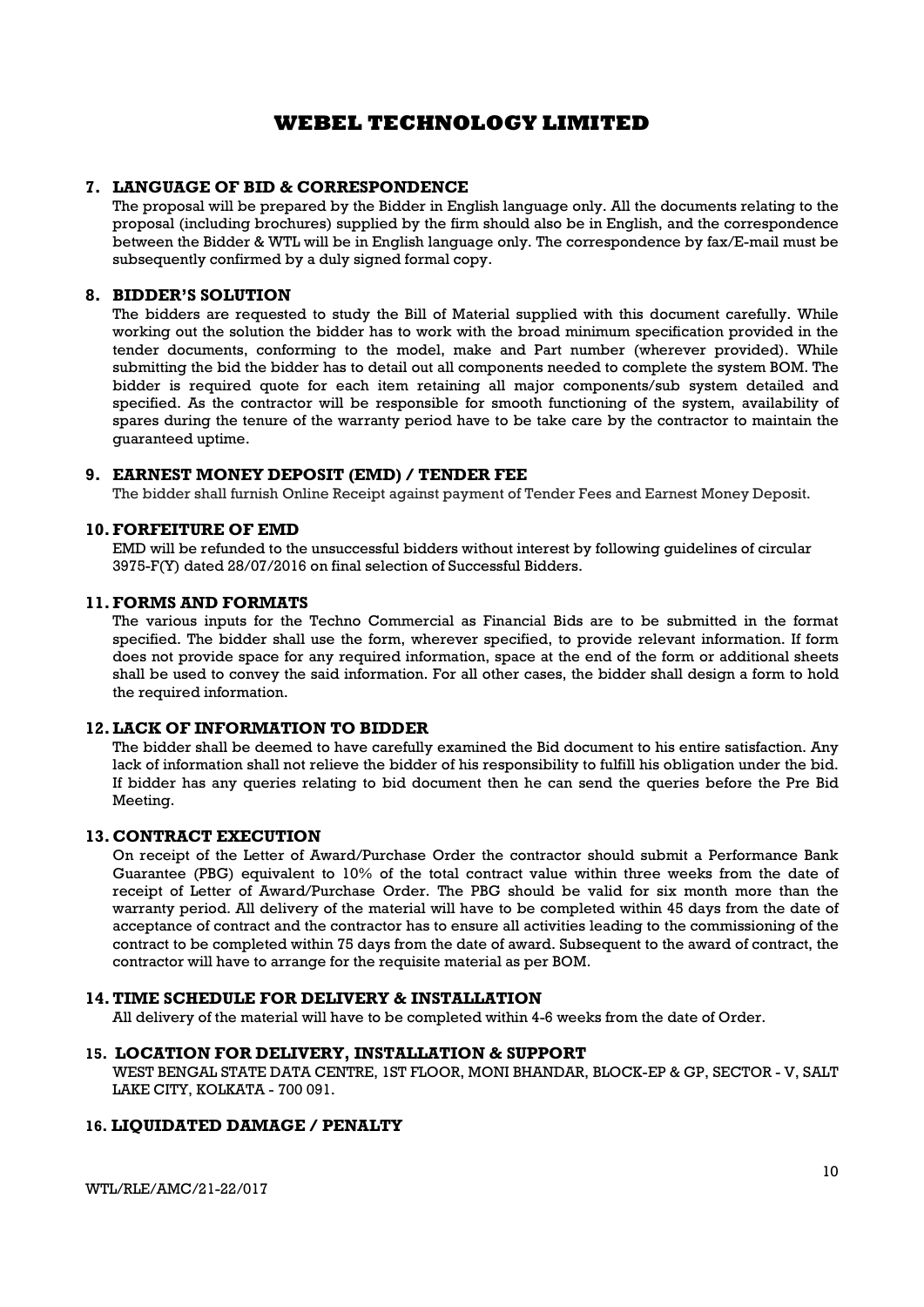The job includes the supply and installation of materials mentioned in the tender document. In the event of failure to meet the job completion in stipulated date/time liquidated damage may be imposed on the contractor for sum not less than 0.5% of the contract value for that item/job for each week or part thereof, subject to a ceiling of 10% of the total contract value (excluding all taxes & duties and other charges). In the event of LD exceeds 10% of the order value, WTL reserves the right to terminate the contract and WTL will get the job completed by any other competent party. The difference of cost incurred by WTL will be recovered from the contractor and PBG will be invoked.

## 17. LIABILITY

In case of a default on bidder's part or other liability, WTL shall be entitled to recover damages from the Contractor. In each such instance, regardless of the basis on which WTL is entitled to claim damages from the Contractor (including fundamental breach, negligence, misrepresentation, or other contract or tort claim), Contractor shall be liable for no more than:

- Payment referred to in the Patents and Copyrights clause.
- Liability for bodily injury (including death) or damage to real property and tangible personal property limited to that cause by the Contractor's negligence.
- As to any other actual damage arising in any situation involving non-performance by Contractor pursuant to or in any way related to the subject of this Agreement, the charge paid by WTL for the individual product or Service that is the subject of the Claim. However, the contractor shall not be liable for
- For any indirect, consequential loss or damage, lost profits, third party loss or damage to property or loss of or damage to data.

For any direct loss or damage that exceeds the total payment for Contract Price made or expected to be made to the Contractor hereunder.

## 18. PATENTS & COPYRIGHT

If a third party claims that a product delivered by the Contractor to WTL infringes that party's patent or copyright, the Contractor shall defend WTL against that claim at Contractor's expense and pay all costs, damages, and attorney's fees that a court finally awards or that are included in a settlement approved by the Contractor, provided that WTL.

- Promptly notifies Contractor in writing of the claim
- Allows Contractor to control and co-operate with Contractor in the defense and any related settlement negotiations.

Remedies: If such a claim is made or appears likely to be made, WTL would permit Contractor to enable WTL to continue to use the product, or to modify it, or replace it with one that is at least functionally equivalent. If Contractor determines that none of these alternatives is reasonably available, WTL agrees to return the product to Contractor on Contractor's written request. Contractor will then give WTL a credit equal to for a machine. WTL's net book value (provided WTL has followed generally accepted accounting principles for a generally available software product produced by Contractor (Program) the amount paid by WTL or 12 months charges (which ever is lesser) and for materials the amount paid by WTL for the materials. These will be Contractor's entire obligation regarding any claim of infringement.

## 19. SUSPENSION OF WORK

WTL shall have the power at any time and from time to time by notice to the Contractor to delay or suspend the progress of the work or any part of the work due to any other adequate reasons and on receipt of such notice the contractor shall forthwith suspend further progress of the work until further notice from WTL. The Contractor shall recommence work immediately after receiving a notice to do so from WTL. The whole or any part of the time lost for such delay or suspension shall, if WTL in its absolute discretion thinks fit, but not otherwise, be added to the time allowed for completion.

## 20. TERMS OF PAYMENT

Payment terms will be on back-to-back basis, i.e., payment will be made only on receipt of payment from relevant customer, i.e., Directorate of Registration & Stamp Revenue under the Finance Department, GoWB. A scheduled payment terms depicted below: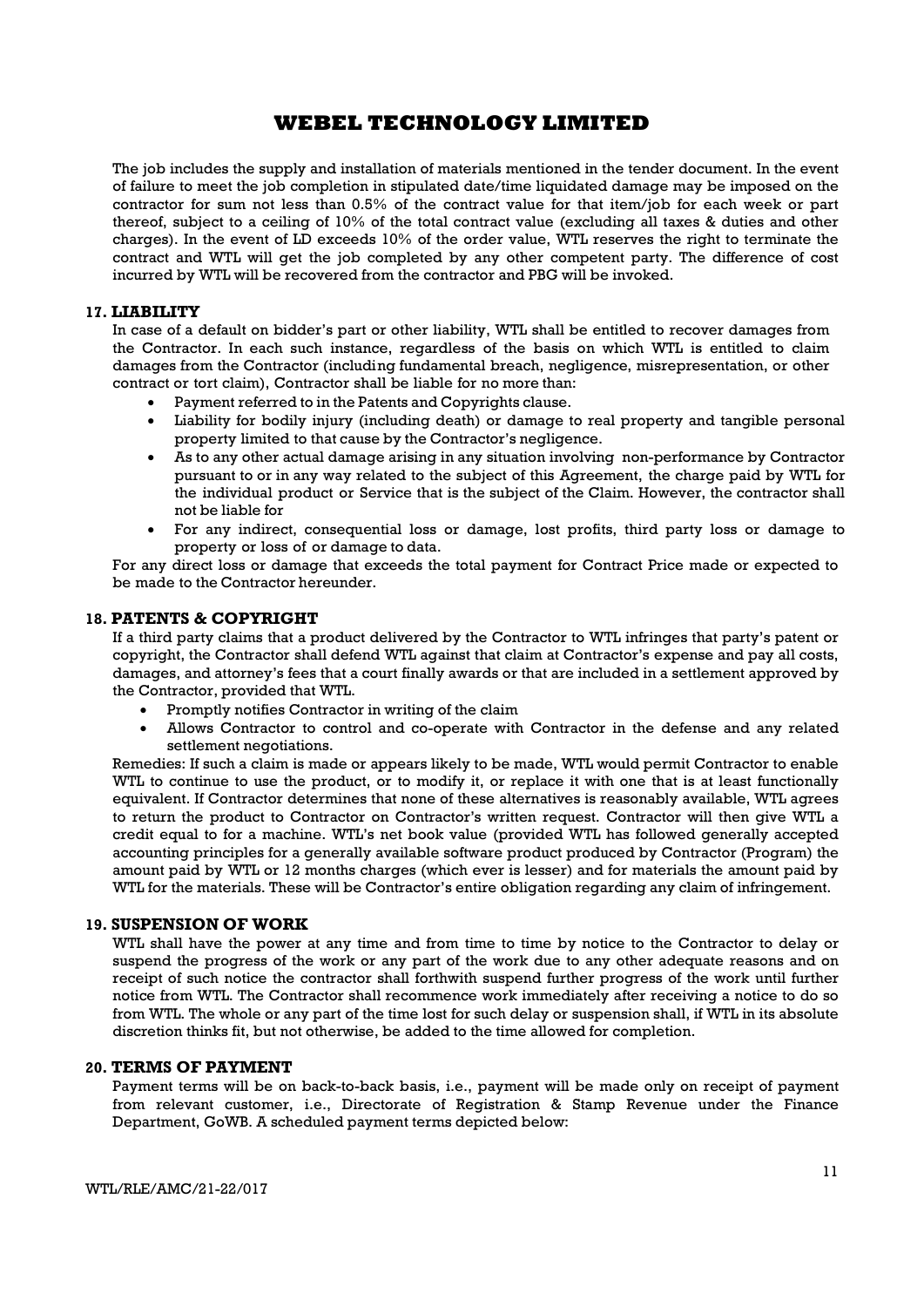#### (A) All deliverable Items

a) 80% payment of the total deliverable Hardware (Storage components & Network Security Device) value will be made after successful delivery of materials at West Bengal State Data Center, Moni Bhandar, Salt Lake.

b) Balance 20% payment of total deliverable Hardware (Storage components & Network Security Device) value will be released after successful Installation & integration.

c) 100% payment of the total AMC charges for servers & other AMC materials value will be released after procurement of back to back OEM support (Except KVM switches). OEM support confirmation document will be submitted before releasing the AMC payment.

d) Payment for Facility Management Support: Payment will be made on quarterly deferred basis. Quarterly Facility Management Support charges will be calculated as: (total value of Facility Management Support charges)/12 (12 quarter = Three years).

## 21. GOVERNING LAWS

This contract should be governed by and interpreted by Arbitration clause in accordance with Laws in force in India. The courts at Kolkata shall have exclusive jurisdiction in all matters arising under the contract. The selected vendor shall keep himself fully informed of all current national, state and municipal law and ordinances. The selected vendor shall at their own expense, obtain all necessary permits and license and pay all fees and taxes required by law. These will be selected vendor's entire obligation regarding any claim of infringement. The selected vendor hereto agrees that it shall comply with all applicable union, state and local laws, ordinances, regulations and codes in performing its obligations hereunder, including the procurement of licenses, permits certificates and payment of taxes where required. The selected vendor shall establish and maintain all proper records (particularly, but without limitation, accounting records) required by any law, code/practice of corporate policy applicable to it from time to time including records and returns as applicable under labor legislation.

#### 22. CORRUPT OR FRAUDULENT

The Tender Committee requires that the bidders under this Tender observe the highest standards of ethics during the procurement and execution of such contracts. For this purpose the definition of corrupt and fraudulent practices will follow the provisions of the relevant laws in force. The Tender Committee will reject a proposal for award if it detects that the bidder has engaged in corrupt or fraudulent practices in competing for the contract in question. The Tender Committee will declare a firm ineligible, either indefinitely or for a stated period of time, if it at any time determines that the firm has engaged in corrupt and fraudulent practices in competing for, or in executing, a contract.

## 23. BIDING CLAUSE

All decisions taken by the Tender Committee regarding the processing of this tender and award of contract shall be final and binding on all parties concerned. The Tender Committee reserves the right:

- To vary, modify, revise, amend or change any of the terms and conditions mentioned above and,
- To reject any or all the Tender/s without assigning any reason whatsoever thereof or to annul the bidding process and reject all bids at any time prior to award of contract, without thereby incurring any liability to the affected bidder(s) or any obligation to inform the affected bidder(s) of the grounds for such decision.

## 24. WORKMEN'S COMPENSATION

In every case in which by virtue of the provision of the workmen's compensation Act 1923 or any other relevant acts and rules, compensation to a workmen employed by the contractor, is payable, then this should be done by the Contractor. If WTL is obliged to make any compensation under the said rules and acts, then the amount shall be recovered without prejudice, from the bills and due of the Contractor. WTL shall not be bound to contest any claim made against the Contractor in respect of workmen's compensation.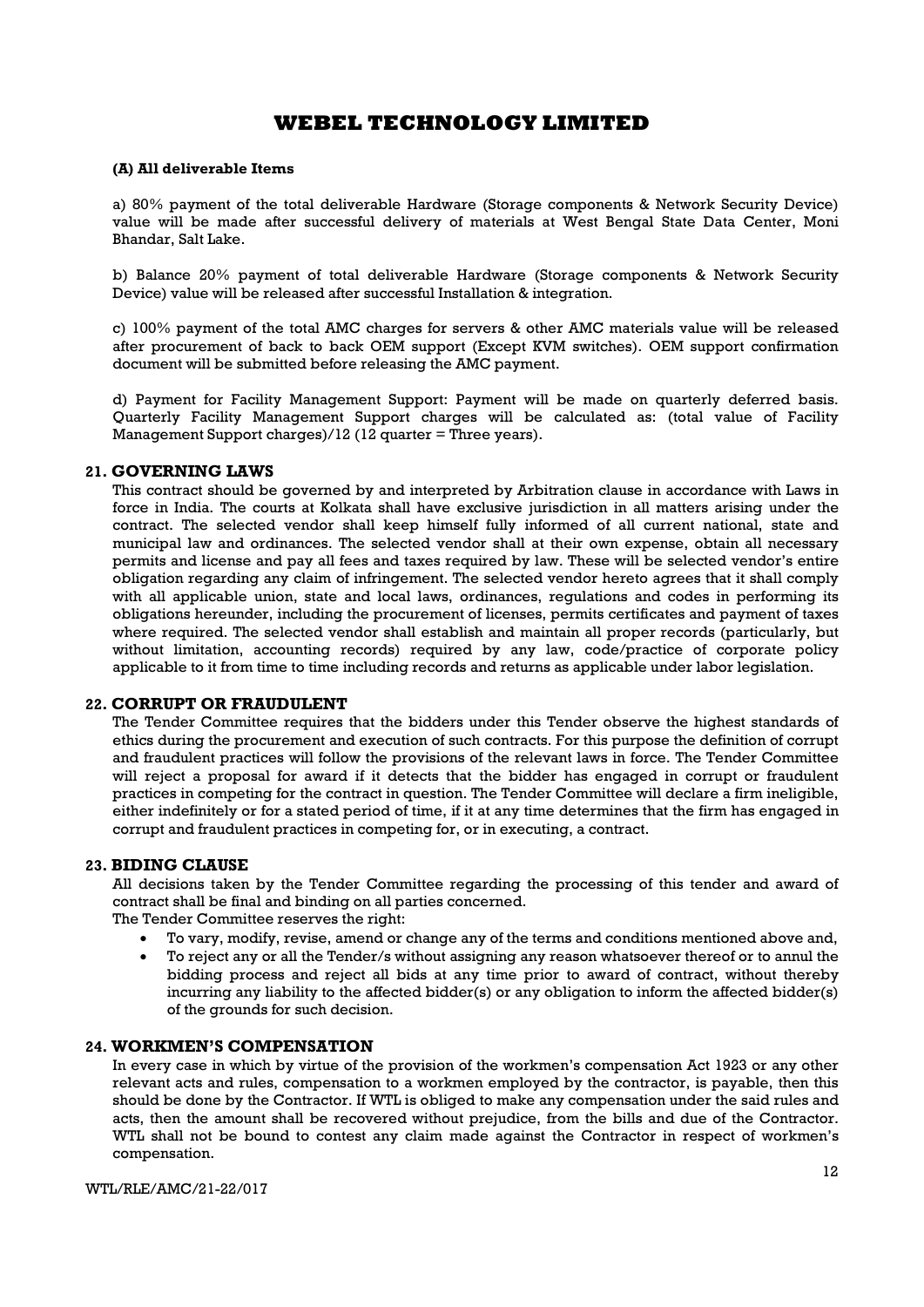#### 25. CONTRACTOR'S EMPLOYEES

The Contractor shall comply with the provision of all labour legislation including the requirement of the payment of Wage Act 1936 and the rules framed there under and modifications thereof in respect of men employed by him in carrying out the contract. The Contractor must ensure that he complies with PF, ESI regulation for all his deployed employees. The Contractor shall see that all authorized Sub Contractors under him similarly complied with the above requirement.

#### 26. SAFETY MEASURES

The Contractor shall in the course of execution of the work take all necessary precaution for the protection of all persons and property. The Contractor shall take adequate measures to protect the work and present accident during the work. In the event of any accident to any person or persons or damage or injury of any description to any person or property due to failure on the part of the contractor in taking proper precautionary measures the contractor shall be responsible for and must make good the loss the damage at his own cost to the satisfaction of the department and employees of the department shall be indemnified from all claims or liabilities arising there from or any expenses incurred on account thereof.

#### 27. EQUIPMENT

All tools & tackles necessary for the work shall have to be procured by the contractor unless other wise specified elsewhere in these tender documents. The equipment used by the contractor for a particular work must be appropriate for the type of work. The contractor shall maintain the equipment used on the work properly so that they are in good working condition. In no case shall the contractor use defective or imperfect equipment in the work. The contractor shall arrange to replace or repair all defective equipment so that the progress of the work is not hampered. No defective equipment should be left at the site of work and the department shall not be responsible for any loss or damage to any of these equipments during the course of the execution of the work.

#### 28. SUB-CONTRACT

The purchaser (WTL) does not recognize the existence of Sub-Contractors. The Contractor's responsibility is not transferable.

#### 29. TERMINATION FOR DEFAULT

WTL may without prejudice to any other remedy or right of claim for breach of contract by giving not less than 30 days written notice of default sent to the contractor, terminate the order in whole or in part. If the contractor materially fails to render any or all the services within the time period specified in the contract or any extension thereof granted by WTL in writing and fails to remedy its failure within a period of thirty days after receipt of default notice from WTL. If the project (delivery, commissioning as well as warranty maintenance support is not carried out according to specification due to deficiency in service as per terms of the contract. In such case WTL will invoke the amount held back from the contractor as PBG.

#### 30. BANKRUPTCY

If the contractor becomes bankrupt or have a receiving order made against him or compound with his creditors or being a corporation commence to be wound up, not being a voluntary winding up for the purpose only or amalgamation or reconstruction, or carry on their business under a receiver for the benefit of their creditors or any of them, WTL shall be at liberty to terminate the engagement forthwith without any notice in writing to the contractor or to the liquidator or receiver or to any person in whom the contractor may become vested and without any compensation to give such liquidator or receiver or other person the option of carrying out the engagement subject to their providing a guarantee for the due and faithful performance of the engagement up to an amount to be determined by WTL.

## 31. FORCE MAJEURE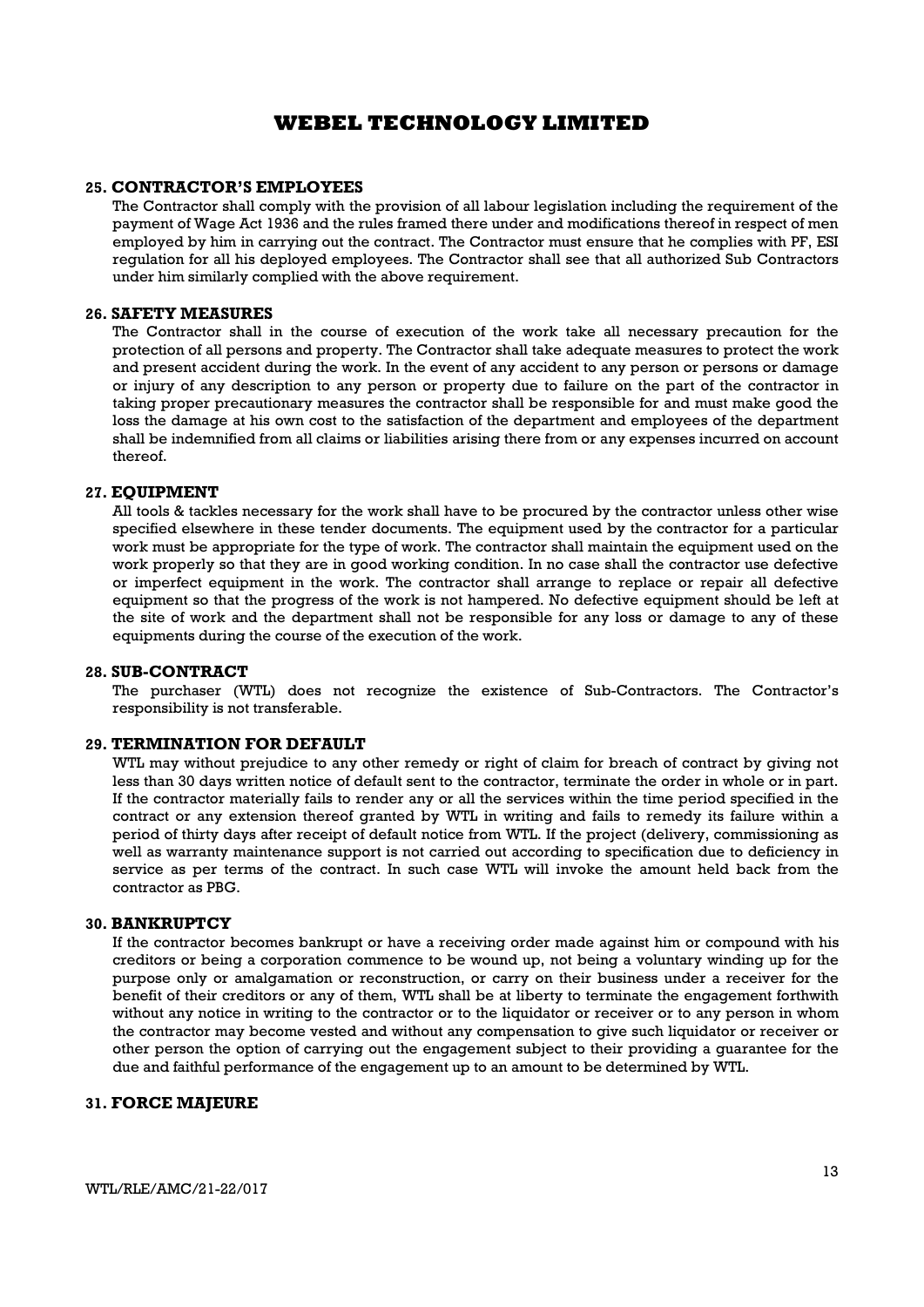It is hereby defined as any cause, which is beyond the control of the Contractor or WTL as the case may be, which such party could not foresee or with a reasonable amount of diligence could not have foreseen and which substantially affect the performance of the contract, such as

- War, Hostilities or warlike operations (whether a state of war be declared or not), invasion, act of foreign enemy and civil war.
- Rebellion, revolution, insurrection, mutiny, usurpation of civil or military, government, conspiracy, riot, civil commotion and terrorist area.
- Confiscation, nationalization, mobilization, commandeering or requisition by or under the order of any government or de facto authority or ruler, or any other act or failure to act of any local state or national government authority.
- Strike, sabotage, lockout, embargo, import restriction, port congestion, lack of usual means of public transportation and communication, industrial dispute, shipwreck, shortage of power supply epidemics, quarantine and plague.
- Earthquake, landslide, volcanic activity, fire flood or inundation, tidal wave, typhoon or cyclone, hurricane, nuclear and pressure waves or other natural or physical disaster.

If either party is prevented, hindered or delayed from or in performing any of its obligations under the Contract by an event of Force Majeure, then it shall notify the other in writing of the occurrence of such event and the circumstances of the event of Force Majeure within fourteen days after the occurrence of such event. The party who has given such notice shall be excused from the performance or punctual performance of its obligations under the Contract for so long as the relevant event of Force Majeure continues and to the extent that such party's performance is prevented, hindered or delayed.

The party or parties affected by the event of Force Majeure shall use reasonable efforts to mitigate the effect of the event of Force Majeure up to its or their performance of the Contract and to fulfill its or their obligation under the Contract but without prejudice to either party's right to terminate the Contract.

No delay or nonperformance by either party to this Contract caused by the occurrence of any event of Force Majeure shall.

- Constitute a default or breach of the contract.
- Give rise to any claim fro damages or additional cost or expense occurred by the delay or nonperformance. If, and to the extent, that such delay or nonperformance is caused by the occurrence of an event of Force Majeure.

## 32. INSURANCE COVERAGE

Appropriate insurance to cover all solution components for the transit period and until the time of its acceptance at the respective site is to be taken by the contractor. As the contractor will carry the risk for the material in his books during transit, the contractor should arrange insurance for the total system as period from the dispatch till Acceptance Test is successfully achieved. Further the contractor is to take all required insurance coverage in respect of all its personnel who shall be working on this engagement.

#### 33. AMC & WARRANTY

The OEM on behalf of bidder will provide AMC & warranty that products supplied under the contract are newly made and are free from defects in the design, engineering and workmanship. The Contractor would be responsible for the up keep and maintenance of all Devices and necessary deliverables under the scope of work during the entire AMC & warranty period, i.e., 36 months from the date of final acceptance of the system. The Contractor/OEM shall not, without the express prior written consent of WTL, assign to any third party of the contract or part thereof. Service support for the entire warranty period will be on site and comprehensive (including spares) and free of cost for the entire warranty period. Warranty will be invalid if the equipment is serviced by unauthorized personnel of misuse is detected.

#### 34. WARRANTY SUPPORT

The total system will be warranted against bad workmanship and manufacturing defects from the date of acceptance of the system whole or part. Service support for the entire warranty period will be on site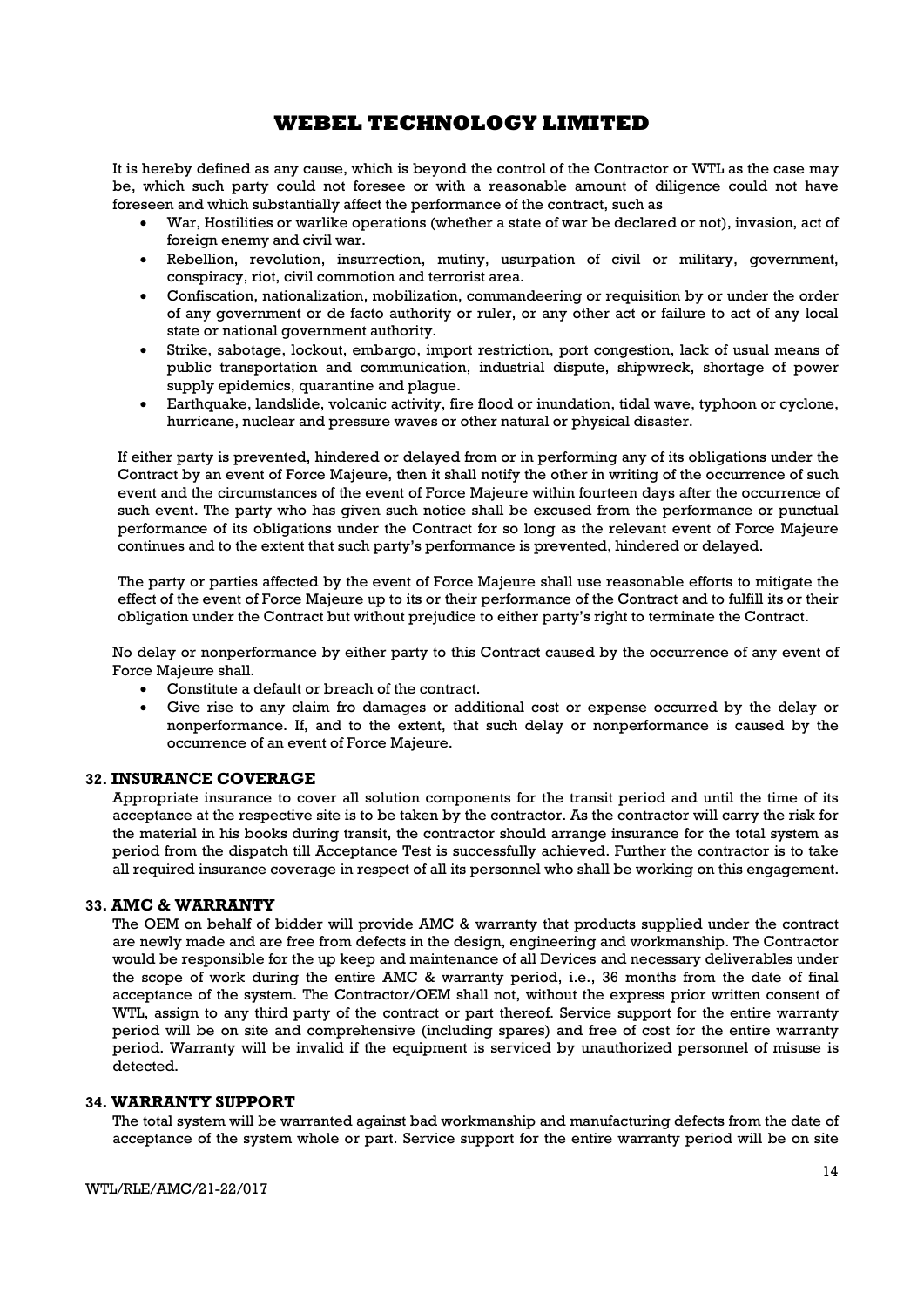and comprehensive (including spares and all other support) and free of cost for the entire warranty period.

The average uptime averaged over each quarter should be as follows:

| Category                   | Uptime Requirement | Response Time | Maximum Downtime       |  |
|----------------------------|--------------------|---------------|------------------------|--|
|                            |                    | Requirement   | permitted per instance |  |
| Equipments located in West | 98.0%              | 8 Hours       | 24 Hours               |  |
| Bengal State Data Center   |                    |               |                        |  |

## 35. PERFORMANCE BANK GUARANTEE (PBG)

As a guarantee for timely delivery, installation and commissioning of equipment as well as performance of on-site warranty support, as mentioned in Bill of Material, from the date of final acceptance of systems and pertaining to proper running of the systems, the bidder will have to submit 10% of the contract value as security in the form of Performance Bank Guarantee from any nationalized bank as per format enclosed (Section – Q).

## 36. CONTRACTOR'S RESPONSIBILITIES

Refer Section – A (Scope of Work & Responsibility)

## 37. NO WAIVER OF RIGHTS

Neither the inspection by WTL or any of their agents nor any order by WTL for payment of money or any payment for or acceptance of the whole or any part of the works by WTL, nor any extension of time, nor any possession taken by WTL shall operate as a waiver of any provision of the contract or of any power reserved to WTL, or any right to damages here in provided, nor shall any waiver of any breach in the contract be held to be a waiver of any other subsequent breach.

#### 38. GRAFTS, COMMISSIONS, GIFTS, ETC.

It is the Purchaser's policy to require that bidders, suppliers, contractors and consultants under contracts, observe the highest standard of ethics during the procurement and execution of such contracts. Any graft, commission, gift or advantage given, promised or offered by or on behalf of the contractor or his partner, agent, officers, director, employee or servant or any one on his or their behalf in relation to the obtaining or to the execution of this or any other contract with WTL shall in addition to any criminal liability which it may incur, subject the contractor to the cancellation of this and all other contracts and also to payment of any loss or damage to WTL resulting from any cancellation. WTL shall then be entitled to deduct the amount so payable from any monies otherwise due to the contractor under contract.

#### 39. ENFORCEMENT OF TERMS

The failure of either party to enforce at any time any of the provision of this contract or any rights in respect thereto or to exercise any option here in provided shall in no way be construed to be a waiver to such provisions, rights or options or in any way to affect the validity of the contract. The exercise by either party of any of its rights herein shall not preclude or prejudice either party from exercising the same or any other right it may have hereunder.

## 40. PERIOD OF VALIDITY OF OFFER

For the purpose of placing the order, the proposals shall remain valid till 180 days. During the period of validity of proposals, the rates quoted shall not change. In exceptional circumstances, WTL may ask for extension of the period of validity and such a request shall be binding on Bidders. WTL's request and the response to such a request by various Bidders shall be in writing. A Bidder agreeing to such an extension will not be permitted to increase its rates.

#### 41. TAXES & DUTIES

 The prices shall be inclusive of all taxes & levies including GST and other statutory duties as applicable. Rate of taxes should be indicated separately in the Price Bid.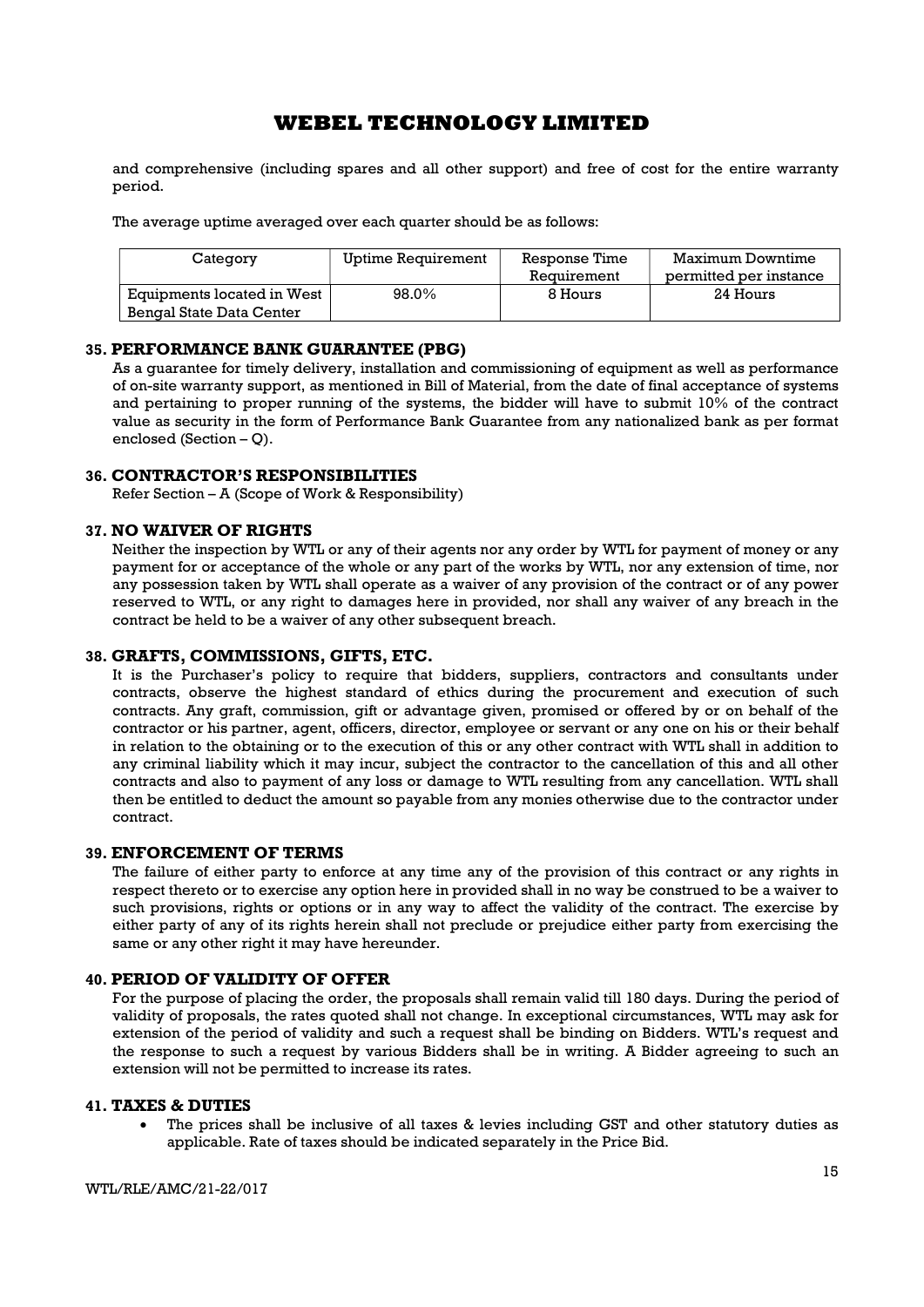- Contract Price specified in Price Bid should be based on the taxes & duties and charges prevailing at the date one day prior to the last date of Bid submission.
- Statutory deduction, wherever applicable, shall be made from invoice as per government rules. Necessary certificate will be issued for such deductions.
- Bidder submitting a bid shall produce valid statutory documents / certificates with respect to GST, Income Tax, ROC, Prof. Tax, Trade Licence, etc. All such documents / certificates shall remain valid on the last date of tender submission.
- In case of inter-state transaction, WTL will provide "Waybill". However, statutory charges, if any will be borne by the bidder.
- GST component of the invoice of the bidder may be kept on hold in case there ia any mismatch / irregularity in GST return filling on the part of the bidder.

## 42. DISCREPANCIES IN BID

- Discrepancy between description in words and figures, the rate which corresponds to the words quoted by the bidder shall be taken as correct.
- Discrepancy in the amount quoted by the bidder due to calculation mistake of the unit rate then the unit rate shall be regarded as firm.
- Discrepancy in totaling or carry forward in the amount quoted by the bidder shall be corrected.

## 43. BID DUE DATE

The online tender has to submitted not later than the due date and time specified in the Important Dates Sheet. WTL may as its discretion on giving reasonable notice by fax, or any other written communication to all prospective bidders who have been issued the bid documents, extend the bid due date, in which case all rights and obligations of the WTL and the bidders, previously subject to the bid due date, shall thereafter be subject to the new bid due date as extended.

## 44. LATE BID

Any proposal received by WTL after the deadline for submission of proposals may not be accepted.

## 45. OPENING OF BID BY WTL

Bids shall be opened and downloaded electronically through operation of the process in the e-Tender portal in presence of Tender Committee. Bidders interested to remain present during electronic bid opening may attend the bid opening session at WTL premises at scheduled date & time.

## 46. CONTACTING WTL

Bidder shall not approach WTL officers beyond office hours and/or outside WTL office premises from the time of the Bid opening to the time of finalization of successful bidder. Any effort by bidder to influence WTL office in the decision on Bid evaluation, Bid comparison or finalization may result in rejection of the Bidder's offer. If the bidder wishes to bring additional information to the notice of WTL, it should be in writing following the procedure mentioned hereinabove.

## 47. WTL'S RIGHT TO REJECT ANY OR ALL BIDS

WTL reserves the right to reject any bid and to annul the bidding process and reject all bids at any time prior to award of Contract, without thereby incurring any liability to the affected bidder(s) or any obligation to inform the affected bidder(s) of the grounds for such decision.

## 48. BID CURRENCIES

Prices shall be quoted in Indian Rupees, inclusive of all prevailing taxes, levies, duties, cess etc.

## 49. PRICE

- Price should be quoted in the BOQ format only. No deviation is acceptable.
- Price quoted should be firm, inclusive of packing, forwarding, insurance and freight charges.
- Percentage/specified amount of taxes & duties should be clearly mentioned otherwise WTL reserves the right to reject such vague offer.
- Price to be quoted inclusive of supply, installation & commissioning charges.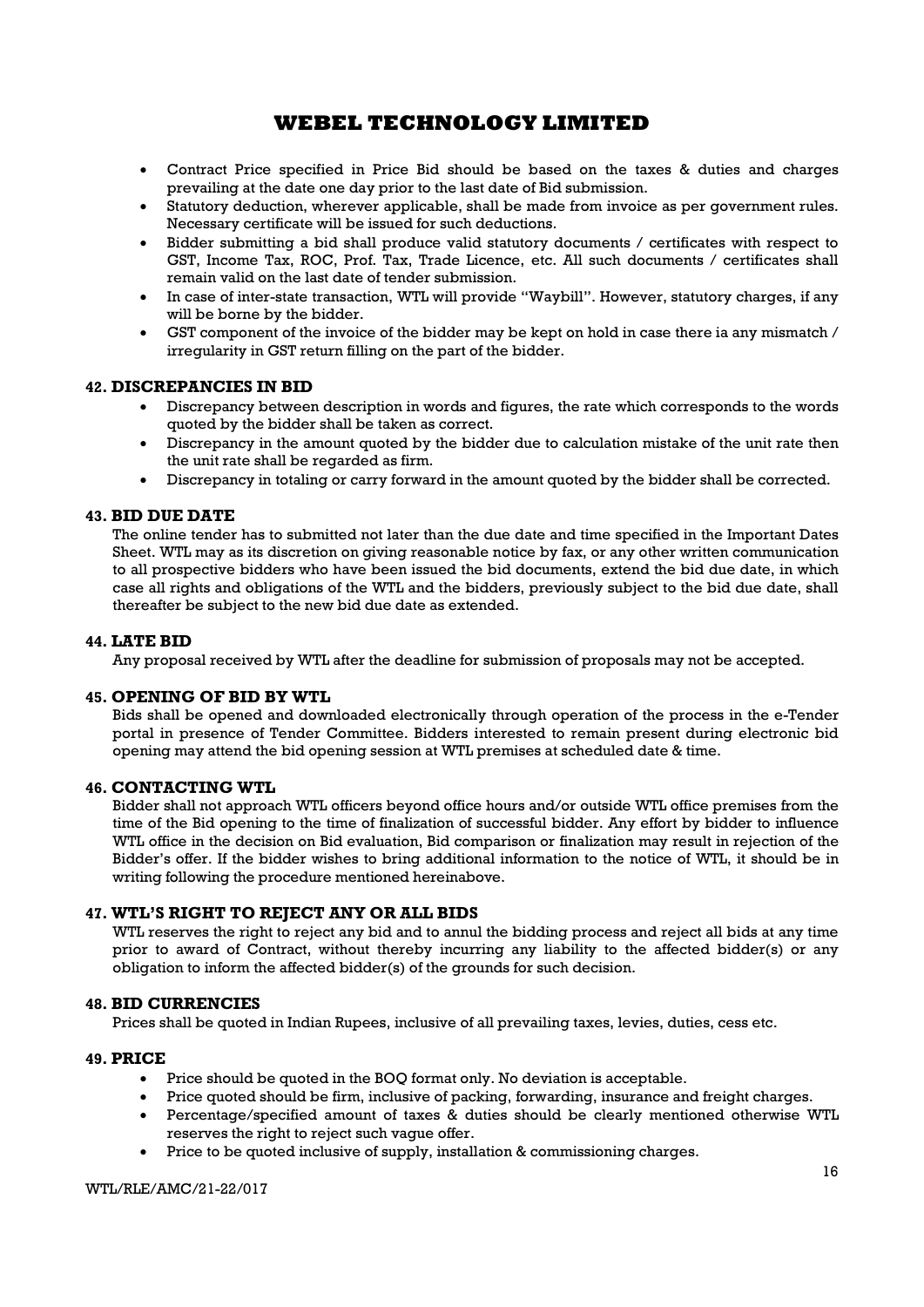#### 50. CANVASSING

Canvassing or support in any form for the acceptance of any tender is strictly prohibited. Any bidder doing so will render him liable to penalties, which may include removal of this name from the register of approved Contractors.

#### 51. NON-TRANSFERABILITY OF TENDER

This tender document is not transferable.

## 52. FORMATS AND SIGNING OF BID

The original and all copies of the proposals shall be neatly typed and shall be signed by an authorized signatory(ies) on behalf of the Bidder. The authorization shall be provided by written Power of Attorney accompanying the proposal. All pages of the proposal, except for un-amended printed literature, shall be initialed by the person or persons signing the proposal. The proposal shall contain no interlineations, erase or overwriting. In order to correct errors made by the Bidder, all corrections shall be done & initialed with date by the authorized signatory after striking out the original words/figures completely.

#### 53. WITHDRAWAL OF BID

Bid cannot be withdrawn during the interval between their submission and expiry of Bid's validity period. Fresh Bid may be called from eligible bidders for any additional item(s) of work not mentioned herein, if so required.

## 54. INTERPRETATION OF DOCUMENTS

If any bidder should find discrepancies or omission in the specifications or other tender documents, or if he should be in doubt as to the true meaning of any part thereof, he shall make a written request to the tender inviting authority for correction/clarification or interpretation or can put in a separate sheet along with his technical bid document.

## 55. SPLITTING OF THE CONTRACT AND CURTAILMENT OF WORK

WTL reserve the right to split up and distribute the work among the successful bidders and to curtail any item of work in the schedule partly or fully.

## 56. PREPARATION OF TENDER

Tender shall be submitted in accordance with the following instructions:

- a) Tenders shall be submitted in the prescribed forms. Digital signatures shall be used. Where there is conflict between the words and the figures, the words shall govern.
- b) All notations must be in ink or type written. No erasing or overwriting will be permitted. Mistakes may be crossed out and corrections typed or written with ink adjacent thereto and must be initialed in ink by the person or persons signing the tender.
- c) Tenders shall not contain any recapitulation of the work to be done. Alternative proposals will not be considered unless called for. No written, oral, telegraphic or telephonic proposals for modifications will be acceptable.
- d) Tenders shall be uploaded as notified on or before the date and time set for the opening of tenders in the Notice Inviting Tenders.
- e) Tenders subject to any conditions or stipulations imposed by the bidder are liable to be rejected.
- f) Each and every page of the tender document must be signed with company seal by the bidder.
- g) Any bidder may withdraw his tender by written request at any time prior to the scheduled closing time for receipt of tenders and not thereafter.

## 57. PRE-DISPATCH INSTRUCTION

All materials / equipments supplied against the purchase order shall be subjected to Inspection, check and /or test by the authorized representative from WTL.

## 58. FINAL INSPECTION

WTL/RLE/AMC/21-22/017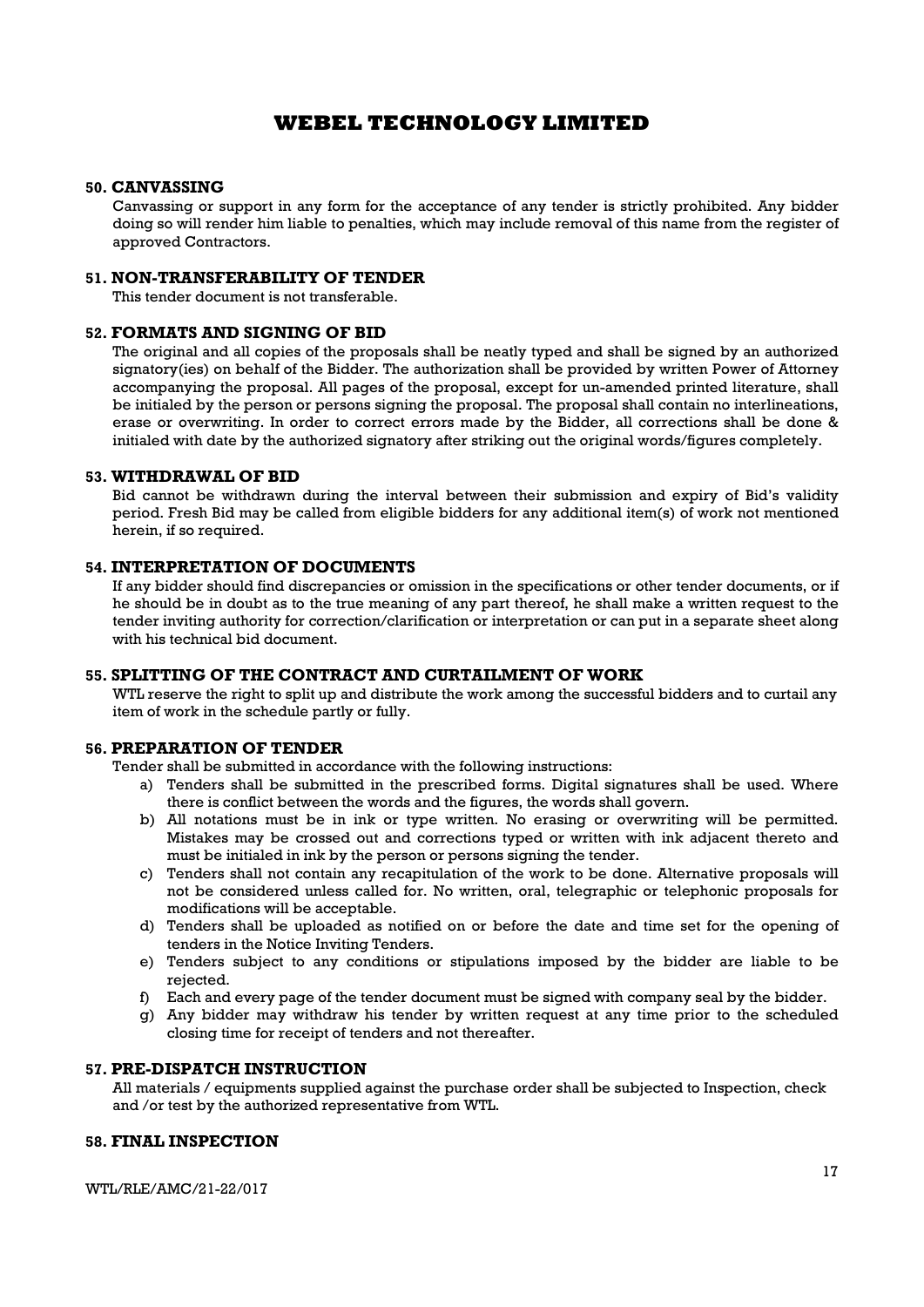Final inspection will be carried by the authorized representative from WTL.

#### 59. SITE INSPECTION

Bidder can inspect (at their own cost) the sites if required, for which they have to take necessary permission from WTL in writing. WTL will take at least four days to organize such permission.

#### 60. ERASURES OR ALTERNATIONS

The offers with overwriting and erasures may make the tender liable for rejection if each of such overwriting/erasures/manuscript ions is not only signed by the authorized signatory of the bidder. There should be no hand-written material, corrections or alterations in the offer. Technical details must be completely filled up. Correct technical information of the product being offered must be filled in. Filling up of the information using terms such as "OK", "accepted", "noted", "as given in brochure/manual" is not acceptable. The Customer may treat offers not adhering to these guidelines as unacceptable. The Customer may, at its discretion, waive any minor non-conformity or any minor irregularity in the offer. This shall be binding on all bidders and the Tender Committee reserves the right for such waivers.

#### 61. COMPLIANCE WITH LAW

The contractor hereto agrees that it shall comply with all applicable union, state and local laws, ordinances, regulations and codes in performing its obligations hereunder, including the procurement of licenses, permits certificates and payment of taxes where required. The contractor shall establish and maintain all proper records (particularly, but without limitation, accounting records) required by any law, code/practice of corporate policy applicable to it from time to time including records and returns as applicable under labor legislation.

#### 62. CLARIFICATION OF BIDS

During evaluation of the bids, the Customer/Tender Committee, at its discretion may ask the bidder for clarification of its bid. The request for the clarification and the response shall be in writing (fax/email) and no change in the substance of the bid shall seek offered or permitted.

## 63. QUALITY CONTROL

- The contractor is obliged to work closely with WTL and /or Directorates, act within its authority and abide by directive issued by them on implementation activities.
- The contractor will abide by the safety measures and free WTL and Directorates from all demands or responsibilities arising from accident/loss of life, the cause of which is due to their negligence. The bidder will pay all indemnities arising from such incidents and will not hold WTL and Directorates responsible.
- The contractor will treat as confidential all data and information about the system, obtained in the execution of its responsibilities in strict confidence and will not reveal such information to any party without the prior written approval of WTL/ Directorates.
- WTL reserves the right to inspect all phases of contractor's operation to ensure conformity to the specifications. WTL shall have engineers, inspectors or other duly authorized representatives made known to the contractor, present during the progress of the work and such representatives shall have free access to the work at all times. The presence or absence of representatives of WTL does not relieve the contractor of the responsibility for quality control in all phases.
- The Court of Kolkata only will have the jurisdiction to deal with and decide any legal matters or dispute whatsoever arising out of the contract.

## 64. SITE NOT READY

The bidder shall not be in any manner liable for any delay arising out of WTL/Directores inability to make the site ready within the stipulated period.

## 65. GENERAL TERMS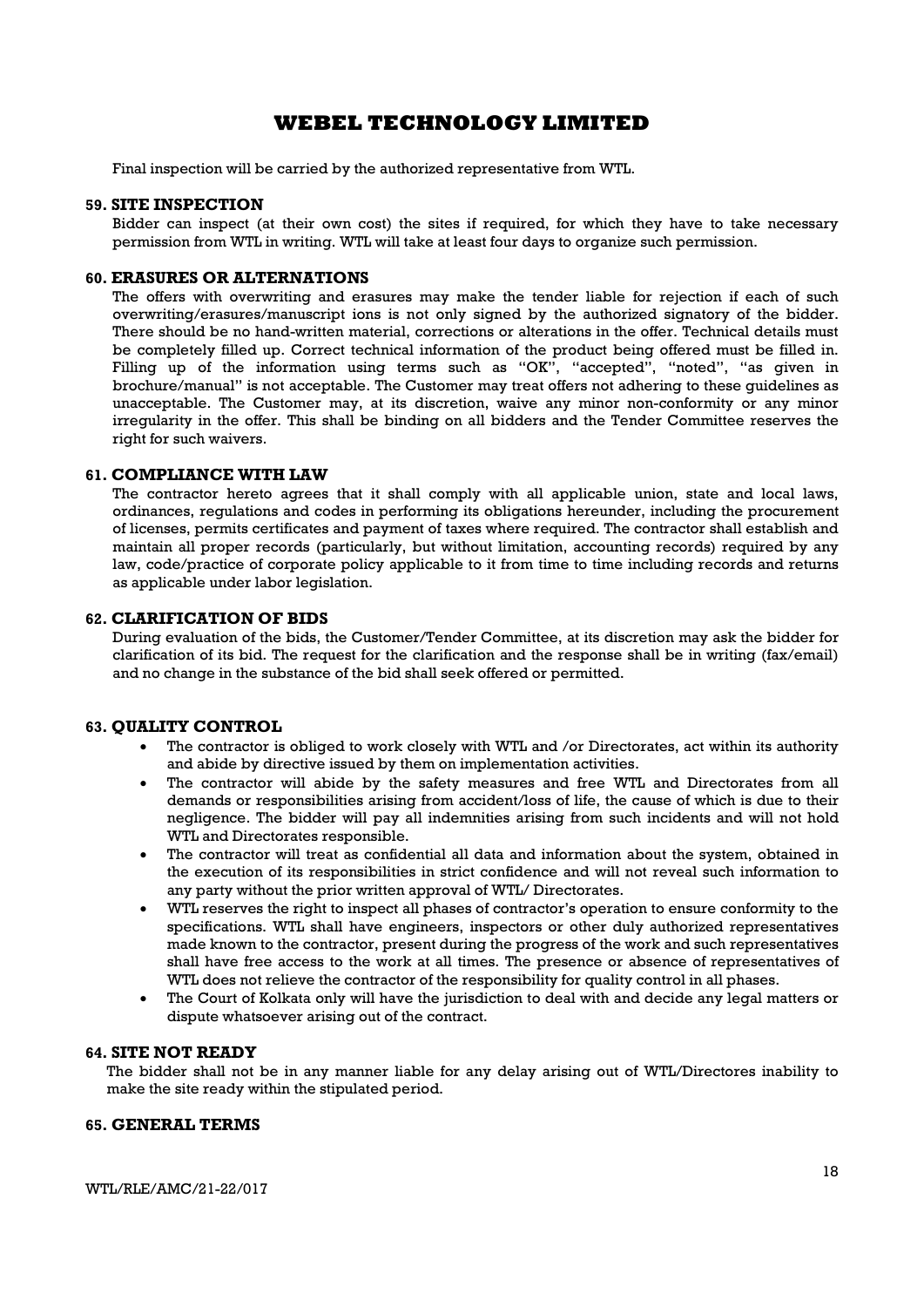- a) All the pages of the bid document including documents submitted therein must be duly signed and stamped failing which the offer shall be liable to be rejected.
- b) All the documents to be submitted by the bidder along with their offer should be duly authenticated by the person signing the offer and if at any point of time during procurement process or subsequently it is detected that documents submitted are forged/tampered/manipulated in any way, the total responsibility lies with the bidder and WTL reserves the full right to take action as may be deemed fit including rejection of the offer and such case is to be kept recorded for any future dealing with them.
- c) No Technical/Commercial clarification will be entertained after opening of the tender.
- d) Overwriting and erasures may make the tender liable for rejection if each of such overwriting/erasures/manuscription is not only signed by the authorized signatory of the bidder. All overwriting should be separately written and signed by the authorized signatory of the bidder.
- e) Quantity mentioned in the tender document is indicative only and orders shall be placed subject to actual requirement. WTL reserve the right to increase or decrease the quantity specified in the tender.
- f) WTL reserve the right to reject or accept or withdraw the tender in full or part as the case may be without assigning the reasons thereof. No dispute of any kind can be raised the right of buyer in any court of law or elsewhere.
- g) WTL reserve the right to ask for clarification in the bid documents submitted by the bidder. Documents may be taken if decided by the committee.
- h) Supporting technical brochures/catalogues indicating each feature in respect of offered model and make must be submitted along with the offer, in absence of which the offer is liable to be ignored.
- i) No dispute by the bidders in regard to Technical/Commercial points will be entertained by WTL and decision taken by the Tender Committee will be final.
- j) Discrepancy in the amount quoted by the bidder due to calculation mistake, the unit rate shall be regarded as firm and the totaling or carry in the amount quoted by the bidder shall be corrected accordingly.
- k) The price offers shall remain firm within the currency of contract and no escalation of price will be allowed.
- l) The acceptance of the tender will rest with the accepting authority who is not bound to accept the lowest or any tender and reserves the right to reject in part or in full any or all tender(s) received and to split up the work among participants without assigning any reason thereof.
- m) The customer/WTL at its discretion may extend the deadline for the submission of Bids.
- n) The Court of Kolkata only will have the jurisdiction to deal with and decide any legal matters or dispute whatsoever arising out of the contract.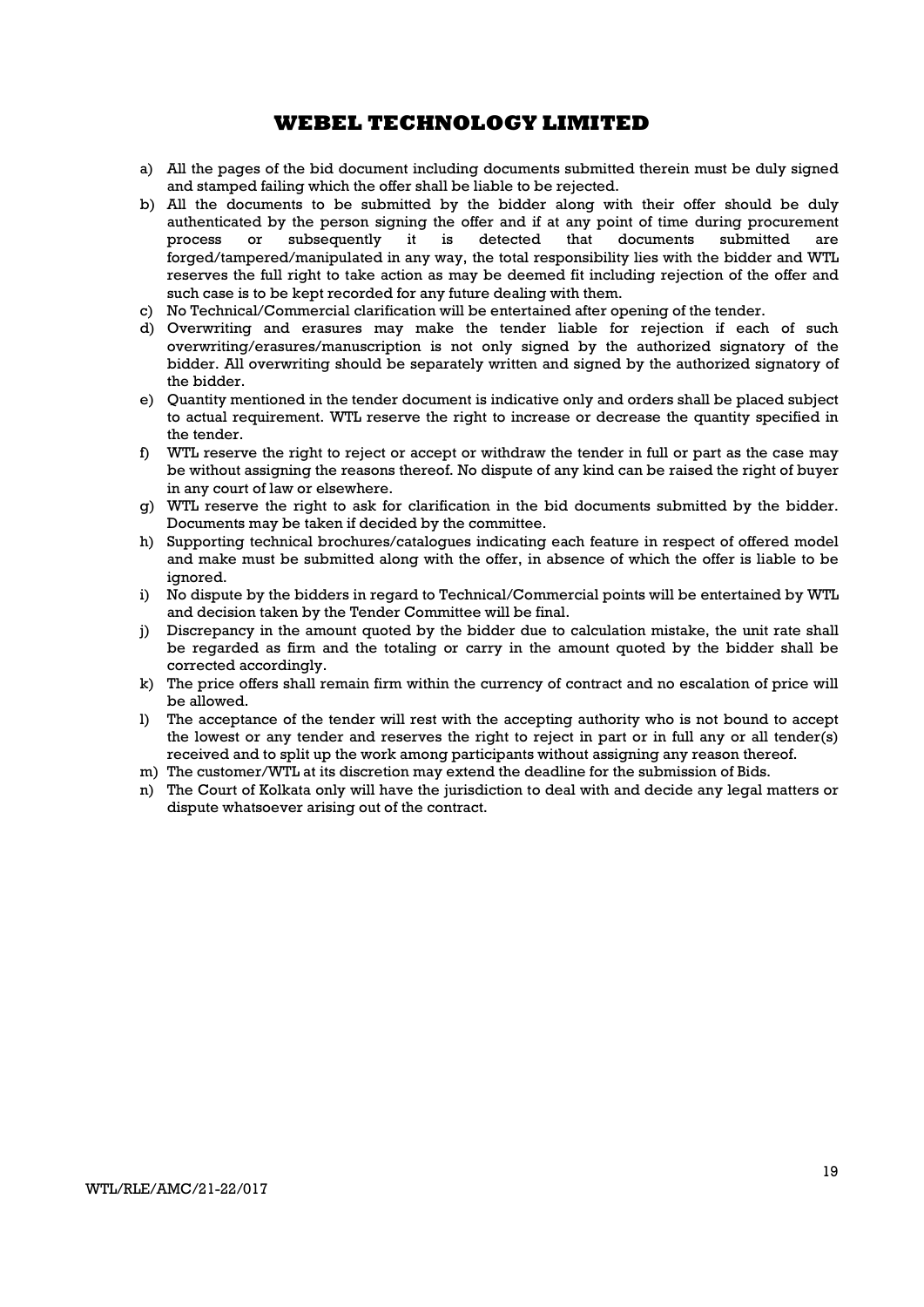## SECTION – E

## BID FORM

(Bidders are requested to furnish the Bid Form in the Format given in this section, filling the entire Blank and to be submitted on Letter Head in original)

To Webel Technology Limited Plot – 5, Block – BP, Sector - V, Salt Lake City, Kolkata – 700091.

#### Sub: Back-to-back OEM AMC support for existing infrastructure and upgradation / augmentation of existing infrastructure and integration & commissioning with existing Common Infrastructure of the Directorate of Registration, L&LR and Excise, GoWB installed at West Bengal State Data Center.

Dear Sir,

- 1. We the undersigned bidder/(s), having read and examined in details the specifications and other documents of the subject tender no. WTL/RLE/AMC/21-22/017 dated 25.08.21 do hereby propose to execute the job as per specification as set forth in your Bid documents.
- 2. The prices of all items stated in the bid are firm during the entire period of job irrespective of date of completion and not subject to any price adjusted as per in line with the bidding documents. All prices and other terms & conditions of this proposal are valid for a period of 180 (one hundred eighty) days from the date of opening of bid. We further declare that prices stated in our proposal are in accordance with your bidding.
- 3. We confirm that our bid prices include all other taxes and duties and levies applicable on bought out components, materials, equipments and other items and confirm that any such taxes, duties and levies additionally payable shall be to our account.
- 4. Earnest Money Deposit: We have transferred EMD amount online through e-tender portal.
- 5. We declare that items shall be executed strictly in accordance with the specifications and documents irrespective of whatever has been stated to the contrary anywhere else in our proposal. Further, we agree that additional conditions, deviations, if any, found in the proposal documents other than those stated in our deviation schedule, save that pertaining to any rebates offered shall not be given effect to.
- 6. If this proposal is accepted by you, we agree to provide services and complete the entire work, in accordance with schedule indicated in the proposal. We fully understand that the work completion schedule stipulated in the proposal is the essence of the job, if awarded.
- 7. We further agree that if our proposal is accepted, we shall provide a Performance Bank Guarantee of the value equivalent to ten percent (10%) of the Order value as stipulated in Financial Bid (BOQ).
- 8. We agree that WTL reserves the right to accept in full/part or reject any or all the bids received without any explanation to bidders and his decision on the subject will be final and binding on Bidder.

Thanking you, we remain,

WTL/RLE/AMC/21-22/017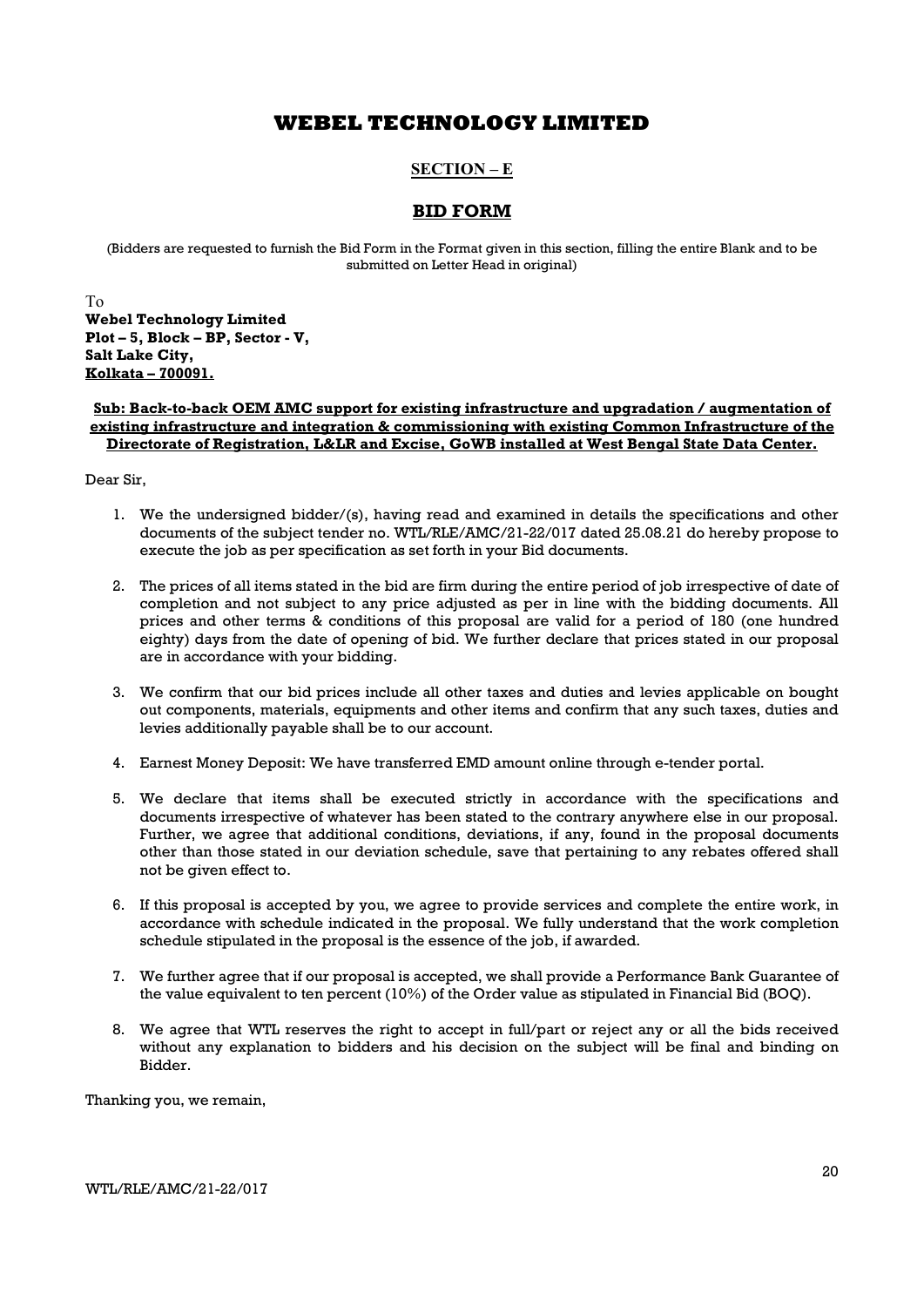Yours faithfully

………………………………………………… Signature

……………………………………………………….. Name in full

……………………………………………………….. Designation

## Signature & Authorized Verified by

………………………………………………… Signature ………………………………………………… Name in full ………………………………………………… Designation ………………………………………………… Company Stamp

Dated, this …………………..day of ……………………2021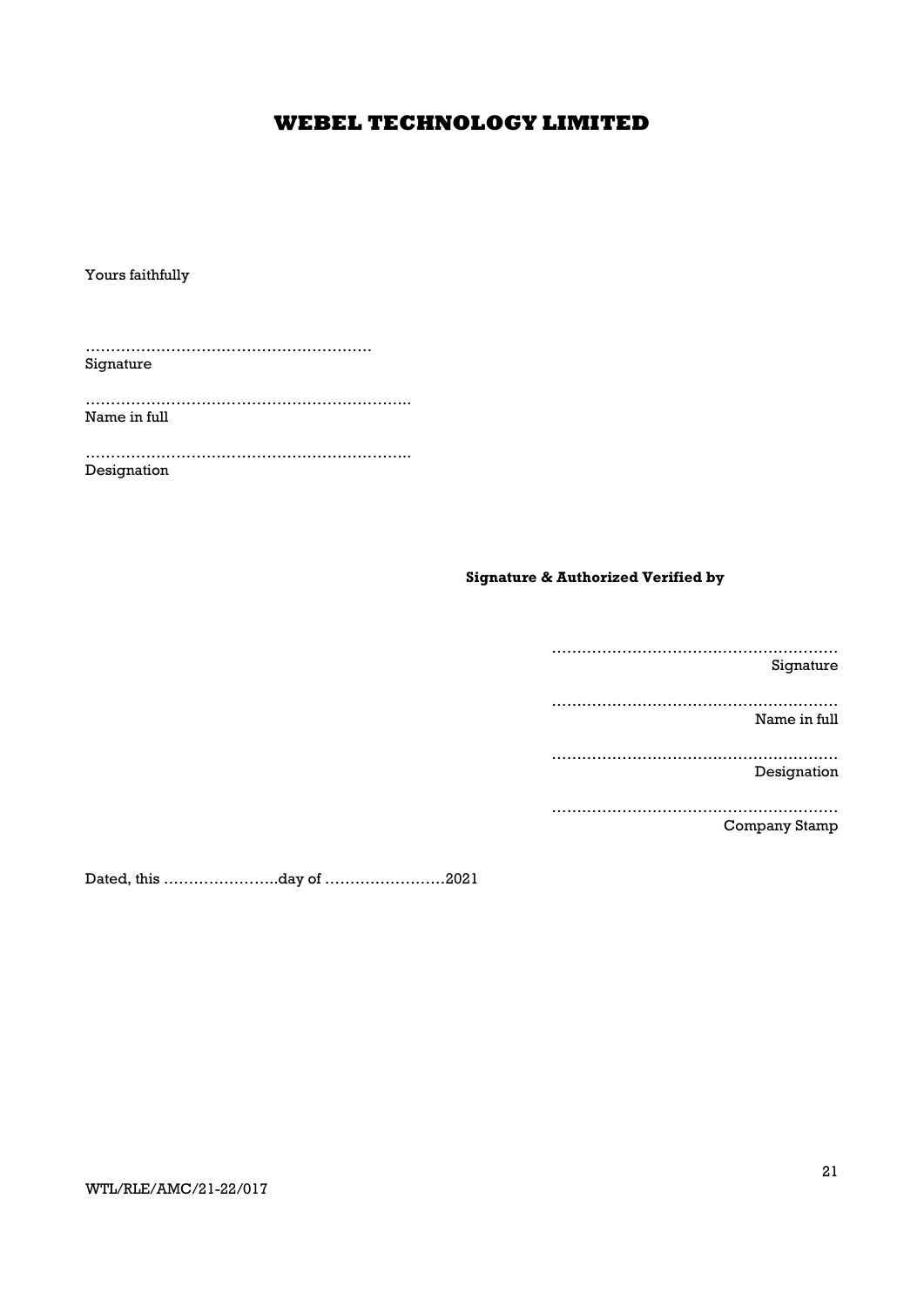## SECTION – F

## TECHNO COMMERCIAL EVALUATION & AWARDING OF CONTRACT

## 1. EVALUATION PROCEDURE

- The Eligibility Criteria (Section B) will be evaluated by Tender Committee and those qualify will be considered for further evaluation.
- The Tender Committee shall verify the Technical Specification (Technical Specification with Compliance Statement, Section – J) Deviation in specification shall not be allowed. Bidder qualified in Technical Specification shall be considered for further evaluation.
- After qualifying in Technical Specification, the qualified bidders will only be considered for Financial Bid evaluation.

## 2. FINAL EVALUATION

Financial Proposal of the bidders qualifying in the evaluation of technical specification will be evaluated. The bidder who has qualified in the Technical Specification evaluation and returns with lowest quote (L1) in financial bid would normally be awarded the contract subject to Post Qualification.

## 3. AWARDING OF CONTRACT

An affirmative Post Qualification determination will be prerequisite for award of the contract to the lowest quoted bidder. A negative determination will result in rejection of bidder's bid, in which event the WTL will proceed to the next lowest evaluated bidder to make a similar determination of that bidder's capability to perform satisfactorily. The successful bidder (s) will have to give security deposit in the form of Performance Bank Guarantee.

## 4. POST QUALIFICATION

The determination will evaluate the Bidder's financial, technical, design, integration, customization, production, management and support capabilities and will be based on an examination of the documentary evidence of the Bidder's qualification, as well as other information WTL deems necessary and appropriate. This determination may include visits or interviews with the Bidder's client's reference in its bid, site inspection, and any other measures. At the time of post-qualification, Directorate of es may also carry out tests to determine that the performance or functionality of the Information System offered meets those stated in the detailed Technical Specification.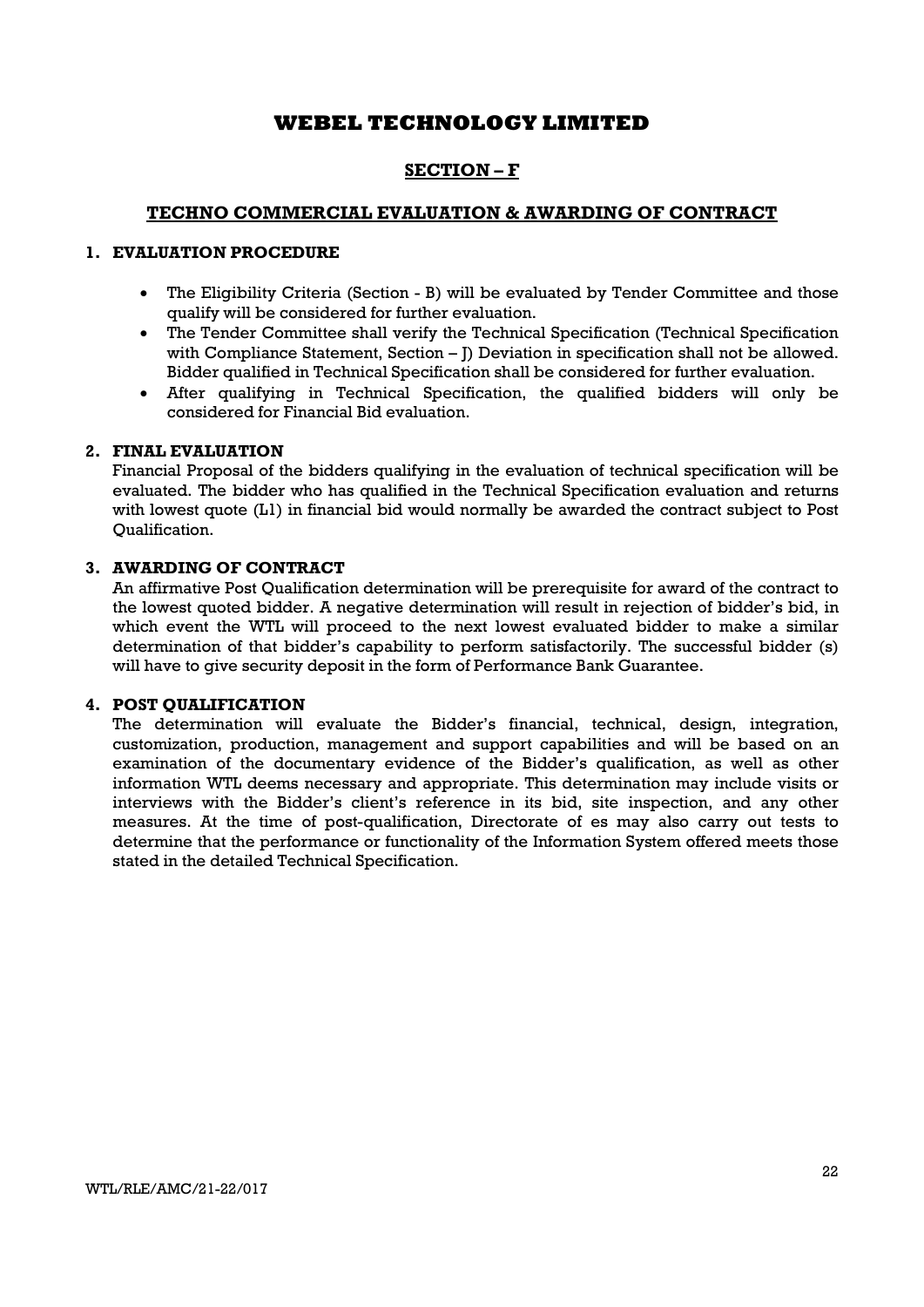## SECTION – G

## GUIDANCE FOR E-TENDERING

Instructions / Guidelines for electronic submission of the tenders have been annexed for assisting the Bidders to participate in e-Tendering.

## Registration of Bidder:

Any Bidder willing to take part in the process of e-Tendering will have to be enrolled & registered with the Government e-Procurement System through logging on to **https://wbtenders.gov.in.** The Bidder is to click on the link for e-Tendering site as given on the web portal.

#### Digital Signature Certificate (DSC):

Each Bidder is required to obtain a Class-II or Class-III Digital Signature Certificate (DSC) for submission of tenders from the approved service provider of the National Informatics Centre (NIC) on payment of requisite amount. Details are available at the Web Site stated above. DSC is given as a USB e-Token.

 The Bidder can search & download N.I.T. & BOQ electronically from computer once he logs on to the website mentioned above using the Digital Signature Certificate. This is the only mode of collection of Tender Documents.

## Participation in more than one work:

A prospective bidder shall be allowed to participate in the job either in the capacity of individual or as a partner of a firm. If, found to be applied severally in a single job all the applications will be rejected.

#### Submission of Tenders:

Tenders are to be submitted through online to the website stated above in two folders at a time, one in Techno Commercial Proposal & the other is Financial Proposal before the prescribed date & time using the Digital Signature Certificate (DSC). The documents are to be uploaded virus scanned copy duly Digitally Signed. The documents will get encrypted (transformed into non readable formats)

The proposal should contain scanned copies of the following in two covers (folders).

#### Techno Commercial Cover:

## Technical Document 1 (scanned & join in pdf format then upload)

1. Documents required for Eligibility Criteria (Section – B)

## Technical Document 2 (scanned & join in pdf format then upload)

- 1. NIT Declaration duly stamped & signed in letter head of bidder (Section R)
- 2. Bid Form as per format (Section E)

## Technical Compliance (scanned &joins in pdf format then upload)

Manufacturer Authorization Form (Section – R)

#### Financial Cover:

BOQ will be downloaded and same will be uploaded with quoted rates. While uploading BOQ file name shall remain unchanged. Absence of this document shall lead to summary rejection of the bid.

## NON-STATUTARY COVER (MY SPACE) CONTAIN FOLLOWING DOCUMENT:

(In each folder, scanned coy will be uploaded with single file having multiple pages)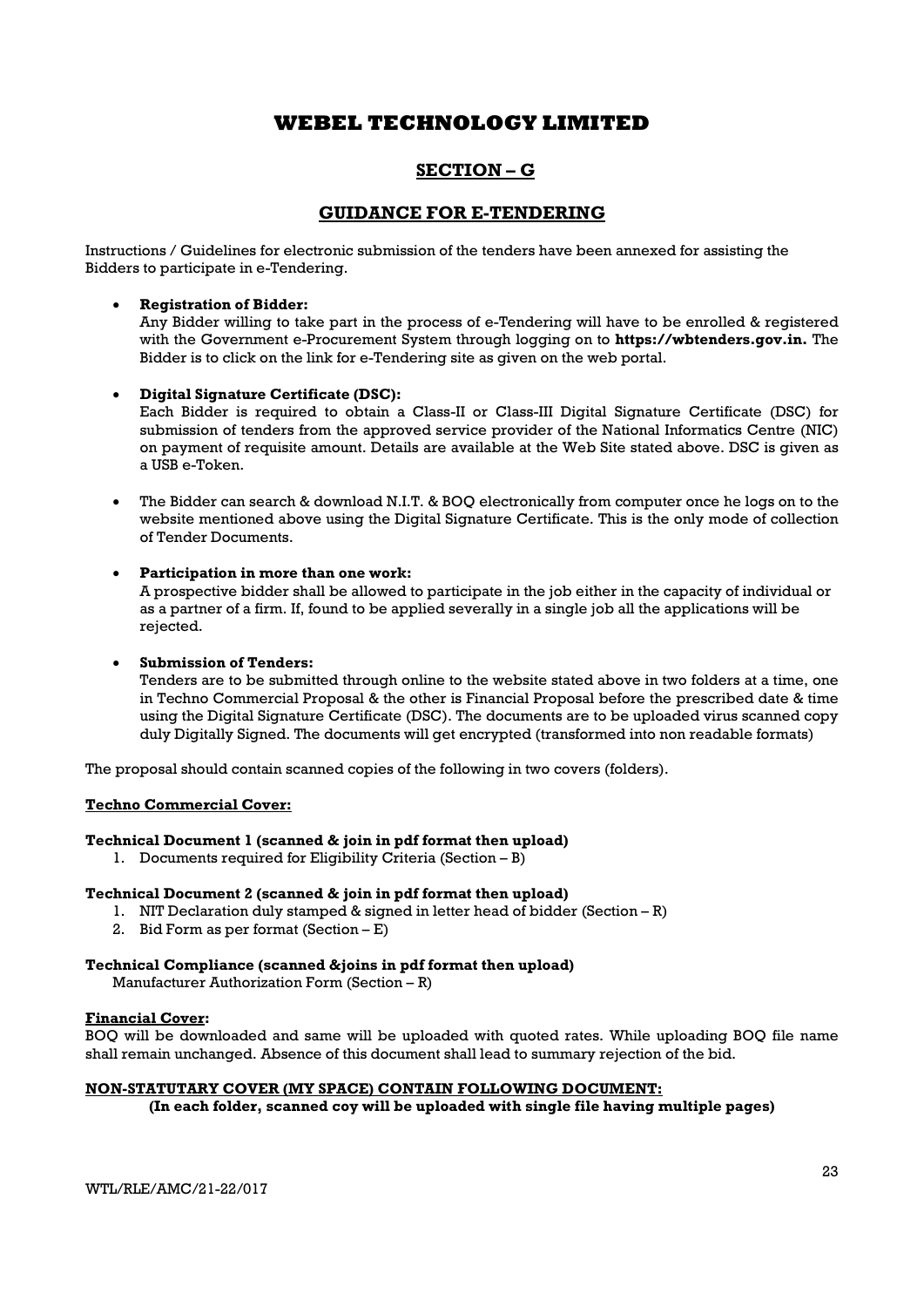| <b>S1.</b><br>No. | <b>Category Name</b>   | <b>Sub Category Name</b>         | <b>Sub Category Description</b>                                                                       |
|-------------------|------------------------|----------------------------------|-------------------------------------------------------------------------------------------------------|
| A                 | <b>CERTIFICATES</b>    | A1. CERTIFICATES                 | <b>GST Registration Certificate</b><br>$\bullet$<br><b>PAN</b><br><b>Trade License</b><br>As required |
| B                 | <b>COMPANY DETAILS</b> | <b>B1. COMPANY DETAILS 1</b>     | As required<br>$\bullet$                                                                              |
|                   |                        | <b>B2. COMPANY DETAILS 2</b>     | Company Profile (Not more than 3<br>pages)<br>As required                                             |
| $\mathbf C$       | <b>CREDENTIAL</b>      | <b>CREDENTIAL 1</b>              | Order copies as per Clause no. 4 of Section - B                                                       |
|                   |                        | CREDENTIAL <sub>2</sub>          | Other documents                                                                                       |
| D                 | <b>DECLARATION</b>     | DECLARATION 1                    | List of Clients as per format $(Section - P)$                                                         |
|                   |                        | DECLARATION 2                    | Financial Capability of Bidder as per format<br>$(Section - L)$                                       |
|                   |                        | DECLARATION 3                    | Bidder's Details as per format (Section - M)                                                          |
|                   |                        | DECLARATION 4                    | Details of Order Execution as per format<br>$(Section - K)$                                           |
|                   |                        | DECLARATION 5                    | As required                                                                                           |
| E.                | <b>FINANCIAL INFO</b>  | P/L & BALANCE SHEET<br>2017-2018 | P/L & BALANCE SHEET 2017-2018                                                                         |
|                   |                        | P/L & BALANCE SHEET<br>2018-2019 | P/L & BALANCE SHEET 2018-2019                                                                         |
|                   |                        | P/L & BALANCE SHEET<br>2019-2020 | <b>P/L&amp; BALANCE SHEET 2019-2020</b>                                                               |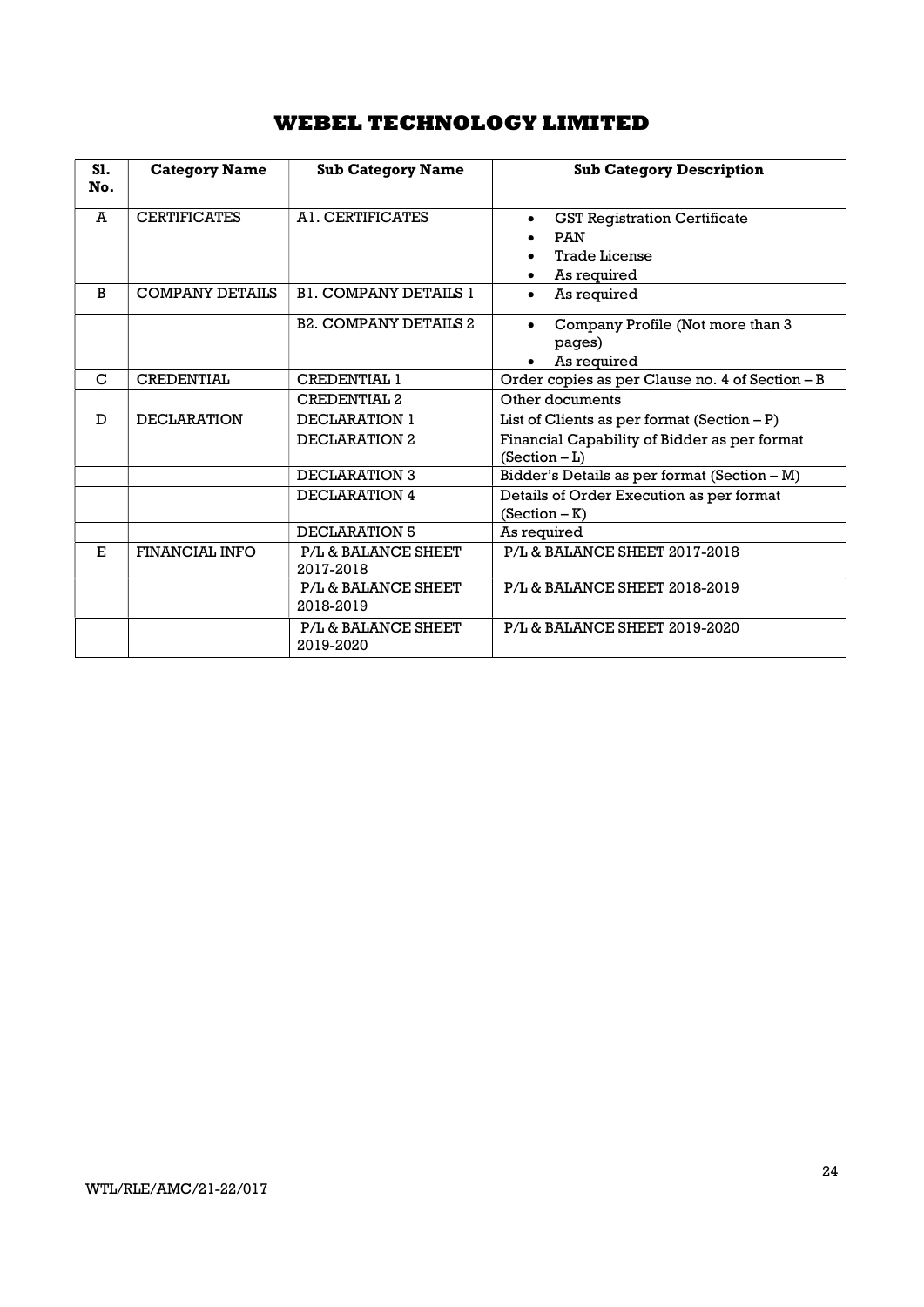## SECTION – H

## EXISTING INFRASTRUCTURE

## EXISTING SETUP & TECHNICAL DETAILS FOR COMMON INFRASTRUCTURE INSTALLED AT WBSDC KOLKATA, SALT LAKE, KOLKATA-91

| S1.<br>No | <b>Item</b> | Make &<br>Model          | <b>Serial Number</b> | <b>Used As</b>                                           | <b>Hardware</b><br>Configuration                                                                                                                                                 | Operating<br><b>System</b>   | Other<br>Software /<br>Remarks                                |
|-----------|-------------|--------------------------|----------------------|----------------------------------------------------------|----------------------------------------------------------------------------------------------------------------------------------------------------------------------------------|------------------------------|---------------------------------------------------------------|
| 1         | Server      | <b>HP DL 560</b><br>Gen8 | SGH435NJ40           | Land Records<br>database<br>Cluster<br>Node-1            | 4 x Intel E5-4610v2<br>@2.3GHz<br>Processor (32 core,<br>64 threads), 768GB<br>Memory, 6 no of<br>Gigabit Ethernet<br>ports, 2 Nos. of<br>dual Port 10 Gbps<br>(FCoE) CNA        | Windows<br>Server 2012<br>R2 | <b>SOL</b> Server<br>2014<br>Enterprise<br>- In<br>Production |
| 2         | Server      | <b>HP DL 560</b><br>Gen8 | SGH435NJ4A           | <b>Land Records</b><br>database<br>Cluster<br>Node-2     | 4 x Intel E5-4610v2<br>@2.3GHz<br>Processor (32 core,<br>64 threads), 768GB<br>Memory, 6 no of<br><b>Gigabit Ethernet</b><br>ports, 2 Nos. of<br>dual Port 10 Gbps<br>(FCoE) CNA | Windows<br>Server 2012<br>R2 | <b>SOL Server</b><br>2014<br>Enterprise<br>- In<br>Production |
| 3         | Server      | <b>HP DL 560</b><br>Gen8 | SGH435NJ43           | <b>Land Records</b><br>GIS database<br>Cluster<br>Node-1 | 4 x Intel E5-4610v2<br>@2.3GHz<br>Processor (32 core,<br>64 threads) , 768GB<br>Memory, 6 no of<br>Gigabit Ethernet<br>ports, 2 Nos. of<br>dual Port 10 Gbps<br>(FCoE) CNA       | Windows<br>Server 2012<br>R2 | <b>SOL Server</b><br>2014<br>Enterprise<br>- In<br>Production |
| 4         | Server      | <b>HP DL 560</b><br>Gen8 | SGH435NJ42           | Land Records<br>GIS database<br>Cluster<br>Node-2        | 4 x Intel E5-4610v2<br>@2.3GHz<br>Processor (32 core,<br>64 threads), 768GB<br>Memory, 6 no of<br>Gigabit Ethernet<br>ports, 2 Nos. of<br>dual Port 10 Gbps<br>(FCoE) CNA        | Windows<br>Server 2012<br>R2 | SQL Server<br>2014<br>Enterprise<br>- In<br>Production        |
| 5         | Server      | <b>HP DL 560</b><br>Gen8 | SGH435NJ48           | Land Records<br>Application<br>Server Node-<br>1         | 4 x Intel E5-4610v2<br>@2.3GHz<br>Processor (32<br>core, 64 threads),<br>768GB Memory, 6<br>no of Gigabit<br>Ethernet ports, 2<br>Nos. of dual Port 10<br>Gbps (FCoE) CNA        | Windows<br>Server 2012<br>R2 | Apache<br>Tomcat 9.0<br>- In<br>Production                    |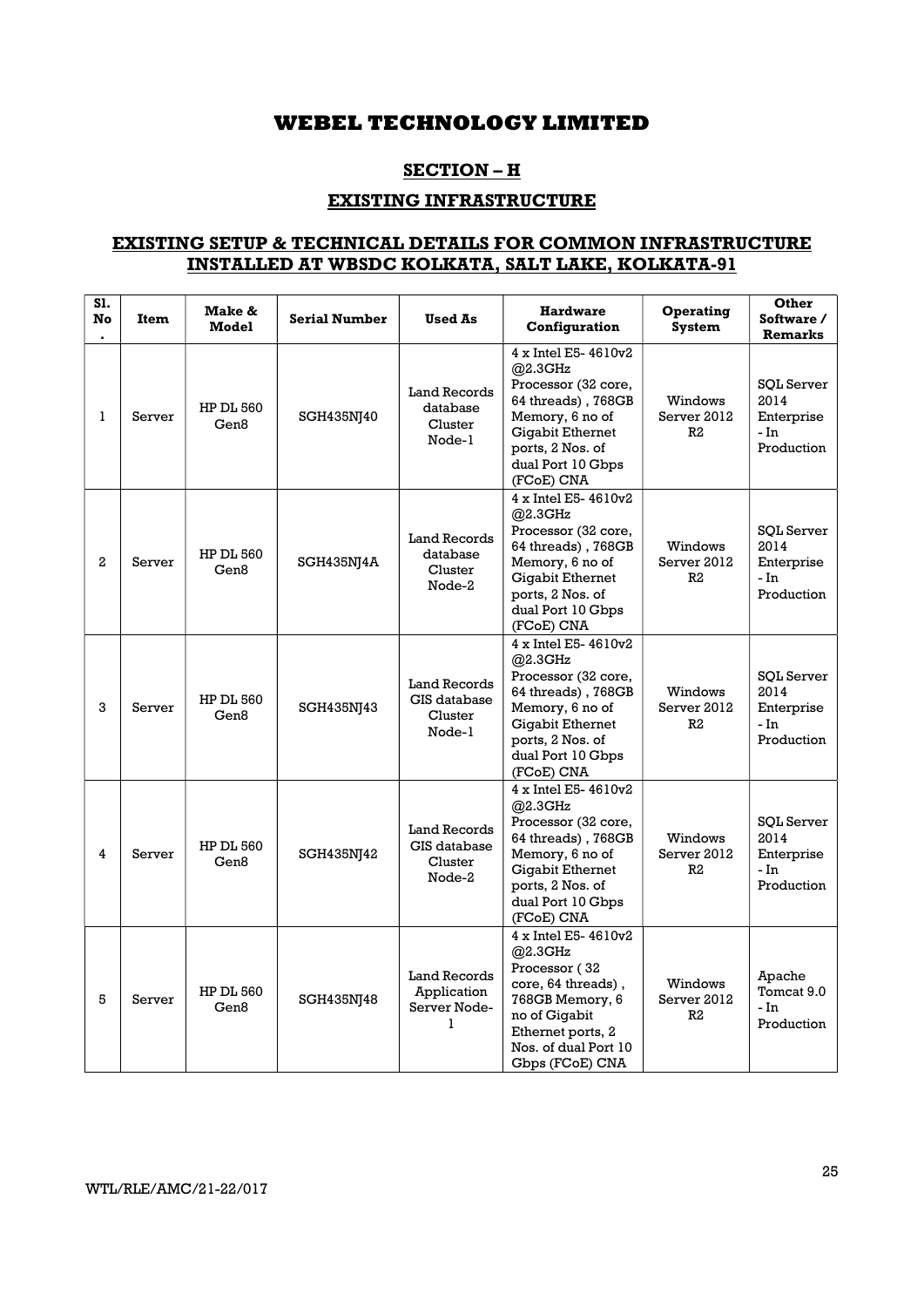| 6  | Server | <b>HP DL 560</b><br>Gen8 | SGH435NJ41 | Land Records<br>Application<br>Server Node-<br>2                      | 4 x Intel E5-4610v2<br>@2.3GHz<br>Processor (32 core,<br>64 threads), 768GB<br>Memory, 6 no of<br><b>Gigabit Ethernet</b><br>ports, 2 Nos. of<br>dual Port 10 Gbps<br>(FCoE) CNA           | Windows<br>Server 2012<br>R2 | Apache<br>Tomcat 9.0<br>- In<br>Production                    |
|----|--------|--------------------------|------------|-----------------------------------------------------------------------|--------------------------------------------------------------------------------------------------------------------------------------------------------------------------------------------|------------------------------|---------------------------------------------------------------|
| 7  | Server | <b>HP DL 560</b><br>Gen8 | SGH435NJ45 | Land Records<br><b>GIS</b><br>Application<br>Server Node-<br>1        | 4 x Intel E5-4610v2<br>@2.3GHz<br>Processor (32 core,<br>64 threads), 768GB<br>Memory, 6 no of<br>Gigabit Ethernet<br>ports, 2 Nos. of<br>dual Port 10 Gbps<br>(FCoE) CNA                  | Windows<br>Server 2012<br>R2 | Apache<br>Tomcat 9.0<br>- In<br>Production                    |
| 8  | Server | <b>HP DL 560</b><br>Gen8 | SGH435NJ47 | <b>Land Records</b><br><b>GIS</b><br>Application<br>Server Node-<br>2 | $4 \times$ Intel E5- $4610v2$<br>@2.3GHz<br>Processor (32 core,<br>64 threads), 768GB<br>Memory, 6 no of<br><b>Gigabit Ethernet</b><br>ports, 2 Nos. of<br>dual Port 10 Gbps<br>(FCoE) CNA | Windows<br>Server 2012<br>R2 | Apache<br>Tomcat 8.0<br>- In<br>Production                    |
| 9  | Server | <b>HP DL 560</b><br>Gen8 | SGH435NJ3Y | eNathikaran<br>database<br>Cluster<br>Node-1                          | 4 x Intel E5- 4610v2<br>@2.3GHz<br>Processor (32 core,<br>64 threads), 768GB<br>Memory, 6 no of<br><b>Gigabit Ethernet</b><br>ports, 2 Nos. of<br>dual Port 10 Gbps<br>(FCoE) CNA          | Windows<br>Server 2012<br>R2 | <b>SOL Server</b><br>2014<br>Enterprise<br>- In<br>Production |
| 10 | Server | <b>HP DL 560</b><br>Gen8 | SGH435NJ44 | eNathikaran<br>database<br>Cluster<br>Node-2                          | 4 x Intel E5-4610v2<br>@2.3GHz<br>Processor (32 core,<br>64 threads), 768GB<br>Memory, 6 no of<br>Gigabit Ethernet<br>ports, 2 Nos. of<br>dual Port 10 Gbps<br>(FCoE) CNA                  | Windows<br>Server 2012<br>R2 | <b>SQL Server</b><br>2014<br>Enterprise<br>- In<br>Production |
| 11 | Server | <b>HP DL 560</b><br>Gen8 | SGH435NJ46 | eNathikaran<br>Application<br>Server Node-<br>1                       | 4 x Intel E5-4610v2<br>@2.3GHz<br>Processor (32 core,<br>64 threads), 768GB<br>Memory, 6 no of<br><b>Gigabit Ethernet</b><br>ports, 2 Nos. of<br>dual Port 10 Gbps<br>(FCoE) CNA           | Windows<br>Server 2012<br>R2 | IIS 8.0 with<br>dotnet 4.5 -<br>In<br>Production              |
|    |        |                          | VM         | eDeed<br>Registration<br>App Server<br>Node-1                         | 28 VCPU, 100GB<br>Memory                                                                                                                                                                   | Windows<br>Server 2012<br>R2 | IIS 8.0 with<br>dotnet 4.5 -<br>In<br>Production              |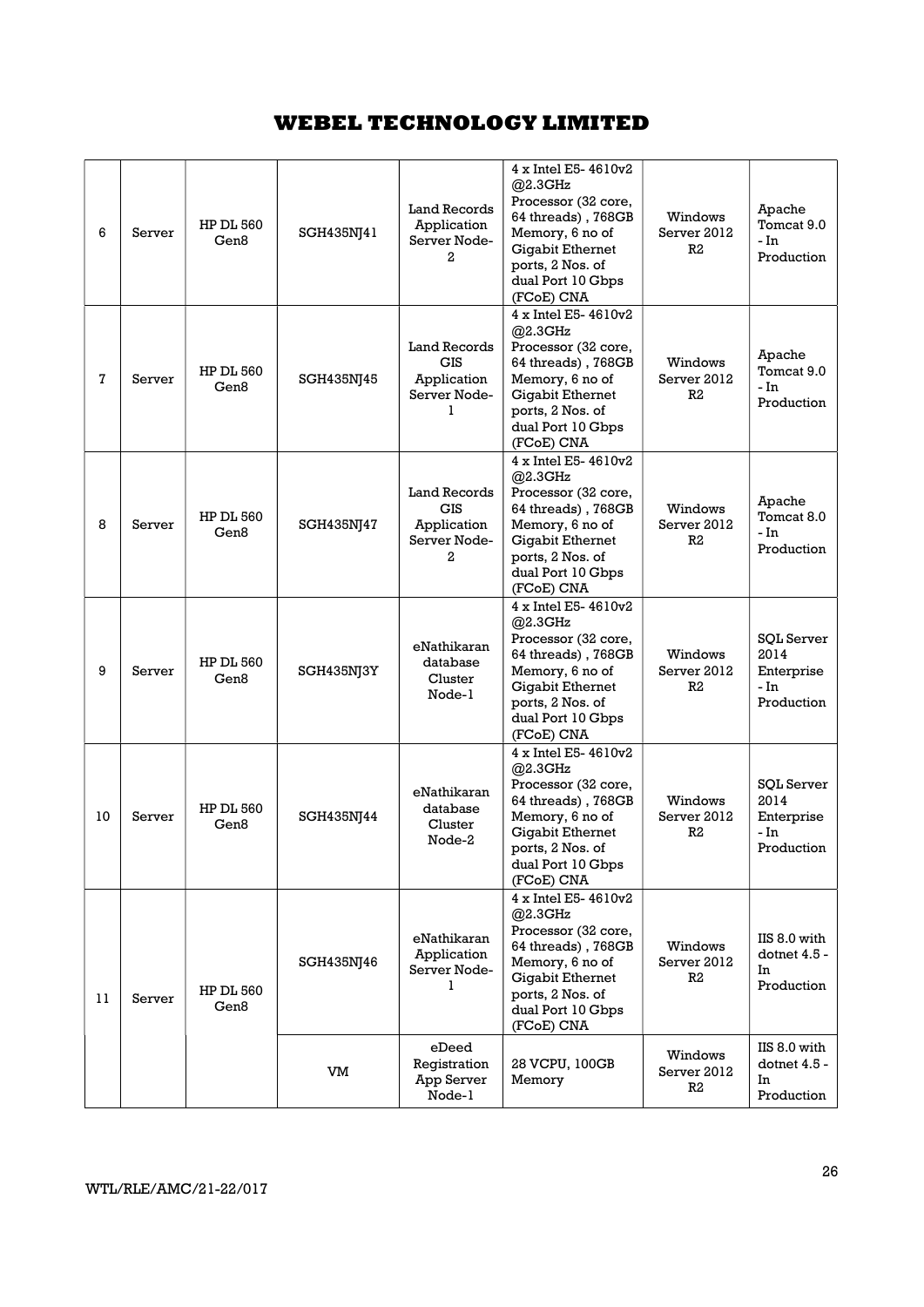| 12 | Server | <b>HP DL 560</b><br>Gen8 | SGH435NJ49 | eNathikaran<br>Application<br>Server Node-<br>2                                                                                  | 4 x Intel E5-4610v2<br>@2.3GHz<br>Processor (32<br>core, 64 threads),<br>768GB Memory, 6<br>no of Gigabit<br>Ethernet ports, 2<br>Nos. of dual Port 10<br>Gbps (FCoE) CNA        | Windows<br>Server 2012<br>R2 | IIS 8.0 with<br>dotnet 4.5 -<br>In<br>Production              |                                                  |
|----|--------|--------------------------|------------|----------------------------------------------------------------------------------------------------------------------------------|----------------------------------------------------------------------------------------------------------------------------------------------------------------------------------|------------------------------|---------------------------------------------------------------|--------------------------------------------------|
|    | Server |                          | VM         | eDeed<br>Registration<br>App Server<br>Node-2                                                                                    | 28 VCPU, 100GB<br>Memory                                                                                                                                                         | Windows<br>Server 2012<br>R2 | IIS 8.0 with<br>dotnet 4.5 -<br>In<br>Production              |                                                  |
|    | Server |                          | SGH435NJ3M | Hyper-V<br>Server for<br>Registration<br>App Server1,<br>Registration<br>App Server 2,<br>Registration<br>DB server2,<br>Reserve | 2 x Intel E5-2680v2<br>@2.8GHz<br>Processor (20<br>core, 40 threads),<br>512GB Memory, 6<br>no of Gigabit<br>Ethernet ports, 2<br>Nos. of dual Port 10<br>Gbps (FCoE) CNA        | Windows<br>Server 2012<br>R2 |                                                               |                                                  |
| 13 | Server | HP DL 380p<br>Gen8       |            |                                                                                                                                  | eNathikaran<br>Application<br>Server Node-<br>3                                                                                                                                  | 12 VCPU, 64 GB<br>Memory     | Windows<br>Server 2012<br>R2                                  | IIS 8.0 with<br>dotnet 4.5 -<br>In<br>Production |
|    | Server |                          | VM         | Registration<br>application<br>Node-1                                                                                            | 28 VCPU, 100GB<br>Memory                                                                                                                                                         | Windows<br>Server 2012<br>R2 | IIS 8.0 with<br>dotnet 4.5 -<br>In<br>Production              |                                                  |
|    | Server |                          |            | Registration<br>application<br>Node-2                                                                                            | 28 VCPU, 100GB<br>Memory                                                                                                                                                         | Windows<br>Server 2012<br>R2 | IIS 8.0 with<br>dotnet 4.5 -<br>In<br>Production              |                                                  |
|    | Server |                          |            | Registration<br><b>DB1</b> Server<br>Node-2                                                                                      | 28 VCPU, 100GB<br>Memory                                                                                                                                                         | Windows<br>Server 2012<br>R2 | SOL Server<br>2014<br>Enterprise<br>- In<br>Production        |                                                  |
| 14 | Server | HP DL 380p<br>Gen8       | SGH435NJ3S | Registration<br>DB1 Server<br>Node-1                                                                                             | 2 x Intel E5-2603v2<br>@1.8GHz<br>Processor (8 core,<br>8 threads), 64GB<br>Memory, 4 no of<br>Gigabit Ethernet<br>ports, 2 Nos. of<br>dual Port 10 Gbps<br>(FCoE) CNA           | Windows<br>Server 2012<br>R2 | <b>SQL Server</b><br>2014<br>Enterprise<br>- In<br>Production |                                                  |
| 15 | Server | HP DL 380p<br>Gen8       | SGH435NJ3L | Excise<br>Application<br>Server Node-<br>1                                                                                       | 2 x Intel E5-2680v2<br>@2.8GHz<br>Processor (20 core,<br>40 threads), 512GB<br>Memory, 6 no of<br><b>Gigabit Ethernet</b><br>ports, 2 Nos. of<br>dual Port 10 Gbps<br>(FCoE) CNA | Windows<br>Server 2012<br>R2 | IIS 8.0 with<br>dotnet 4.5 -<br>In<br>Production              |                                                  |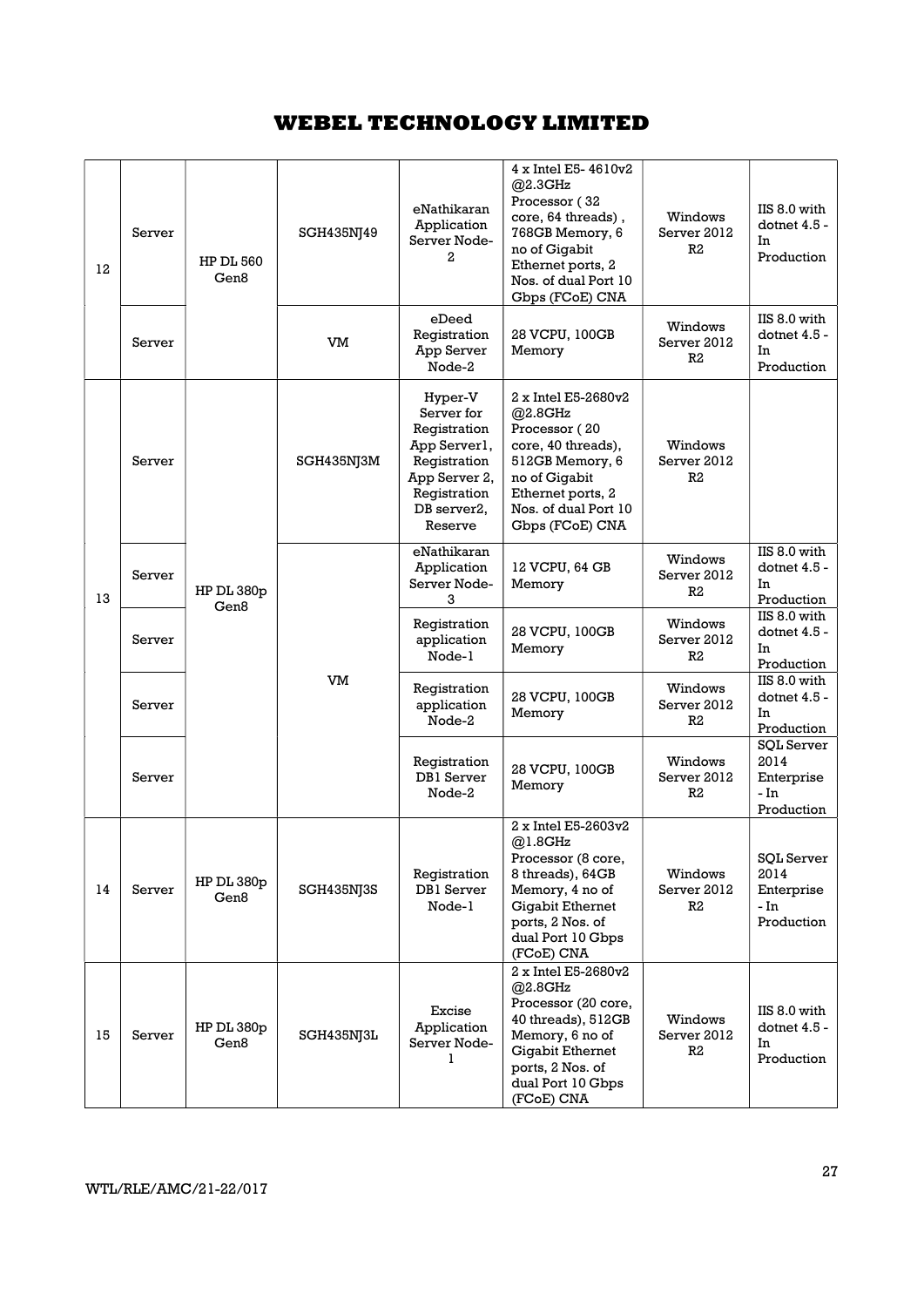| 16 | Server | $HP$ DL 380 $p$<br>Gen8 | SGH435NJ3K | Excise<br>Application<br>Server Node-<br>2 | 2 x Intel E5-2680v2<br>@2.8GHz<br>Processor (20<br>core, 40 threads),<br>512GB Memory, 6<br>no of Gigabit<br>Ethernet ports, 2<br>Nos. of dual Port 10<br>Gbps (FCoE) CNA                              | Windows<br>Server 2012<br>R2             | IIS 8.0 with<br>dotnet 4.5 -<br>In<br>Production                                                 |
|----|--------|-------------------------|------------|--------------------------------------------|--------------------------------------------------------------------------------------------------------------------------------------------------------------------------------------------------------|------------------------------------------|--------------------------------------------------------------------------------------------------|
| 17 | Server | HP DL 380p<br>Gen8      | SGH435NJ3P | Excise<br>Database<br>Cluster<br>Node-1    | 2 x Intel E5-2680v2<br>@2.8GHz<br>Processor (20<br>core, 40 threads),<br>512GB Memory, 6<br>no of Gigabit<br>Ethernet ports, 2<br>Nos. of dual Port 10<br>Gbps (FCoE) CNA                              | Windows<br>Server 2012<br>R <sub>2</sub> | <b>SQL Server</b><br>2014<br>Enterprise<br>- In<br>Production                                    |
| 18 | Server | HP DL 380p<br>Gen8      | SGH435NJ3N | Excise<br>Database<br>Cluster<br>Node-2    | 2 x Intel E5-2680v2<br>@2.8GHz<br>Processor (20 core,<br>40 threads), 512GB<br>Memory, 6 no of<br>Gigabit Ethernet<br>ports, 2 Nos. of<br>dual Port 10 Gbps<br>(FCoE) CNA                              | Windows<br>Server 2012<br>R2             | <b>SOL Server</b><br>2014<br>Enterprise                                                          |
| 19 | Server | HP DL 380e<br>Gen8      | SGH435NJ3T | Pre<br>Deployment<br>Database<br>Server    | 2 x Intel E5-2420 $@$<br>1.9GHz Processor<br>(12 core, 24<br>threads), 128GB<br>Memory, 5x 600 GB<br>internal Disk, 4 no<br>of Gigabit Ethernet<br>ports, 2 Nos. of<br>dual Port 10 Gbps<br>(FCoE) CNA | Windows<br>Server 2012<br>R2             | <b>SQL Server</b><br>2014<br>Enterprise,<br>Microsoft<br>Visual<br>Studio<br>2015                |
| 20 | Server | HP DL 380e<br>Gen8      | SGH435NJ3W | Pre<br>Deployment<br>Application<br>Server | 2 x Intel E5-2420 $@$<br>1.9GHz Processor<br>(12 core, 24<br>threads), 128GB<br>Memory, 3x 600 GB<br>internal Disk. 4 no<br>of Gigabit Ethernet<br>ports, 2 Nos. of<br>dual Port 10 Gbps<br>(FCoE) CNA | Windows<br>Server 2012<br>R2             | IIS 8.0 with<br>dotnet 4.5,<br>Apache<br>Tomcat 9.0<br>- In<br>Production                        |
| 21 | Server | HP DL 380p<br>Gen8      | SGH435NJ3R | Backup<br>Management<br>Server             | 2 x Intel E5-2603v2<br>@1.8GHz<br>Processor (8 core,<br>8 threads), 64GB<br>Memory, 4 no of<br>Gigabit Ethernet<br>ports, 2 Nos. of<br>dual Port 10 Gbps<br>(FCoE) CNA                                 | Windows<br>Server 2012<br>R2             | <b>SQL Server</b><br>2012<br>Standard,<br>MS SCDPM<br>Backup<br>Software - -<br>In<br>Production |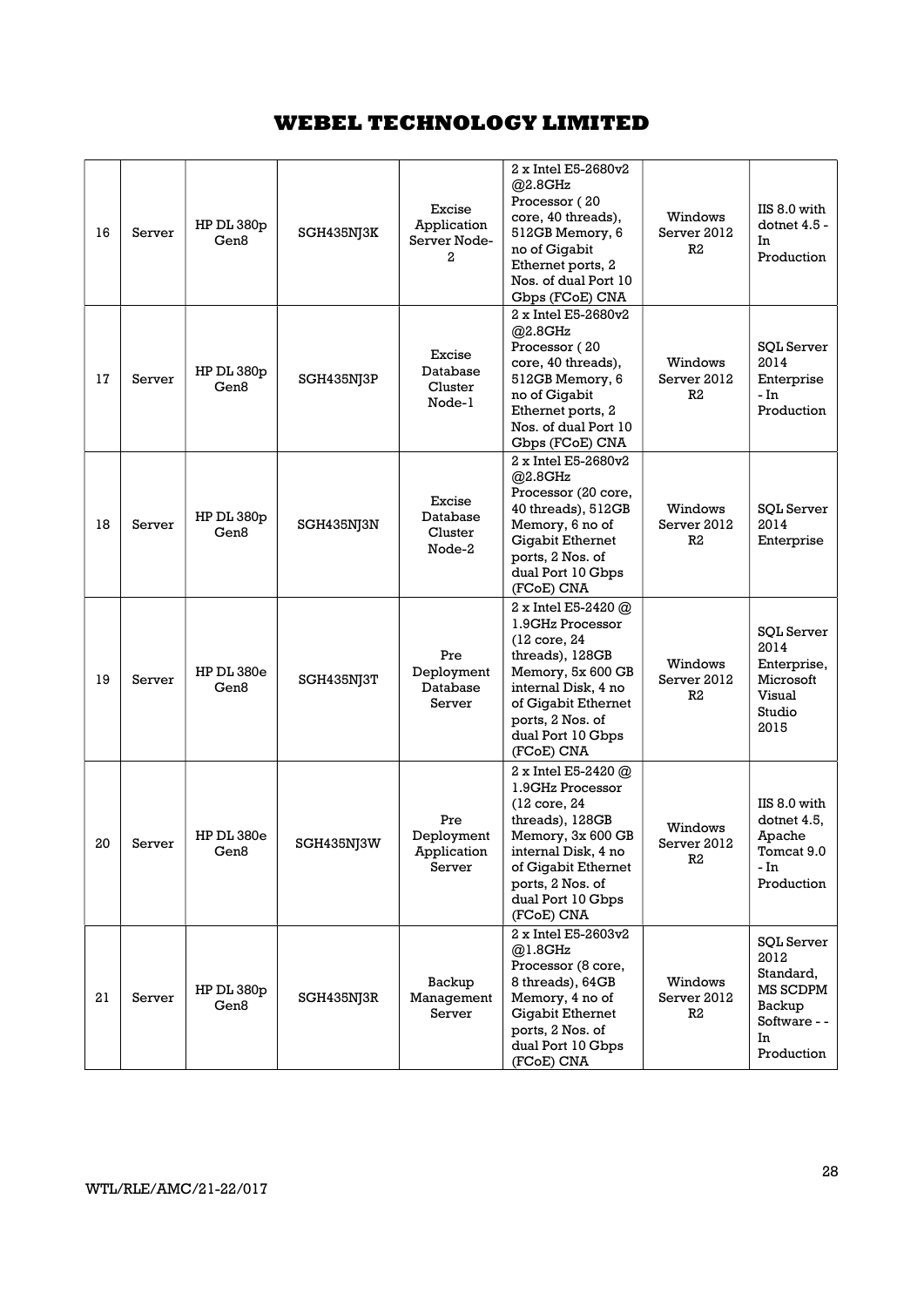| 22 | Server           | HP DL 380e<br>Gen8   | SGH435NJ3V                          | Active<br>Directory<br>Server with<br>DNS role<br>(PDC)                      | 2 x Intel E5-2420 $@$<br>1.9GHz Processor<br>(12 core, 24<br>threads), 128GB<br>Memory, 4x 600 GB<br>internal Disk, 4 no<br>of Gigabit Ethernet<br>ports, 2 Nos. of<br>dual Port 10 Gbps<br>(FCoE) CNA | Windows<br>Server 2012<br>R2                         |                                                                                     |
|----|------------------|----------------------|-------------------------------------|------------------------------------------------------------------------------|--------------------------------------------------------------------------------------------------------------------------------------------------------------------------------------------------------|------------------------------------------------------|-------------------------------------------------------------------------------------|
|    |                  |                      | SGH435NJ3X                          | Additional<br>AD Server<br>(ADC)                                             | 2 x Intel E5-2420 $@$<br>1.9GHz Processor<br>(12 core, 24<br>threads), 128GB<br>Memory, 4x 600 GB<br>internal Disk, 4 no<br>of Gigabit Ethernet<br>ports, 2 Nos. of<br>dual Port 10 Gbps<br>(FCoE) CNA | Windows<br>Server 2012<br>R2                         | In<br>Production                                                                    |
|    |                  | HP DL 380e<br>Gen8   | VM                                  | <b>SCCM</b> Server                                                           | 4 VCPU, 24GB<br>Memory                                                                                                                                                                                 | Windows<br>Server 2012<br>R2                         | <b>SQL Server</b><br>2012<br>Standard,<br>MS SCCM<br>Software -<br>In<br>Production |
| 23 | Server           |                      |                                     | <b>ESRS</b> Server<br>for<br>Communicati<br>on between<br>EMC and<br>Storage | 1 VCPU, 8GB<br>Memory                                                                                                                                                                                  | <b>SUSE Linux</b><br>Enterprise<br>Server            | In<br>Production                                                                    |
|    |                  |                      |                                     | Additional<br>AD Server<br>with DNS<br>Role (BDC)                            | 4 VCPU, 16GB<br>Memory                                                                                                                                                                                 | Windows<br>Server 2012<br>R <sub>2</sub>             | In<br>Production                                                                    |
|    |                  |                      |                                     | <b>SCOM Server</b>                                                           | 4 VCPU, 16GB<br>Memory                                                                                                                                                                                 | Windows<br>Server 2012<br>R2                         | <b>SQL Server</b><br>2012<br>Standard,<br>MS SCOM<br>Software -<br>In<br>Production |
| 24 | Backup<br>Device | HP<br><b>MSL6480</b> | DEC43003GZ,<br>DEC42903BP           | Backup<br>Device                                                             | <b>HP MSL6480</b><br>Scalable Base<br>Module, HP<br>MSL6480 Scalable<br>Expansion Module,<br>HP MSL LTO-6 Ultr<br>6250 FC Drive Upg<br>Kit(4 Nos.)<br>Fixed 48 10GE                                    |                                                      | In<br>Production                                                                    |
| 25 | FCoE<br>Switch   | Ruijee RG-<br>S6220  | G1H70H000039<br>A,<br>G1H70H0000383 | FCoE Switch<br>(Qty:2)                                                       | SFP+ ports and 4<br>40GE QSFP+ ports,<br>2 Power Slots, 4<br>Fan Slots. The ports<br>numbered from 1<br>to 8 can also serve<br>as FC combo ports                                                       | <b>RGOS</b><br>$10.4(5b2)$ pl<br>Release<br>(173619) | In<br>Production                                                                    |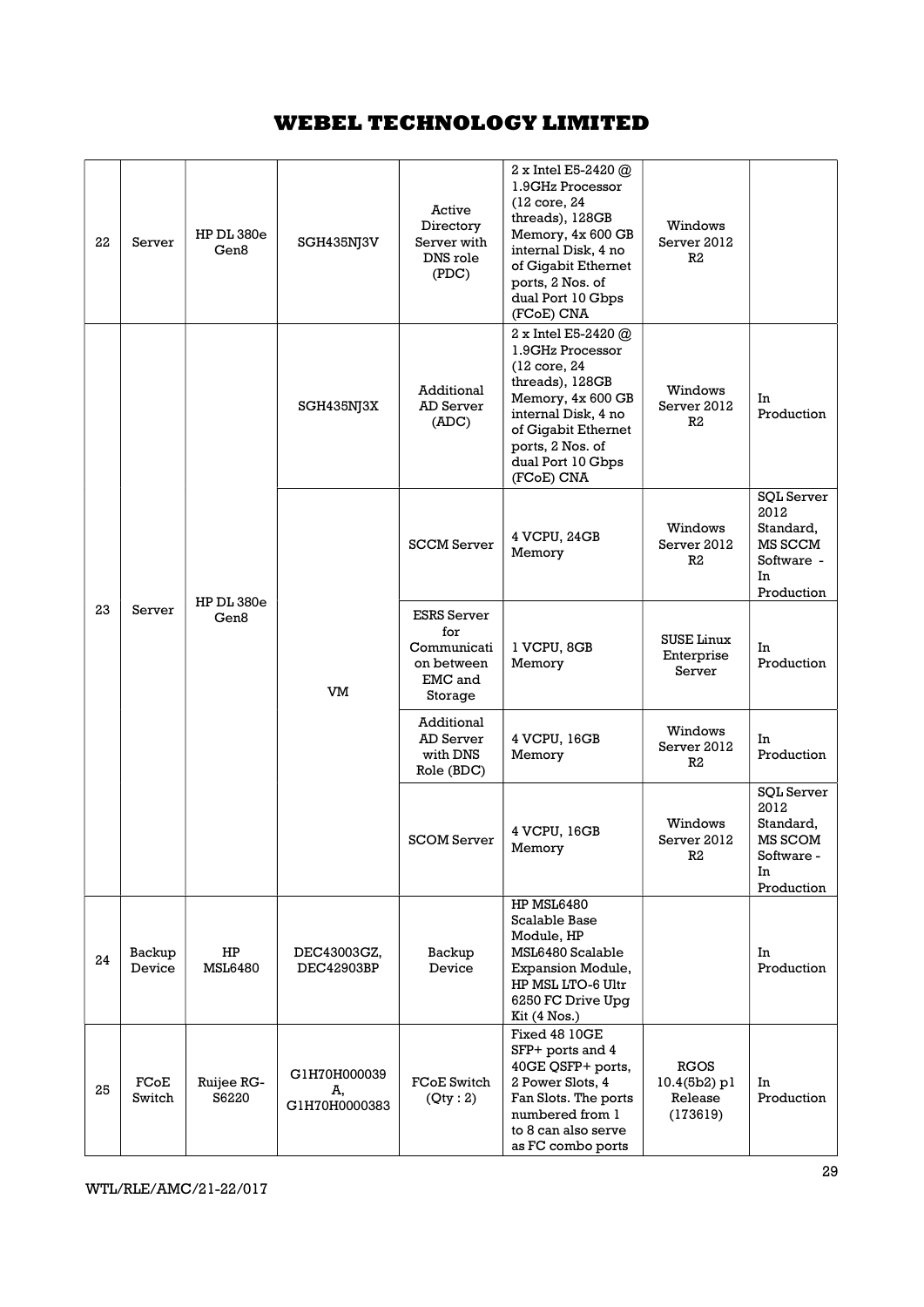| 26 | Ethern<br>et<br>Switch | Ruijee RG-<br>S5750-E               | G1H30LG000919<br>G1H30LG000446           | Ethernet<br>Core Switch<br>(Qty:2)                                                             | RG-S5750-<br>48GT/4SFP-E<br>Ethernet Switch,<br>48-Port<br>10/100/1000Base-<br>T, 4 GE SFP<br>Combo Ports, 2<br><b>Extension Slots</b><br>(Stack or Uplink), 1<br><b>USB 2.0, M5000E</b><br>Interface Module,<br>2-Port 10GE (SFP+)                                                                                                                                                                                                                              | <b>RGOS</b><br>10.4(3b16) pl<br>Release<br>(162455) | In<br>Production |
|----|------------------------|-------------------------------------|------------------------------------------|------------------------------------------------------------------------------------------------|------------------------------------------------------------------------------------------------------------------------------------------------------------------------------------------------------------------------------------------------------------------------------------------------------------------------------------------------------------------------------------------------------------------------------------------------------------------|-----------------------------------------------------|------------------|
| 27 | Load<br>Balanc<br>er   | Array<br>Network<br>APV 2600-<br>S1 | 1423G6126,<br>1423G6128                  | Hardware<br>Load<br>Balancer (Qty<br>: 2)                                                      | APV 2600-S1 App<br>Velocity-S ADC<br>(SLB, 4x1GbE)<br>copper ports, 1U)                                                                                                                                                                                                                                                                                                                                                                                          | ArrayOS<br>Rel.APV.8.6.1.<br>125.1                  | In<br>Production |
| 28 | Storage                | EMC<br><b>VNX8000</b>               | CKM0014350045<br>8                       | Storage<br>System                                                                              | 3.5 6G SAS EXP<br>DAE - 6, 2.5 6G SAS<br>EXP DAE - 5, 2.5 6G<br>SAS PRI DAE - 2,<br>DME, Control<br>Station, Fan Module<br>-10, Mgmt Module -<br>2, SPE PS -- 4, SP --<br>2, SPS Module -- 2,<br>Disk: V4-2S10-<br>600(VNX 600GB<br>10K SAS 25X2.5<br>DPE/DAE) - 141,<br>V4-2S6FX-200<br>(VNX 200GB FAST<br>VP SSD 25X2.5<br>DPE/DAE) - 15, V-<br>V4-230015(VNX<br>300GB 15K VAULT<br>25X2.5 DPE/DAE) -<br>4, V4-VS07-020<br>(VNX 2TB NL SAS<br>15X3.5 DAE) - 81 | OS version -<br>05.33.009.5.23<br>1                 | In<br>Production |
| 29 | KVM<br>Switch          | ATEN<br>KL9116MAE                   | A1E4-086F7-<br>0007, A1E4-<br>086F7-0008 | 16 Port Multi<br>Platform KVM<br>Over IP<br>Switch with<br>integrated<br>17" TFT ( Qty<br>: 2) | 16 Port Multi-<br>Platform KVM Over<br>IP Switch (one local<br>& one remote user)<br>with integrated 17"<br>TFT, keyboard &<br>touchpad in a 1U<br>Dual Rail Slide<br>Away Housing<br>including 16 nos. of<br>USB cables<br>Connectivity Port --<br>16, Console Port --<br>1, LAN Port -- 1                                                                                                                                                                      |                                                     |                  |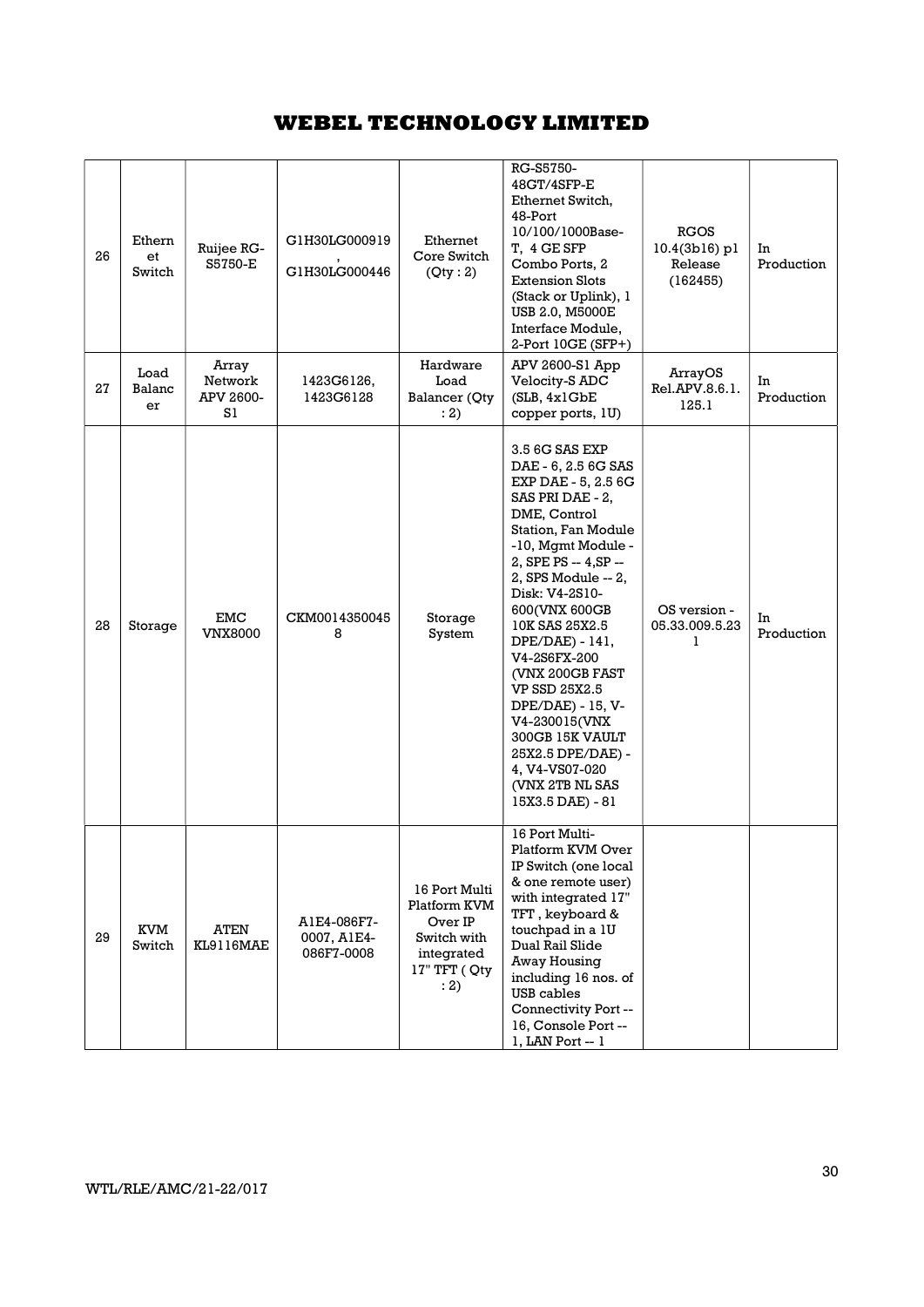| 30 | Firewal | Checkpoint<br>CPAP-<br>SG12400 | 1340B02887,<br>1340B02988 | Internal<br>Gateway<br>Firewall (Qty<br>: 2) | CPAP-SG12400-<br><b>Next Generation</b><br>Firewall Appliance,<br>4 Port 10GBase-F<br>SFP+ interface<br>card, 2 Port<br>$10GB$ ase- $F$ SFP+<br>interface card,<br>SFP+ transceiver<br>for 10G fiber ports<br>- short range<br>$(10GBase-SR)$ for<br>CPAC-2-10F and<br>CPAC-ACCL-4-<br>10F-21000, 4GB<br>Memory upgrade<br>for 12400<br>appliances | Gaia R77.30<br>OS build 204 | At present<br>Firewall &<br>Manageme<br>nt Device<br>not in<br>production<br>. Standby<br>Firewall of<br>different<br>make is<br>deployed |
|----|---------|--------------------------------|---------------------------|----------------------------------------------|----------------------------------------------------------------------------------------------------------------------------------------------------------------------------------------------------------------------------------------------------------------------------------------------------------------------------------------------------|-----------------------------|-------------------------------------------------------------------------------------------------------------------------------------------|
| 31 | Firewal | Checkpoint<br>CPAP-<br>SM2508B | LR201312011719            | Firewall<br>Management<br>Station            | Smart-1 Security<br>Management<br>including<br>Compliance Blade                                                                                                                                                                                                                                                                                    | Gaia R77.30<br>OS build 204 |                                                                                                                                           |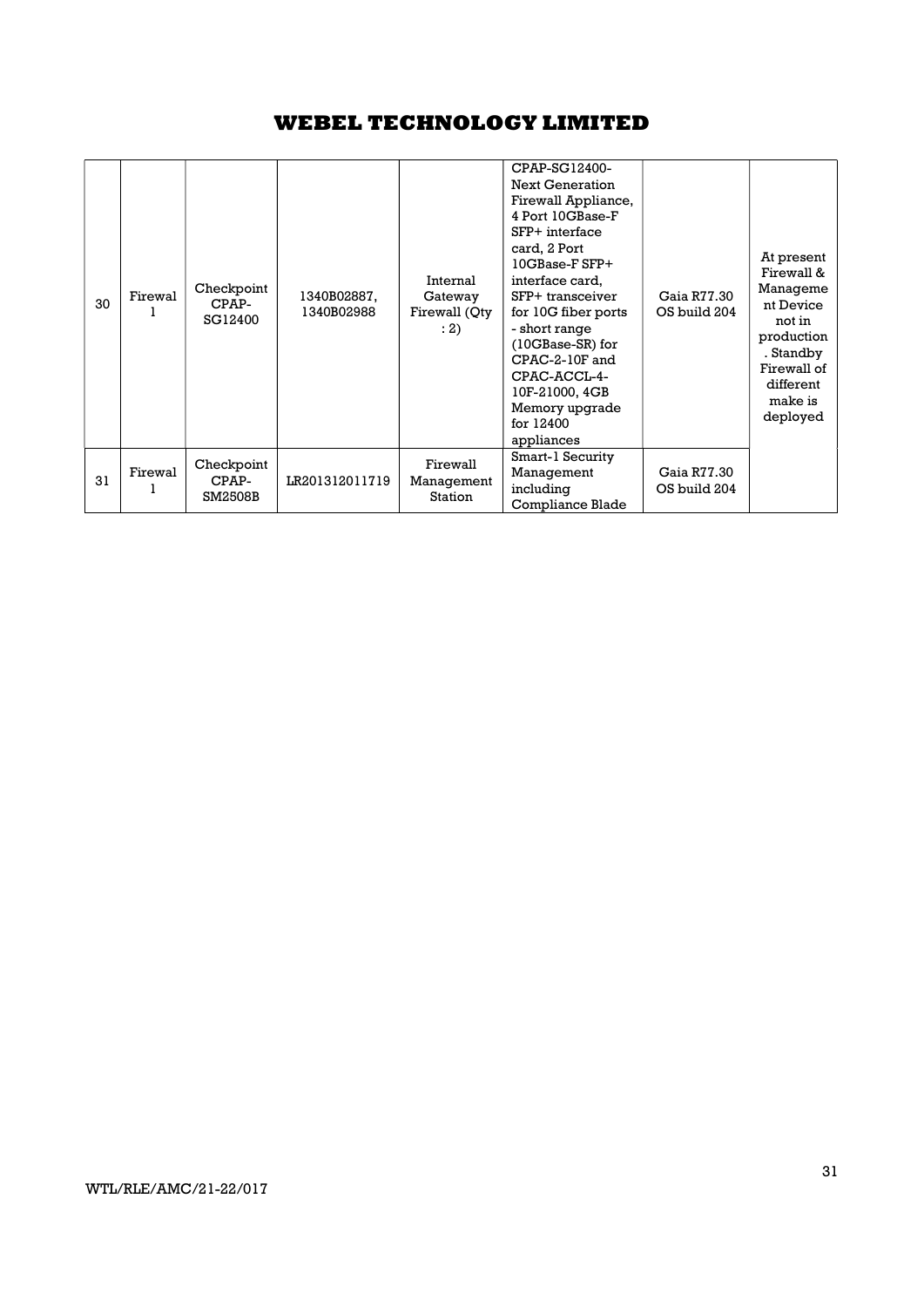## SECTION – I

## BILL OF MATERIAL & FACILITY MANAGEMENT SUPPORT REQUIRED DETAILS

| S1.<br>No.       | <b>Item Type</b>                                  | <b>Item Description</b>                                                                                                                   | Make & Model                         | <b>Serial Number</b>                      | Qty.         | Unit |
|------------------|---------------------------------------------------|-------------------------------------------------------------------------------------------------------------------------------------------|--------------------------------------|-------------------------------------------|--------------|------|
| 1                | AMC                                               | 3 years Back to Back OEM AMC                                                                                                              | HP DL 560 Gen8                       | SGH435NJ40                                | 1            | No.  |
| $\boldsymbol{2}$ | AMC                                               | 3 years Back to Back OEM AMC                                                                                                              | HP DL 560 Gen8                       | SGH435NJ4A                                | 1            | No.  |
| 3                | AMC                                               | 3 years Back to Back OEM AMC                                                                                                              | HP DL 560 Gen8                       | SGH435NJ43                                | 1            | No.  |
| 4                | AMC                                               | 3 years Back to Back OEM AMC                                                                                                              | HP DL 560 Gen8                       | SGH435NJ42                                | 1            | No.  |
| 5                | AMC                                               | 3 years Back to Back OEM AMC                                                                                                              | HP DL 560 Gen8                       | SGH435NJ48                                | 1            | No.  |
| 6                | AMC                                               | 3 years Back to Back OEM AMC                                                                                                              | HP DL 560 Gen8                       | SGH435NJ41                                | 1            | No.  |
| 7                | AMC                                               | 3 years Back to Back OEM AMC                                                                                                              | HP DL 560 Gen8                       | SGH435NJ45                                | 1            | No.  |
| 8                | AMC                                               | 3 years Back to Back OEM AMC                                                                                                              | HP DL 560 Gen8                       | SGH435NJ47                                | 1            | No.  |
| 9                | AMC                                               | 3 years Back to Back OEM AMC                                                                                                              | HP DL 560 Gen8                       | SGH435NJ3Y                                | 1            | No.  |
| 10               | AMC                                               | 3 years Back to Back OEM AMC                                                                                                              | HP DL 560 Gen8                       | SGH435NJ44                                | 1            | No.  |
| 11               | AMC                                               | 3 years Back to Back OEM AMC                                                                                                              | HP DL 560 Gen8                       | SGH435NJ46                                | 1            | No.  |
| 12               | AMC                                               | 3 years Back to Back OEM AMC                                                                                                              | HP DL 560 Gen8                       | SGH435NJ49                                | 1            | No.  |
| 13               | AMC                                               | 3 years Back to Back OEM AMC                                                                                                              | HP DL 380p Gen8                      | SGH435NJ3M                                | 1            | No.  |
| 14               | AMC                                               | 3 years Back to Back OEM AMC                                                                                                              | HP DL 380p Gen8                      | SGH435NJ3S                                | 1            | No.  |
| 15               | AMC                                               | 3 years Back to Back OEM AMC                                                                                                              | HP DL 380p Gen8                      | SGH435NJ3L                                | $\mathbf{1}$ | No.  |
| 16               | AMC                                               | 3 years Back to Back OEM AMC                                                                                                              | HP DL 380p Gen8                      | SGH435NJ3K                                | 1            | No.  |
| 17               | AMC                                               | 3 years Back to Back OEM AMC                                                                                                              | HP DL 380p Gen8                      | SGH435NJ3P                                | 1            | No.  |
| 18               | AMC                                               | 3 years Back to Back OEM AMC                                                                                                              | HP DL 380p Gen8                      | SGH435NJ3N                                | 1            | No.  |
| 19               | AMC                                               | 3 years Back to Back OEM AMC                                                                                                              | HP DL 380e Gen8                      | SGH435NJ3T                                | 1            | No.  |
| 20               | AMC                                               | 3 years Back to Back OEM AMC                                                                                                              | HP DL 380e Gen8                      | SGH435NJ3W                                | 1            | No.  |
| 21               | AMC                                               | 3 years Back to Back OEM AMC                                                                                                              | HP DL 380p Gen8                      | SGH435NJ3R                                | 1            | No.  |
| 22               | AMC                                               | 3 years Back to Back OEM AMC                                                                                                              | HP DL 380e Gen8                      | SGH435NJ3V                                | 1            | No.  |
| 23               | AMC                                               | 3 years Back to Back OEM AMC                                                                                                              | HP DL 380e Gen8                      | SGH435NJ3X                                | 1            | No.  |
| 24               | AMC                                               | 3 years Back to Back OEM AMC                                                                                                              | HP MSL6480 with<br>4xLTO6            | DEC43003GZ&<br>DEC42903BP                 | 1            | Nos. |
| 25               | AMC                                               | 3 years Back to Back OEM AMC                                                                                                              | Ruijee FCoE SAN<br>Switch RG-S6220   | G1H70H000039A<br>&<br>G1H70H0000383       | 2            | Nos. |
| 26               | AMC                                               | 3 years Back to Back OEM AMC                                                                                                              | Ruijee Core<br>Switch RG-S5750-<br>Е | G1H30LG000919<br>&<br>G1H30LG000446       | 2            | Nos. |
| 27               | AMC                                               | 3 years Back to Back OEM AMC                                                                                                              | Array Network<br>APV 2600-S1         | 1423G6126 &<br>1423G6128                  | $^{2}$       | Nos. |
| 28               | AMC                                               | 3 years AMC (Back to Back OEM<br>AMC not required)                                                                                        | ATEN KL9116MAE                       | A1E4-086F7-<br>0007 & A1E4-<br>086F7-0008 | 2            | Nos. |
| 29               | Procurement<br>for<br>Upgradation<br>augmentation | Procurement of Storage as per<br><b>Technical Specification Given in</b><br>Section - J with 3 years onsite 24x7<br>comprehensive support | Proposed by<br>Bidder                | N/A                                       | 1            | No.  |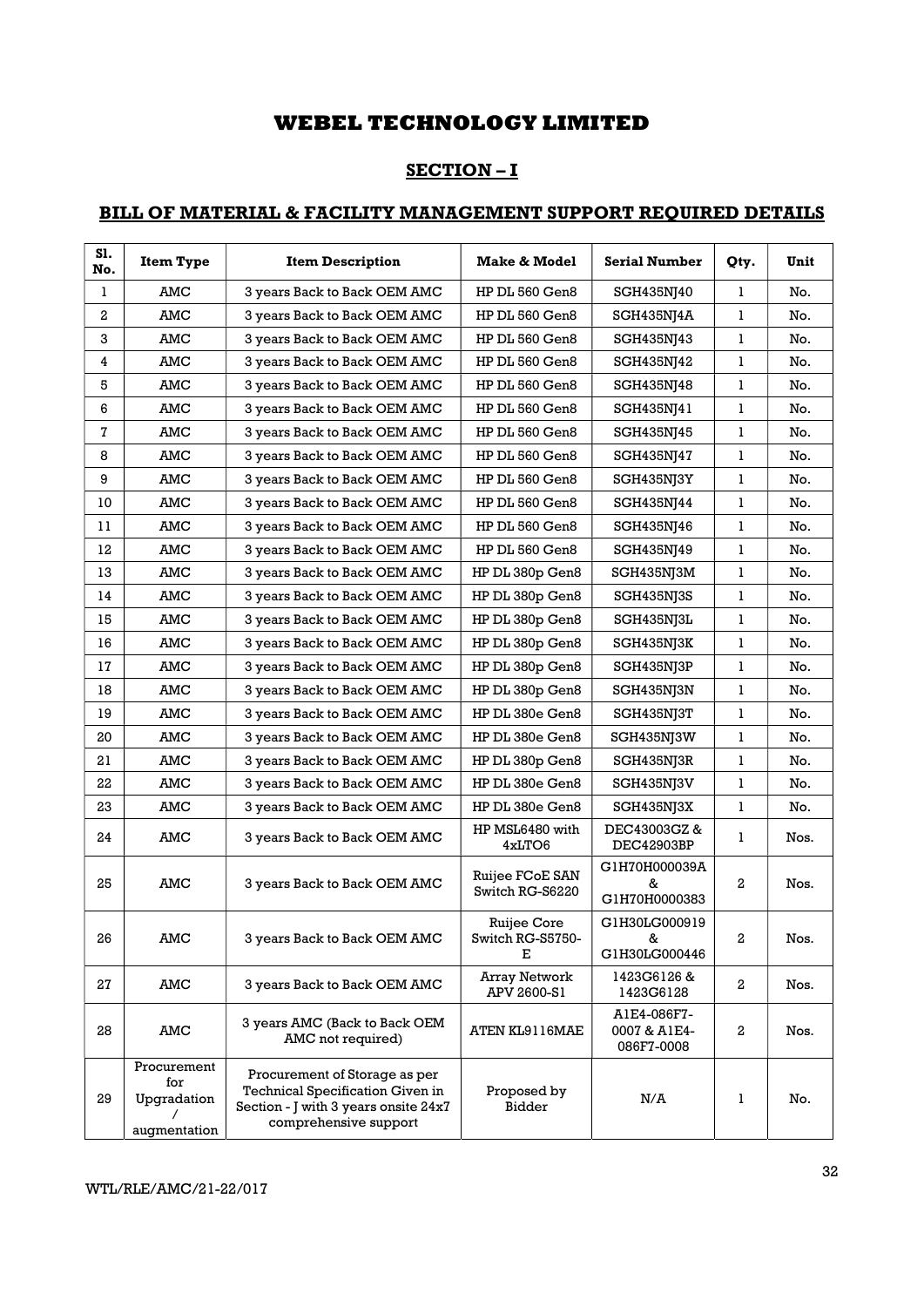| 30 | Procurement<br>for<br>Upgradation<br>augmentation | Procurement of Firewall as per<br><b>Technical Specification Given in</b><br>Section - J with 3 years onsite<br>comprehensive support of Firewall<br>and 3 years validity of all<br>subscription / software | Proposed by<br>Bidder | N/A | $\mathbf{2}$ | Nos.    |
|----|---------------------------------------------------|-------------------------------------------------------------------------------------------------------------------------------------------------------------------------------------------------------------|-----------------------|-----|--------------|---------|
| 31 | <b>FMS</b>                                        | <b>Facility Management Support</b><br>Charge as per Scope of Work<br>given in Section - J w.e.f.<br>16.05.2022                                                                                              | N/A                   | N/A | 8            | Ouarter |
| 32 | Extended<br>Warranty                              | <b>Extended Warranty Support Cost</b><br>with $24x7$ support for $4th$ & $5th$ Year<br>of Proposed Storage System                                                                                           | N/A                   | N/A | 1            | No.     |
| 33 | Extended<br>Warranty                              | <b>Extended Warranty Support Cost</b><br>of Firewall for 4 <sup>th</sup> & 5 <sup>th</sup> years of all<br>subscription / software of<br>proposed Firewall                                                  | N/A                   | N/A | 1            | No.     |
| 34 | Support                                           | Microsoft Premium Support with<br>350 Hrs with Onsite Support<br>including deployment of Technical<br>Resource from Microsoft                                                                               | N/A                   | N/A | 1            | No.     |

## Bill of quantity may change at the time of ordering of Purchase Order. Detailed Technical Specifications are given in Section – J.

| Scope of Work for Facility Management Support Service |  |  |
|-------------------------------------------------------|--|--|
|                                                       |  |  |

| Type of<br><b>Service</b>                           | Scope of Work / Service                                                                                                                                                                                                                                                                                                                                                                                                                                                                                                                                                                                                                                                                                                                                                                                                                                                                                                                                                                                                                                                                                                                                                                                                                                                                    | No. of Resources /<br><b>Working Experience</b><br>/ Minimum<br><b>Oualification</b>                                          | Duty hours                                                                                                  |
|-----------------------------------------------------|--------------------------------------------------------------------------------------------------------------------------------------------------------------------------------------------------------------------------------------------------------------------------------------------------------------------------------------------------------------------------------------------------------------------------------------------------------------------------------------------------------------------------------------------------------------------------------------------------------------------------------------------------------------------------------------------------------------------------------------------------------------------------------------------------------------------------------------------------------------------------------------------------------------------------------------------------------------------------------------------------------------------------------------------------------------------------------------------------------------------------------------------------------------------------------------------------------------------------------------------------------------------------------------------|-------------------------------------------------------------------------------------------------------------------------------|-------------------------------------------------------------------------------------------------------------|
| <b>System</b><br>Admin<br>Support<br><b>Service</b> | • Co-ordinate and review with user department/vendors/<br>OEM's<br>• Consultant with respective authority for change<br>management of system architecture.<br>• Consultant and co-ordinate with NIC Application team of<br>Directorates and WTL for smooth operation of application<br>including Staging & Development Server system.<br>• Co-ordinate with WBSDC authority for various activities<br>related to project.<br>• Monitoring all servers, Storage, Tape Libraries through<br>management console and other monitoring tools /script in<br>daily basis.<br>• Servers Operating system installation, re-installation,<br>configuration, re-configuration, update the patch, additional<br>software installation along with configuration, performance<br>tuning and periodic updates.<br>• Diagnosis of Hardware and Operating system related<br>issues and immediate reporting to FM with a resolution /<br>work around.<br>• Implementation, configuration & Monitoring of SMS, NTP,<br><b>DNS Server</b><br>• Access of Staging & Development Server given to NIC user<br>for deployment of Application after prior approval.<br>• Co-ordinate with WBSDC authority for various activities<br>related to project.<br>• Periodic Password change for all server and devices as | 02 / 5 years working<br>experience in<br>Datacenter with the<br>relevant OS, Storage &<br>Backup /<br>B.E/MCA/Diploma<br>Eng. | 10:00 - 18:00Hrs<br>Monday -<br>Saturday (will be<br>available on<br>Sunday and<br>Holiday, if<br>required) |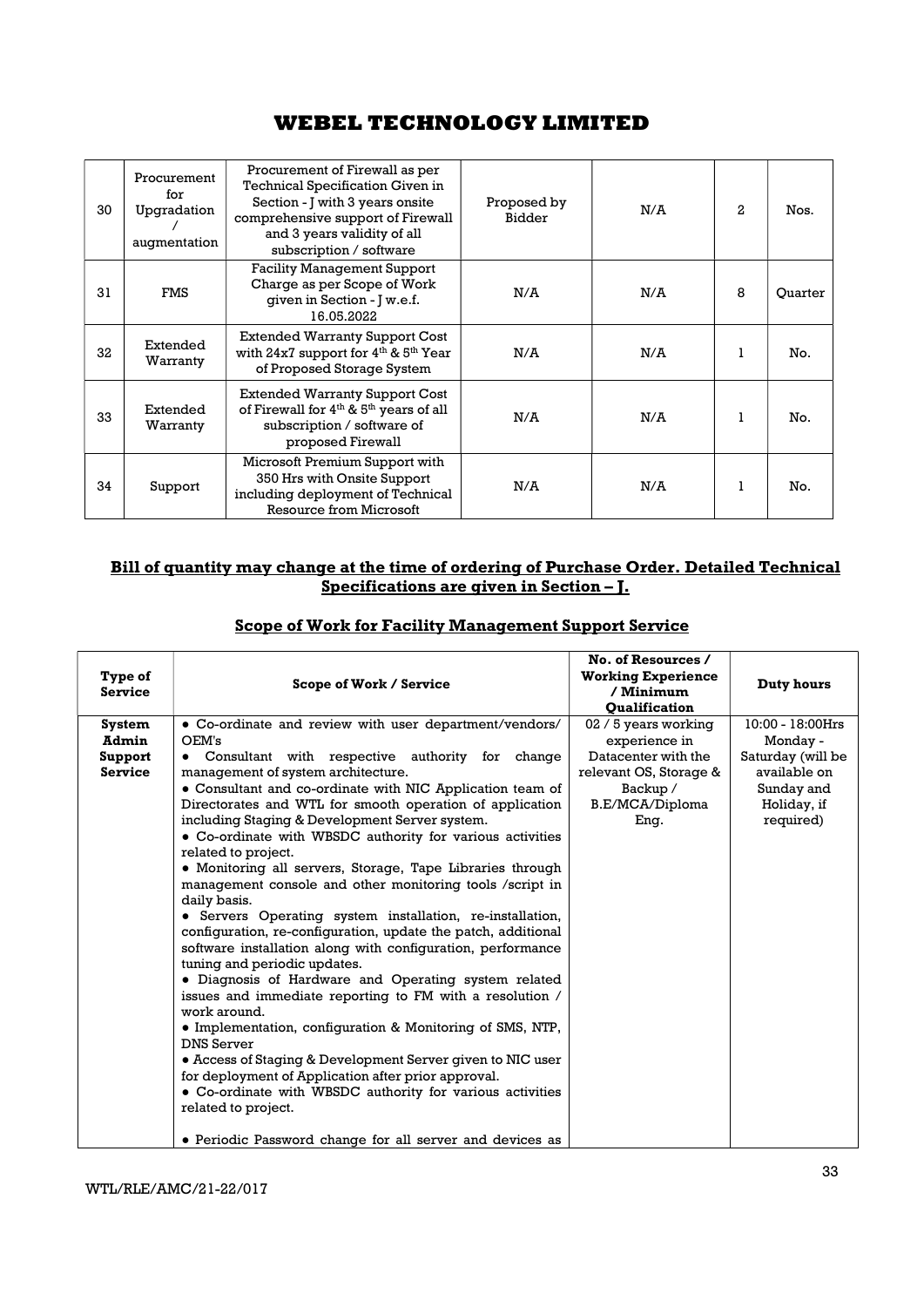|                | per the policy.<br>• Call logging and coordinate with concerned hardware<br>OEM for any hardware faults until the faulty hardware is<br>replaced/repaired and proper functioning.<br>· Installation, Re-installation, configuration & tuning of<br>Backup Software.<br>• Checking and configuration of OS level Firewall as per<br>requirement.<br>• Co-ordinate with OS & Backup Software OEM for<br>resolution.<br>• Configuration of LUN/Partitions/RAID on Storage & Server<br>• Monitoring of Storage performance<br>· On-site, non-destructive Software, Firmware, Utility update<br>/ upgrade, patch, as per applicable licensing terms and<br>conditions<br>·Configuration backup and restoration, documentation<br>.Cyber / Platform / Systems / Network Security -<br>Vulnerability Assessment, remediation, certification and<br>report, as and when known, inevitable, mandated, required.<br>• Prepare a document that should contain (a) Network Architecture<br>of the infrastructure (b) Users of Active directory and their access<br>control (c) IPS of the external Servers and Ports are given open in<br>Firewall.<br>• Resolving / Fixed issued after conducting of VA/PT test. VA/PT<br>will be done by third part. Cost of VA/PT is bourn by Govt.<br>• Diagnosis the issue of SQL Server Data base, Check up the health<br>of Databases regularly. Maintain 'Always on availability', Failover<br>cluster, Synchronization, 'Read Only DB'<br>• Diagnosis/Monitor IIS health, Maintain and analyze Log for any<br>application issue and intimate to the development team<br>• Installation of SSL/other Certificates in Load Balancer, App server<br>and IIS<br>• Preparation of weekly report for Server & Storage |                                                                                                                                      |                                                        |
|----------------|----------------------------------------------------------------------------------------------------------------------------------------------------------------------------------------------------------------------------------------------------------------------------------------------------------------------------------------------------------------------------------------------------------------------------------------------------------------------------------------------------------------------------------------------------------------------------------------------------------------------------------------------------------------------------------------------------------------------------------------------------------------------------------------------------------------------------------------------------------------------------------------------------------------------------------------------------------------------------------------------------------------------------------------------------------------------------------------------------------------------------------------------------------------------------------------------------------------------------------------------------------------------------------------------------------------------------------------------------------------------------------------------------------------------------------------------------------------------------------------------------------------------------------------------------------------------------------------------------------------------------------------------------------------------------------------------------------------------------------------------|--------------------------------------------------------------------------------------------------------------------------------------|--------------------------------------------------------|
|                | · Other System Admin related job.                                                                                                                                                                                                                                                                                                                                                                                                                                                                                                                                                                                                                                                                                                                                                                                                                                                                                                                                                                                                                                                                                                                                                                                                                                                                                                                                                                                                                                                                                                                                                                                                                                                                                                            |                                                                                                                                      |                                                        |
| Network &      | • Preparation of Installation plan, Installation, re-installation                                                                                                                                                                                                                                                                                                                                                                                                                                                                                                                                                                                                                                                                                                                                                                                                                                                                                                                                                                                                                                                                                                                                                                                                                                                                                                                                                                                                                                                                                                                                                                                                                                                                            | 02/5 years working                                                                                                                   | 10:00 - 18:00Hrs                                       |
| Security       | of Network devices installed at State Data Center                                                                                                                                                                                                                                                                                                                                                                                                                                                                                                                                                                                                                                                                                                                                                                                                                                                                                                                                                                                                                                                                                                                                                                                                                                                                                                                                                                                                                                                                                                                                                                                                                                                                                            | experience & 3 years                                                                                                                 | Monday -                                               |
| Admin          | • Configuration & Monitoring the Network system Web                                                                                                                                                                                                                                                                                                                                                                                                                                                                                                                                                                                                                                                                                                                                                                                                                                                                                                                                                                                                                                                                                                                                                                                                                                                                                                                                                                                                                                                                                                                                                                                                                                                                                          | working experience in                                                                                                                | Saturday (will be                                      |
| <b>Service</b> | Server system installed at Data Center<br>· Call logging & coordinate with OEM & Vendor for<br>replacement of faulty Network device or any other related<br>issues.<br>• Implement Network security at Web Server system<br>installed at Data Center.                                                                                                                                                                                                                                                                                                                                                                                                                                                                                                                                                                                                                                                                                                                                                                                                                                                                                                                                                                                                                                                                                                                                                                                                                                                                                                                                                                                                                                                                                        | LAN & WAN with the<br>relevant switches,<br>routers, network<br>security and certificate<br>on relevant Network /<br>B.E/MCA/Diploma | available on<br>Sunday and<br>Holiday, if<br>required) |
|                | • Co-ordinate with State Data Center authority & Web                                                                                                                                                                                                                                                                                                                                                                                                                                                                                                                                                                                                                                                                                                                                                                                                                                                                                                                                                                                                                                                                                                                                                                                                                                                                                                                                                                                                                                                                                                                                                                                                                                                                                         | $Eng/B.$ Sc                                                                                                                          |                                                        |
|                | Server SI for any network related issue                                                                                                                                                                                                                                                                                                                                                                                                                                                                                                                                                                                                                                                                                                                                                                                                                                                                                                                                                                                                                                                                                                                                                                                                                                                                                                                                                                                                                                                                                                                                                                                                                                                                                                      |                                                                                                                                      |                                                        |
|                | • Implementation & maintain of VLAN & other network                                                                                                                                                                                                                                                                                                                                                                                                                                                                                                                                                                                                                                                                                                                                                                                                                                                                                                                                                                                                                                                                                                                                                                                                                                                                                                                                                                                                                                                                                                                                                                                                                                                                                          |                                                                                                                                      |                                                        |
|                | configuration as per project requirement.                                                                                                                                                                                                                                                                                                                                                                                                                                                                                                                                                                                                                                                                                                                                                                                                                                                                                                                                                                                                                                                                                                                                                                                                                                                                                                                                                                                                                                                                                                                                                                                                                                                                                                    |                                                                                                                                      |                                                        |
|                | • Prepare and maintain the Asset list of Network                                                                                                                                                                                                                                                                                                                                                                                                                                                                                                                                                                                                                                                                                                                                                                                                                                                                                                                                                                                                                                                                                                                                                                                                                                                                                                                                                                                                                                                                                                                                                                                                                                                                                             |                                                                                                                                      |                                                        |
|                | infrastructure installed at State Data Center                                                                                                                                                                                                                                                                                                                                                                                                                                                                                                                                                                                                                                                                                                                                                                                                                                                                                                                                                                                                                                                                                                                                                                                                                                                                                                                                                                                                                                                                                                                                                                                                                                                                                                |                                                                                                                                      |                                                        |
|                | • On-site, non-destructive Software, Firmware, Utility update /<br>upgrade, patch, as per applicable licensing terms and                                                                                                                                                                                                                                                                                                                                                                                                                                                                                                                                                                                                                                                                                                                                                                                                                                                                                                                                                                                                                                                                                                                                                                                                                                                                                                                                                                                                                                                                                                                                                                                                                     |                                                                                                                                      |                                                        |
|                | conditions                                                                                                                                                                                                                                                                                                                                                                                                                                                                                                                                                                                                                                                                                                                                                                                                                                                                                                                                                                                                                                                                                                                                                                                                                                                                                                                                                                                                                                                                                                                                                                                                                                                                                                                                   |                                                                                                                                      |                                                        |
|                | •Configuration backup and restoration, documentation                                                                                                                                                                                                                                                                                                                                                                                                                                                                                                                                                                                                                                                                                                                                                                                                                                                                                                                                                                                                                                                                                                                                                                                                                                                                                                                                                                                                                                                                                                                                                                                                                                                                                         |                                                                                                                                      |                                                        |
|                | • Cyber / Platform / Systems / Network Security -                                                                                                                                                                                                                                                                                                                                                                                                                                                                                                                                                                                                                                                                                                                                                                                                                                                                                                                                                                                                                                                                                                                                                                                                                                                                                                                                                                                                                                                                                                                                                                                                                                                                                            |                                                                                                                                      |                                                        |
|                | Vulnerability Assessment, remediation, certification and                                                                                                                                                                                                                                                                                                                                                                                                                                                                                                                                                                                                                                                                                                                                                                                                                                                                                                                                                                                                                                                                                                                                                                                                                                                                                                                                                                                                                                                                                                                                                                                                                                                                                     |                                                                                                                                      |                                                        |
|                | report, as and when known, inevitable, mandated, required.                                                                                                                                                                                                                                                                                                                                                                                                                                                                                                                                                                                                                                                                                                                                                                                                                                                                                                                                                                                                                                                                                                                                                                                                                                                                                                                                                                                                                                                                                                                                                                                                                                                                                   |                                                                                                                                      |                                                        |
|                | • Any other Network related job.                                                                                                                                                                                                                                                                                                                                                                                                                                                                                                                                                                                                                                                                                                                                                                                                                                                                                                                                                                                                                                                                                                                                                                                                                                                                                                                                                                                                                                                                                                                                                                                                                                                                                                             |                                                                                                                                      |                                                        |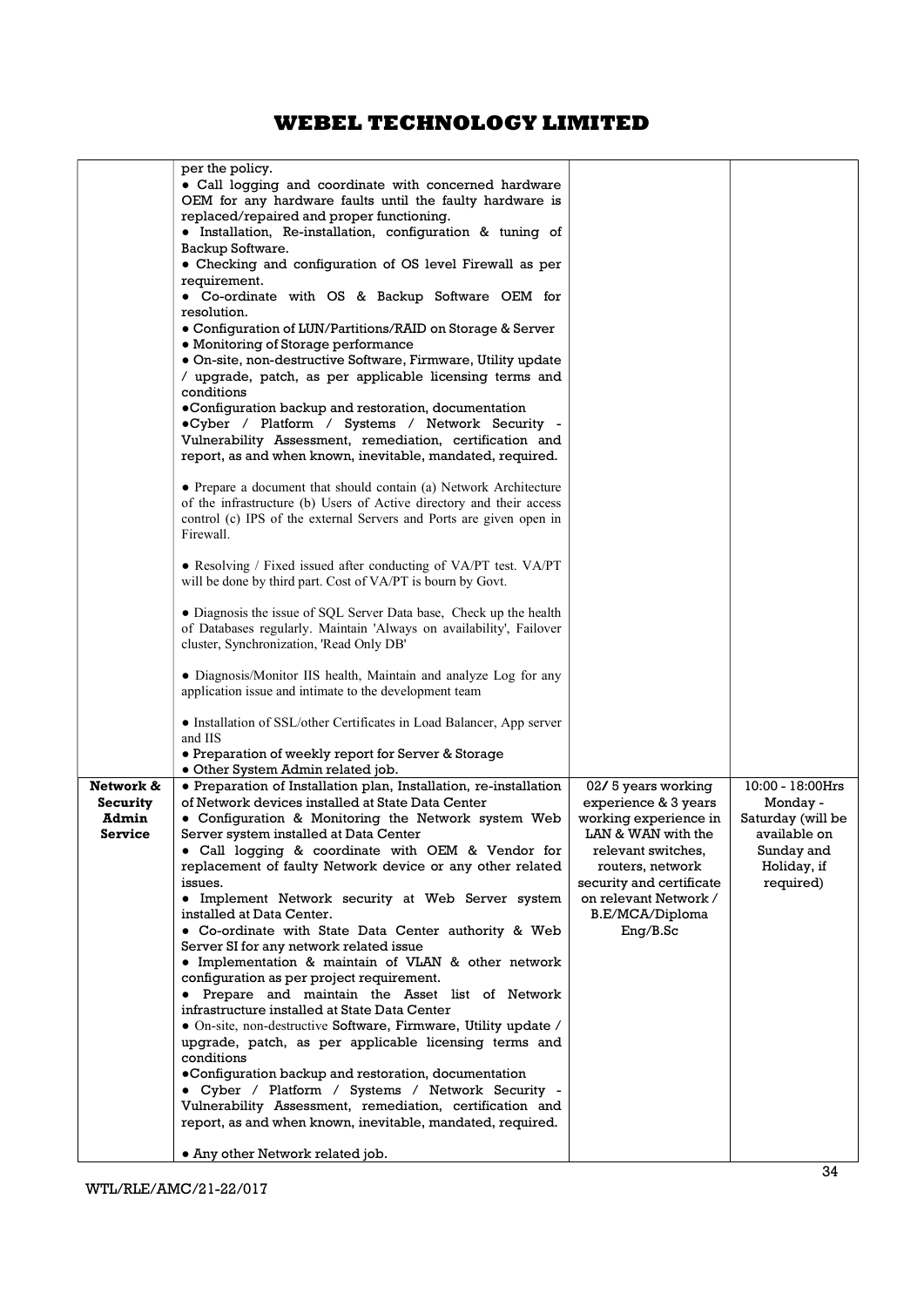# SECTION - J

## TECHNICAL SPECIFICATION WITH COMPLIANCE STATEMENT

(Tender No. WTL/RLE/AMC/21-22/017)

- Bidder should submit all relevant data sheet/brochure of all quoted items and should also available in respective OEM's official website.
- Bidder should indicate items mentioned in the OEM data sheet / brochure by marketing as mentioned in minimum specification in the RFP

All existing Servers are connected with existing SAN Fabric FCOE Switch through 10 Gbps port. Existing Storage is also connected with existing SAN Fabric FCOE Switch. Connectivity details as given below: Bidder / OEM may propose solution of new Storage keeping consideration of specification of existing SAN Fabric FCOE switch.

| <b>Existing SAN Fabric FCOE Switch</b>      | <b>Ruijee RG-S6220</b> |  |  |  |  |
|---------------------------------------------|------------------------|--|--|--|--|
| No of Switches                              | 2                      |  |  |  |  |
| No of 8GB FC ports/Switch                   | 8                      |  |  |  |  |
| No of 10GBE ports/Switch                    | 48                     |  |  |  |  |
| No of 40GBE ports/Switch                    | 4                      |  |  |  |  |
| <b>Occupied FC ports</b>                    |                        |  |  |  |  |
| Switch-1                                    |                        |  |  |  |  |
| for Existing Storage controller-1 interface | 4 FC ports             |  |  |  |  |
| for Existing Tape Library interface         | 4 FC ports             |  |  |  |  |
| For host interface                          | 20 FCoE ports          |  |  |  |  |
| Switch-2                                    |                        |  |  |  |  |
| for Existing Storage controller-2 interface | 4 FC ports             |  |  |  |  |
| For host interface                          | 19 FCoE Ports          |  |  |  |  |

## Minimum Technical Specification of Unified Storage System with no single point of failure (Qty- 1 No.)

| S/N | Component /<br>Performance /<br>Utility | <b>Minimum Specification</b>                                                                        | <b>Specification</b><br>(Quoted /<br>Applicable - by<br>the bidder) | Compliance<br>(Yes/No) | <b>Remarks</b> |
|-----|-----------------------------------------|-----------------------------------------------------------------------------------------------------|---------------------------------------------------------------------|------------------------|----------------|
| ı   | <b>Storage Type</b>                     | Unified                                                                                             |                                                                     |                        |                |
| 2   | Controller/SP                           | 2 Nos. (dual redundant controllers with<br>automatic fail over to each other in<br>case of failure) |                                                                     |                        |                |
| 3   | <b>Per Controller</b><br>Memory         | minimum 128GB Cache or more                                                                         |                                                                     |                        |                |
| 4   | Tiering / Fast<br>Cache/SSD<br>Cache    | 4TB                                                                                                 |                                                                     |                        |                |
| 5   | <b>RAID</b> functions                   | 10/5/6                                                                                              |                                                                     |                        |                |
| 6   | <b>Drive Types</b>                      | Flash, SAS and NL SAS                                                                               |                                                                     |                        |                |
| 7   | <b>Host connectivity</b><br>options     | FC, iSCSI, /FCoE                                                                                    |                                                                     |                        |                |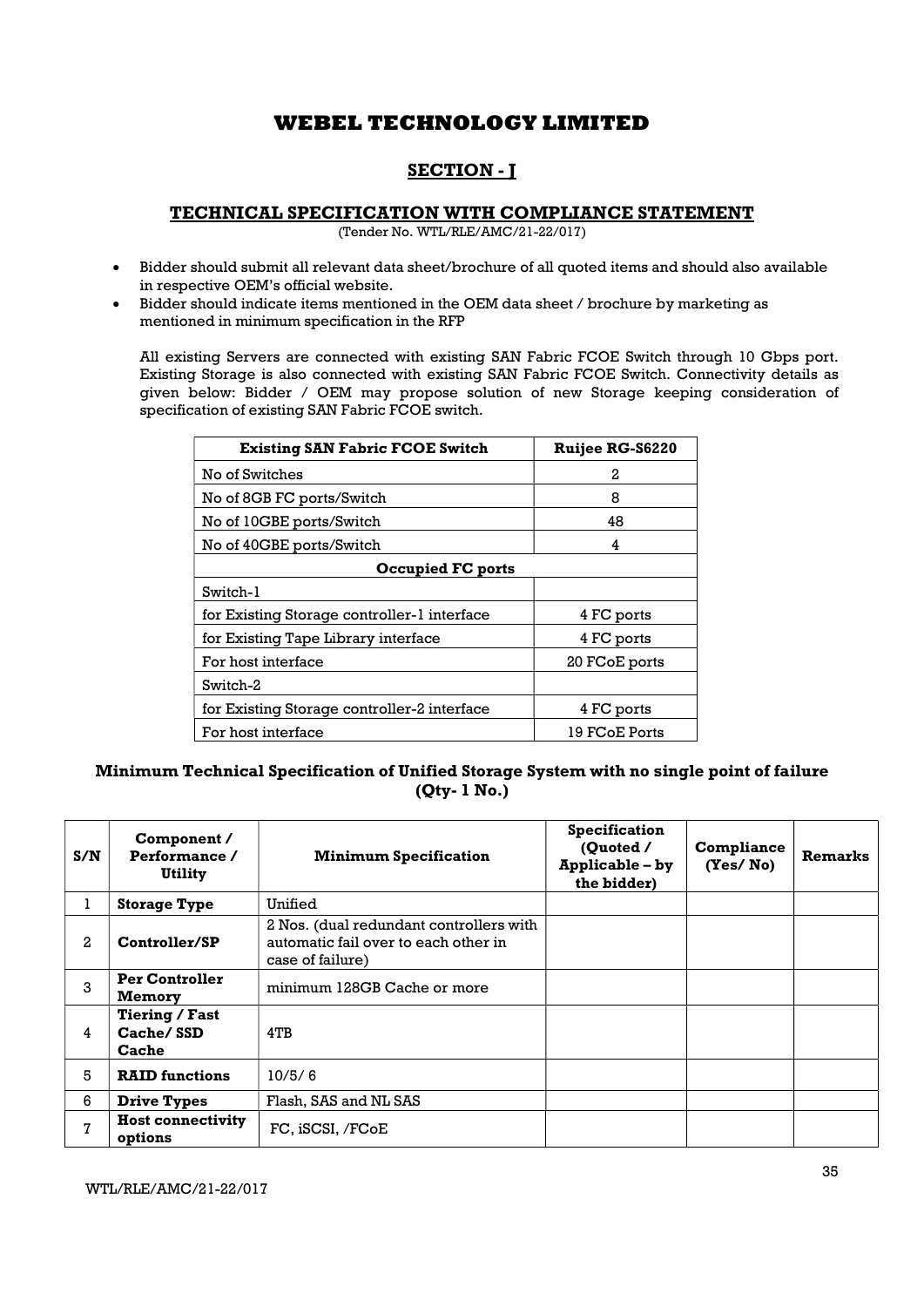| S/N                                                           | Component /<br>Performance /<br><b>Utility</b>                                                                                                                                                  | <b>Minimum Specification</b>                                                                                                                                                                                                                                                                                                                                                                                                                                                                              | Specification<br>(Quoted /<br>Applicable - by<br>the bidder) | <b>Compliance</b><br>(Yes/No) | Remarks |
|---------------------------------------------------------------|-------------------------------------------------------------------------------------------------------------------------------------------------------------------------------------------------|-----------------------------------------------------------------------------------------------------------------------------------------------------------------------------------------------------------------------------------------------------------------------------------------------------------------------------------------------------------------------------------------------------------------------------------------------------------------------------------------------------------|--------------------------------------------------------------|-------------------------------|---------|
| 8                                                             | <b>Block: Protocols</b>                                                                                                                                                                         | FC, iSCSI / FCoE                                                                                                                                                                                                                                                                                                                                                                                                                                                                                          |                                                              |                               |         |
| 9                                                             | <b>File: Protocols</b>                                                                                                                                                                          | NFS, CIFS                                                                                                                                                                                                                                                                                                                                                                                                                                                                                                 |                                                              |                               |         |
| 10                                                            | <b>Other Protocols</b><br>Support                                                                                                                                                               | The System should support SNMP,<br>Address resolution protocol, Simple<br>Network Time Protocol, LDAP,<br>Network Lock Manager v4.                                                                                                                                                                                                                                                                                                                                                                        |                                                              |                               |         |
| 11                                                            | <b>Form Factor</b>                                                                                                                                                                              | 40U Rack or less                                                                                                                                                                                                                                                                                                                                                                                                                                                                                          |                                                              |                               |         |
| 12                                                            | Software feature<br>licenses                                                                                                                                                                    | Performance Monitoring and reporting<br>software should be provided. This<br>should provide details of performance<br>like IOPs, utilization, response time<br>and provide capacity details like<br>amount of capacity allocated, capacity<br>used and capacity free.<br>Thin Provisioning, Virtualization<br>integration software license should<br>also be provided for entire system.<br>license automated tiering at Sub-LUN<br>level across all the 3 tiers of storage,<br>i.e., EFD, SAS and NL-SAS |                                                              |                               |         |
| 13                                                            | <b>Site to site</b><br>replication<br>suitable licenses to be added<br><b>Software</b><br>component                                                                                             |                                                                                                                                                                                                                                                                                                                                                                                                                                                                                                           |                                                              |                               |         |
| 14                                                            | <b>Physical</b><br>Capacity<br>$8GB$ FC : $8$ Nos.<br>configuration<br>1G Base-T: 8 Nos.<br>(Minimum<br>1G Base-T ISCSI: 4 Nos./FCoE IO: 2<br>required Storage<br>Nos.<br><b>IO</b> interfaces) |                                                                                                                                                                                                                                                                                                                                                                                                                                                                                                           |                                                              |                               |         |
| Minimum<br>15<br><b>Required Disk</b><br><b>Types and Qty</b> |                                                                                                                                                                                                 | 400GB SSD (for Tiering) : 21 Nos.<br>1.2TB 10K SAS (for OS and Data<br>Volume): 205 Nos.<br>12TB 7.2K NL-SAS (for Image and PDF<br>$files) : 60$ Nos.                                                                                                                                                                                                                                                                                                                                                     |                                                              |                               |         |
| 16                                                            | Minimum<br>Support                                                                                                                                                                              | 1000 Drives                                                                                                                                                                                                                                                                                                                                                                                                                                                                                               |                                                              |                               |         |
| 17                                                            | Warranty                                                                                                                                                                                        | 3 years Comprehensive Onsite 24x 7<br>Support                                                                                                                                                                                                                                                                                                                                                                                                                                                             |                                                              |                               |         |
| Additional<br>18<br>Capability                                |                                                                                                                                                                                                 | (1) Software definable<br>(2) Cloud compatibility<br>(3) Object Storage compatibility and<br>protocols<br>(4) Distributed Storage capability (future)                                                                                                                                                                                                                                                                                                                                                     |                                                              |                               |         |
| 19                                                            | Software,<br>Firmware, Utility -<br>update / upgrade /<br>patch,<br>Configuration<br>backup and                                                                                                 | (1) On-site, non-destructive Software,<br>Firmware, Utility update / upgrade,<br>patch, as per applicable licensing<br>terms and conditions<br>(2) Configuration backup and<br>restoration, documentation                                                                                                                                                                                                                                                                                                 |                                                              |                               |         |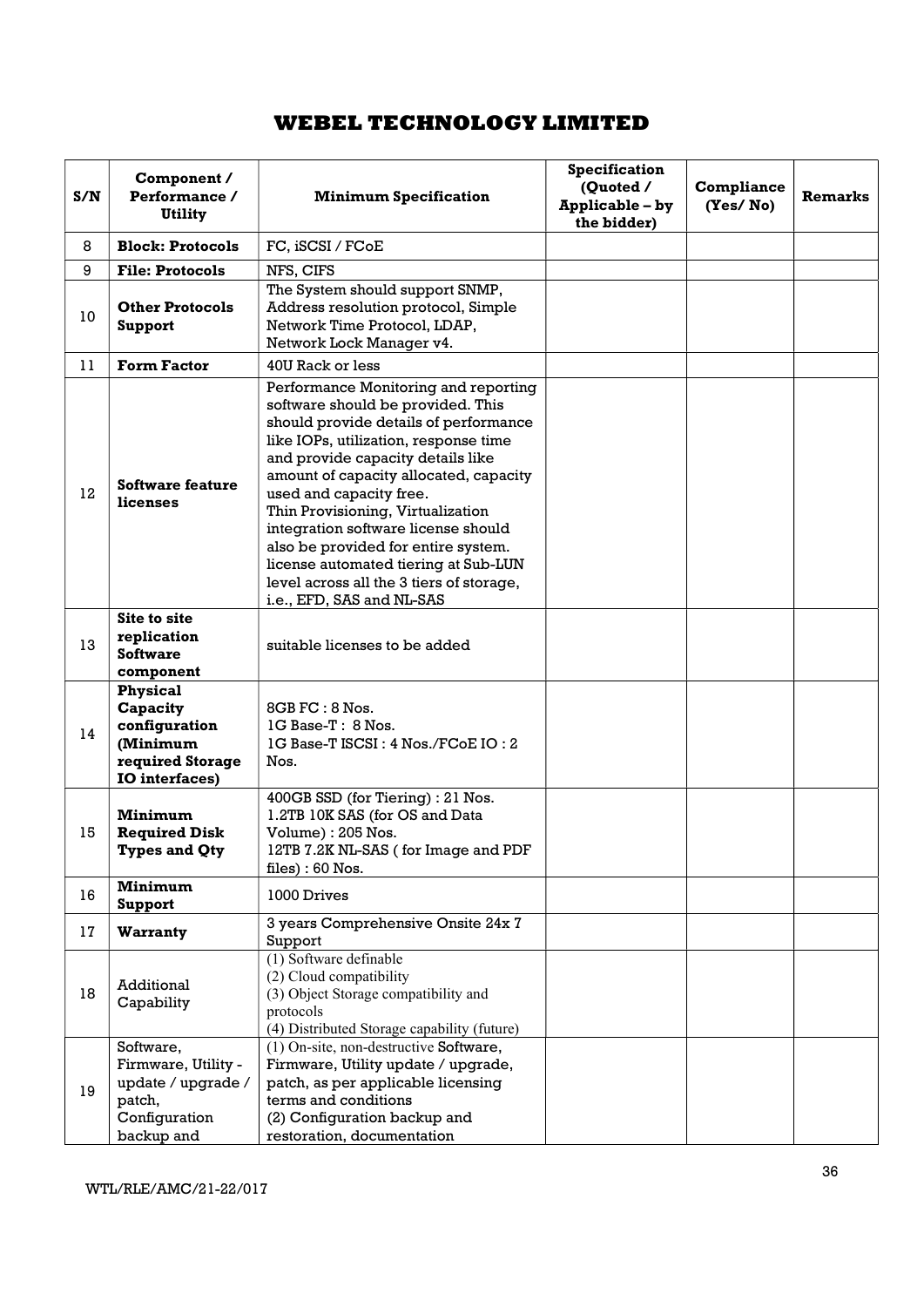| S/N | Component /<br>Performance /<br>Utility | <b>Minimum Specification</b>           | <b>Specification</b><br>(Ouoted /<br>Applicable - by<br>the bidder) | <b>Compliance</b><br>(Yes/No) | <b>Remarks</b> |
|-----|-----------------------------------------|----------------------------------------|---------------------------------------------------------------------|-------------------------------|----------------|
|     | restoration, VA                         | (3) Cyber / Platform / Systems /       |                                                                     |                               |                |
|     | etc.                                    | Network Security - Vulnerability       |                                                                     |                               |                |
|     |                                         | Assessment, remediation, certification |                                                                     |                               |                |
|     |                                         | and report, as and when known,         |                                                                     |                               |                |
|     |                                         | inevitable, mandated, required.        |                                                                     |                               |                |

# Minimum Technical Specification of Firewall with high availability mode (Qty. 2 Nos.)

| S/N               | Component /<br>Performance /<br><b>Utility</b>                                                                                                                                                                                                                                                                             | <b>Minimum Specification</b>                                                                                                                                                                                      | <b>Specification</b><br>(Quoted /<br>Applicable - by<br>the bidder) | Compliance<br>(Yes/No) | <b>Remarks</b> |
|-------------------|----------------------------------------------------------------------------------------------------------------------------------------------------------------------------------------------------------------------------------------------------------------------------------------------------------------------------|-------------------------------------------------------------------------------------------------------------------------------------------------------------------------------------------------------------------|---------------------------------------------------------------------|------------------------|----------------|
| $\mathbf{1}$      | Deployment<br>Mode                                                                                                                                                                                                                                                                                                         | The firewall should be deployable in L3<br>and L2/Transparent mode                                                                                                                                                |                                                                     |                        |                |
| 2                 | 8 No. of 1GE RJ45 ports populated from<br>day one $+ 2$ Nos. 10GE Copper (RJ45) /<br>10G Fiber ports with compatible<br>transceivers from day one for data<br>Interfaces<br>communication with SDC Network.<br><b>Additional ports for connecting Firewalls</b><br>in Active-Active (HA) cluster should be<br>provisioned. |                                                                                                                                                                                                                   |                                                                     |                        |                |
| 3                 | Power Supply                                                                                                                                                                                                                                                                                                               | Redundant Power Supply from day one                                                                                                                                                                               |                                                                     |                        |                |
| $\overline{4}$    | Form Factor                                                                                                                                                                                                                                                                                                                | 2U                                                                                                                                                                                                                |                                                                     |                        |                |
| 5                 | Routing                                                                                                                                                                                                                                                                                                                    | Support routing protocols like OSPF V2 &<br>V3, BGP, RIP, Static Routing, Policy based<br>forwarding                                                                                                              |                                                                     |                        |                |
| 6<br>IPV6         |                                                                                                                                                                                                                                                                                                                            | The firewall should be IPV6 ready &<br>certified from day one along with<br>features like application<br>awareness/control, Content Inspection,<br>detection of Zero-day threats and<br>inspection of SSL traffic |                                                                     |                        |                |
|                   |                                                                                                                                                                                                                                                                                                                            | 5Gbps IPSec VPN throughput support                                                                                                                                                                                |                                                                     |                        |                |
| $\bf 7$           | <b>VPN</b>                                                                                                                                                                                                                                                                                                                 | 500 IPSec VPN connections with 3 years<br>valid License included from day one                                                                                                                                     |                                                                     |                        |                |
|                   |                                                                                                                                                                                                                                                                                                                            | 500 SSL VPN connections with 3 years<br>valid License included from day one                                                                                                                                       |                                                                     |                        |                |
|                   | Network                                                                                                                                                                                                                                                                                                                    | Per policy based and central NAT Table                                                                                                                                                                            |                                                                     |                        |                |
| 8                 | <b>Address</b><br>Translation<br>(NAT)                                                                                                                                                                                                                                                                                     | NAT support: NAT64, NAT46, static NAT,<br>dynamic NAT, PAT                                                                                                                                                        |                                                                     |                        |                |
| 9                 | Software<br>Modules                                                                                                                                                                                                                                                                                                        | Firewall, Intrusion prevention system,<br>Anti-Virus & Anti-Malware & Anti-Bot.                                                                                                                                   |                                                                     |                        |                |
| 10<br>Performance |                                                                                                                                                                                                                                                                                                                            | The firewall should deliver Min. 4 Gbps<br>of SSL Inspection/ Threat Prevention<br>Throughput from day one for scanning<br>the SSL encrypted traffic/ Multi-protocol                                              |                                                                     |                        |                |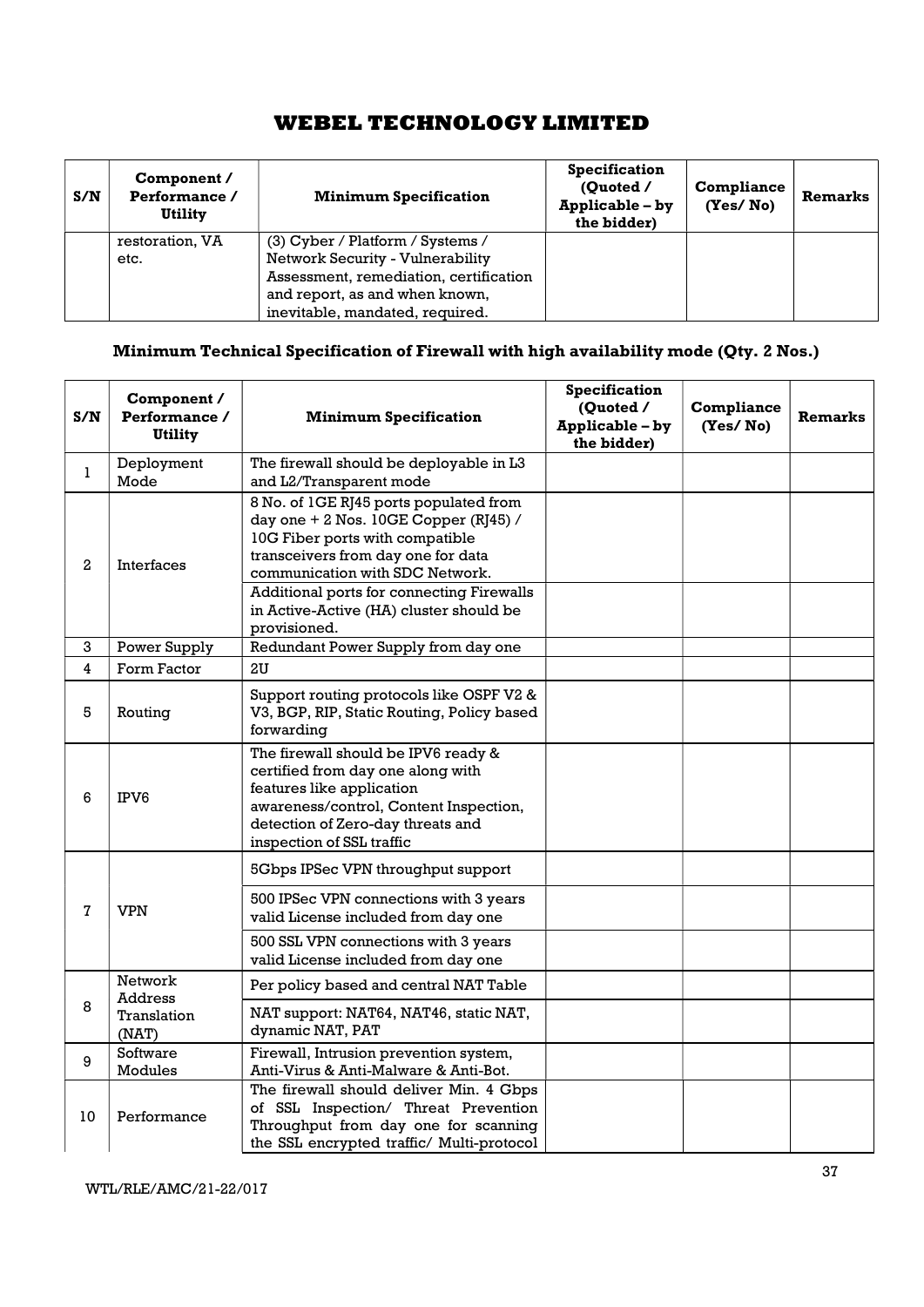| S/N | Component /<br>Performance /<br><b>Utility</b>                                                                                | <b>Minimum Specification</b>                                                                                                                                                                                                                                                                                                                                                                     |  | Compliance<br>(Yes/No) | <b>Remarks</b> |
|-----|-------------------------------------------------------------------------------------------------------------------------------|--------------------------------------------------------------------------------------------------------------------------------------------------------------------------------------------------------------------------------------------------------------------------------------------------------------------------------------------------------------------------------------------------|--|------------------------|----------------|
|     |                                                                                                                               | enterprise traffic with varied packet size.                                                                                                                                                                                                                                                                                                                                                      |  |                        |                |
|     |                                                                                                                               | The firewall should have the capability to<br>support<br>minimum<br>300,000<br>new<br>connections per second.                                                                                                                                                                                                                                                                                    |  |                        |                |
|     |                                                                                                                               | Min. 2X240 GB in RAID Internal SSD<br>Storage for keeping the logs &<br>generating reports / Min. 450 GB of<br>Internal Storage for keeping the logs &<br>generating reports.                                                                                                                                                                                                                    |  |                        |                |
| 11  | Certification                                                                                                                 | Proposed Firewall manufacturer should<br>be placed in<br>Leader/Challenger/Visionary Quadrant<br>in Gartner Magic Quadrant of<br>Enterprise/Network firewall once in last<br>three years.                                                                                                                                                                                                        |  |                        |                |
|     |                                                                                                                               | OEM should have scored minimum 90%<br>in Exploit Block rate in the last NSS Lab<br>report for NGFW (2019)                                                                                                                                                                                                                                                                                        |  |                        |                |
| 12  | Warranty                                                                                                                      | 3 years comprehensive warranty of<br>Hardware and 3 years validity of<br>subscriptions / Software                                                                                                                                                                                                                                                                                                |  |                        |                |
| 13  | Software,<br>Firmware, Utility<br>- update /<br>upgrade /<br>patch,<br>Configuration<br>backup and<br>restoration, VA<br>etc. | (1) On-site, non-destructive Software,<br>Firmware, Utility update / upgrade,<br>patch, as per applicable licensing terms<br>and conditions<br>(2) Configuration backup and<br>restoration, documentation<br>(3) Cyber / Platform / Systems / Network<br>Security - Vulnerability Assessment,<br>remediation, certification and report, as<br>and when known, inevitable, mandated,<br>required. |  |                        |                |

Authorized Signatory (Signature In full): \_\_\_\_\_\_\_\_\_\_\_\_\_\_\_\_\_\_\_\_\_\_\_\_\_\_\_\_\_\_\_\_\_

Name and title of Signatory: \_\_\_\_\_\_\_\_\_\_\_\_\_\_\_\_\_\_\_\_\_\_\_\_\_\_\_\_\_\_\_\_\_\_\_\_\_\_\_\_\_\_

Stamp of the Company: \_\_\_\_\_\_\_\_\_\_\_\_\_\_\_\_\_\_\_\_\_\_\_\_\_\_\_\_\_\_\_\_\_\_\_\_\_\_\_\_\_\_\_\_\_\_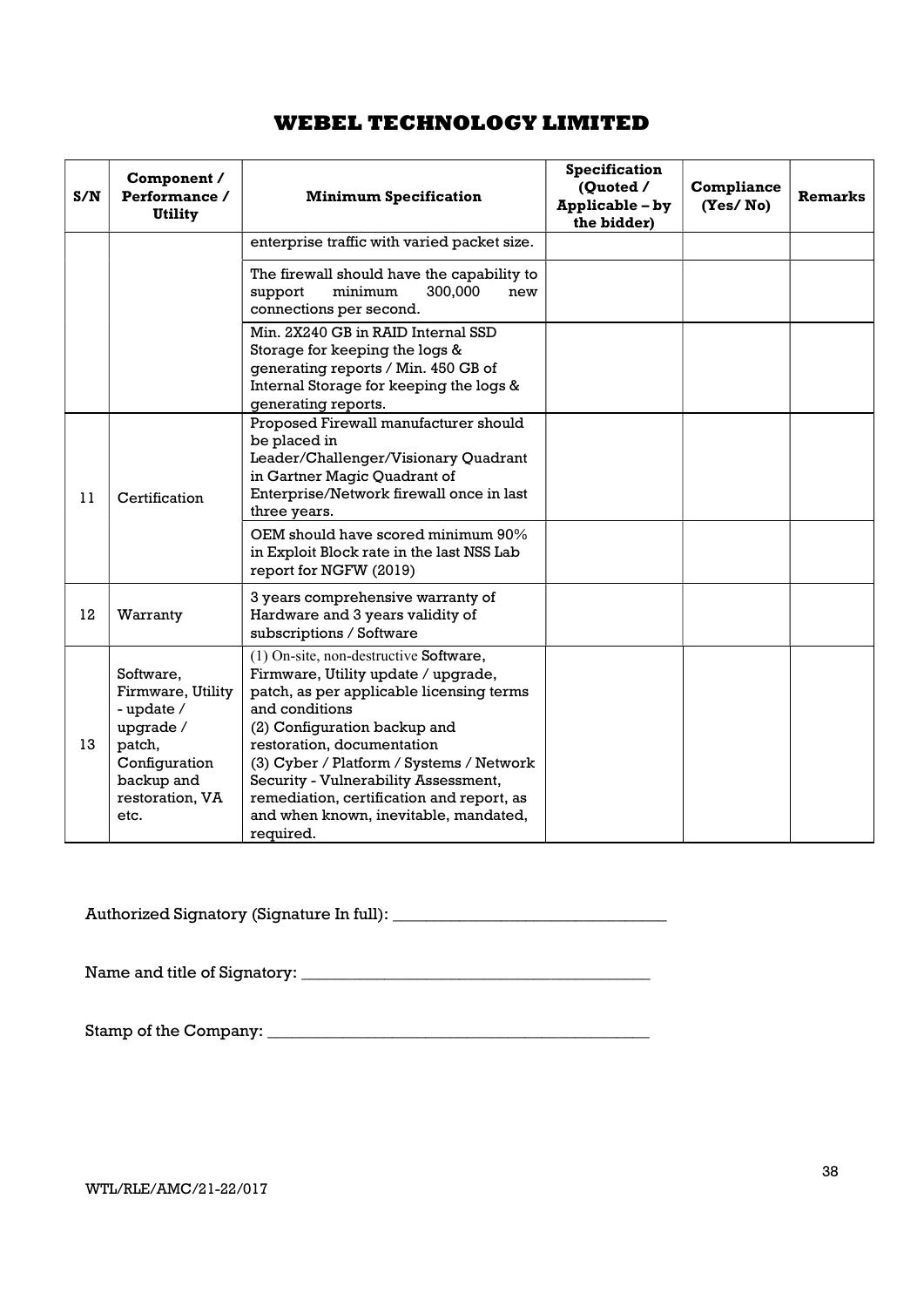## SECTION – K

## DETAILS OF ORDERS EXECUTED BY BIDDER

(Tender No. WTL/RLE/AMC/21-22/017)

| S1.<br>No. | Order No. | Order<br><b>Date</b> | Order<br><b>Value</b> | <b>Brief description of</b><br>items and job details | Completed<br>(Yes/NO) | Name of<br>the<br><b>Customer</b> | <b>Contact</b><br>details of the<br><b>Customer</b> |
|------------|-----------|----------------------|-----------------------|------------------------------------------------------|-----------------------|-----------------------------------|-----------------------------------------------------|
|            |           |                      |                       |                                                      |                       |                                   |                                                     |
|            |           |                      |                       |                                                      |                       |                                   |                                                     |
|            |           |                      |                       |                                                      |                       |                                   |                                                     |
|            |           |                      |                       |                                                      |                       |                                   |                                                     |
|            |           |                      |                       |                                                      |                       |                                   |                                                     |
|            |           |                      |                       |                                                      |                       |                                   |                                                     |
|            |           |                      |                       |                                                      |                       |                                   |                                                     |
|            |           |                      |                       |                                                      |                       |                                   |                                                     |

Authorized Signatory (Signature In full): \_\_\_\_\_\_\_\_\_\_\_\_\_\_\_\_\_\_\_\_\_\_\_\_\_\_\_\_\_\_\_\_\_

Name and title of Signatory: \_\_\_\_\_\_\_\_\_\_\_\_\_\_\_\_\_\_\_\_\_\_\_\_\_\_\_\_\_\_\_\_\_\_\_\_\_\_\_\_\_\_

Stamp of the Company: \_\_\_\_\_\_\_\_\_\_\_\_\_\_\_\_\_\_\_\_\_\_\_\_\_\_\_\_\_\_\_\_\_\_\_\_\_\_\_\_\_\_\_\_\_\_

## Note:

- A. Type of Project shall indicate the implementation of services (Delivery & Installation of Network Security Device).
- B. Scope of work shall indicate whether it is implementation, Operation or maintenance.
- C. Submit Customer Order Copy details of the order indicating the project value, customer contact details.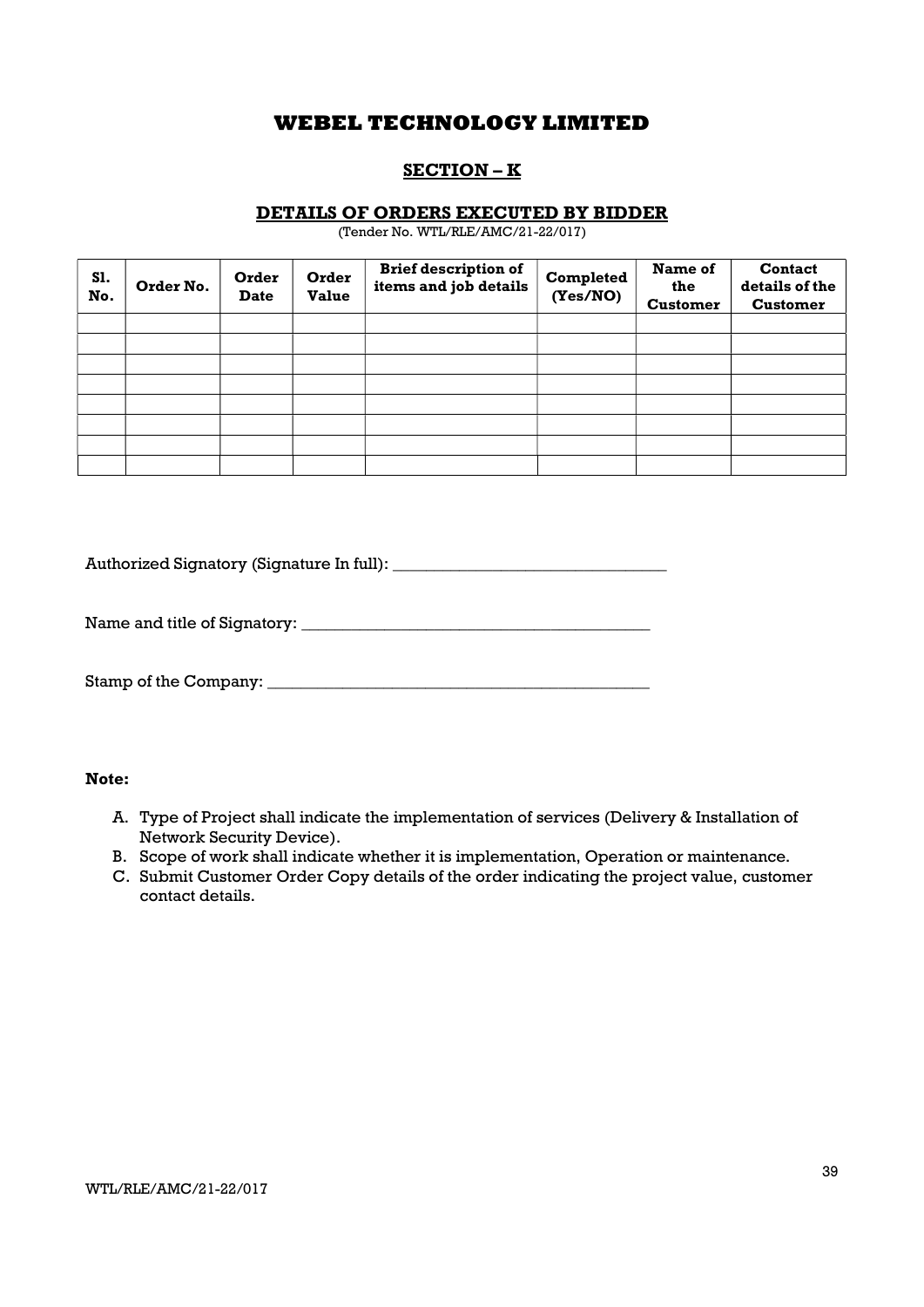## SECTION – L

## FINANCIAL CAPABILITY OF BIDDER

(Tender No. WTL/RLE/AMC/21-22/017)

## FINANCIAL INFORMATION

|         | <b>Name of the Bidder</b> | Turnover (Rs. / Crores) |         |         |  |
|---------|---------------------------|-------------------------|---------|---------|--|
| SI. No. |                           | 2017-18                 | 2018-19 | 2019-20 |  |
|         |                           |                         |         |         |  |
|         |                           |                         |         |         |  |
|         |                           |                         |         |         |  |

Authorized Signatory (Signature In full): \_\_\_\_\_\_\_\_\_\_\_\_\_\_\_\_\_\_\_\_\_\_\_\_\_\_\_\_\_\_\_\_\_

Name and title of Signatory: \_\_\_\_\_\_\_\_\_\_\_\_\_\_\_\_\_\_\_\_\_\_\_\_\_\_\_\_\_\_\_\_\_\_\_\_\_\_\_\_\_\_

| Stamp of the Company: |  |
|-----------------------|--|
|-----------------------|--|

Note:

Submit the audited financial statement/ audited annual report of the last three financial years.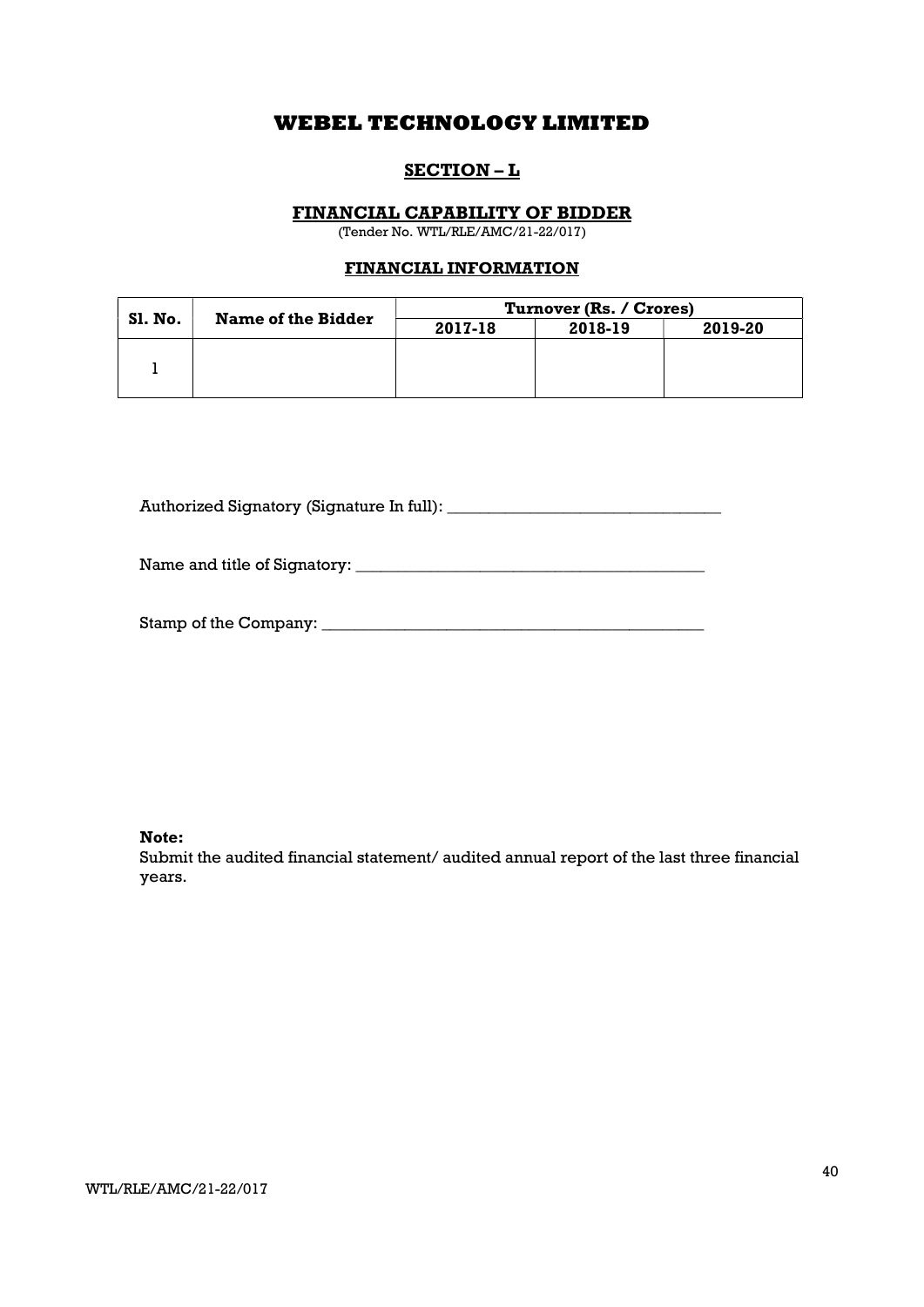## SECTION – M

## BIDDERS'S DETAILS

(Tender No. WTL/RLE/AMC/21-22/017)

| 1  | Name of the Firm                                                                                         |  |
|----|----------------------------------------------------------------------------------------------------------|--|
| 2  | <b>Registered Office Address</b>                                                                         |  |
|    | <b>Contact Number</b>                                                                                    |  |
|    | <b>Fax Number</b>                                                                                        |  |
|    | E-mail                                                                                                   |  |
| 3  | Correspondence / Contact address                                                                         |  |
|    | Name & Designation of Contact person                                                                     |  |
|    | <b>Address</b>                                                                                           |  |
|    | <b>Contact Number</b>                                                                                    |  |
|    | <b>Fax Number</b>                                                                                        |  |
|    | E-mail                                                                                                   |  |
| 4  | Is the firm a registered company? If yes, submit                                                         |  |
|    | documentary proof                                                                                        |  |
|    | Year and Place of the establishment of the company                                                       |  |
| 6  | Former name of the company, if any                                                                       |  |
| 7  | Is the firm                                                                                              |  |
|    | a Government/ Public Sector Undertaking<br>٠                                                             |  |
|    | a propriety firm<br>٠                                                                                    |  |
|    | a partnership firm (if yes, give partnership<br>٠                                                        |  |
|    | deed)                                                                                                    |  |
|    | a limited company or limited corporation<br>٠                                                            |  |
|    | a member of a group of companies, (if yes,<br>٠                                                          |  |
|    | give                                                                                                     |  |
|    | name and address and description of other                                                                |  |
|    | companies)                                                                                               |  |
|    | a subsidiary of a large corporation (if yes give<br>٠                                                    |  |
|    | the name and address of the parent                                                                       |  |
|    | organization). If the company is subsidiary,                                                             |  |
|    | state what involvement if any, will the parent                                                           |  |
|    | company have in the project.                                                                             |  |
| 8  | Is the firm registered with Sales Tax department? If                                                     |  |
|    | yes, submit valid GST Registration certificate.                                                          |  |
| 9  | Is the firm registered for Service Tax with Central                                                      |  |
|    | Excise Department (Service Tax Cell)? If yes, submit                                                     |  |
|    | valid Service Tax registration certificate.                                                              |  |
| 10 | Total number of employees. Attach the organizational<br>chart showing the structure of the organization. |  |
| 11 |                                                                                                          |  |
|    | Are you registered with any Government/<br>Department/ Public Sector Undertaking (if yes, give           |  |
|    | details)                                                                                                 |  |
| 12 | How many years has your organization been in                                                             |  |
|    | business under your present name? What were your                                                         |  |
|    | fields when you established your organization                                                            |  |
| 13 | What type best describes your firm? (Purchaser                                                           |  |
|    | reserves the right to verify the claims if necessary)                                                    |  |
|    |                                                                                                          |  |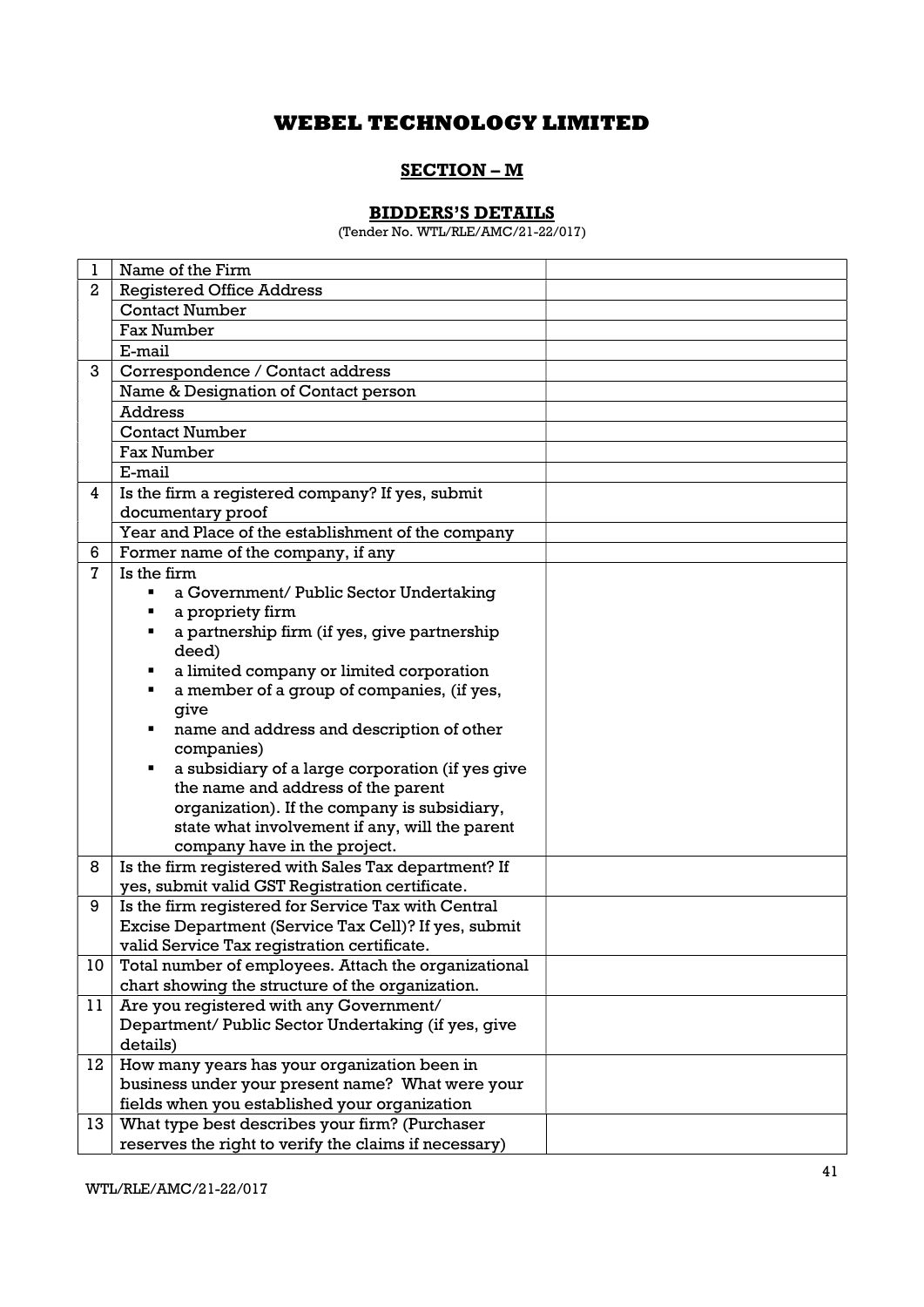|    | Manufacturer                                            |
|----|---------------------------------------------------------|
|    | Supplier                                                |
|    | System Integrator                                       |
|    | Consultant                                              |
|    | Service Provider (Pl. specify details)                  |
|    | Software Development                                    |
|    | Total Solution provider (Design, Supply,<br>٠           |
|    | Integration, O&M)                                       |
|    | IT Company                                              |
| 14 | Number of Offices in district head quarters in West     |
|    | Bengal                                                  |
| 15 | Is your organization having ISO 9001:2015 certificates? |
| 16 | List the major clients with whom your organization has  |
|    | been / is currently associated.                         |
| 17 | Have you in any capacity not completed any work         |
|    | awarded to you? (If so, give the name of project and    |
|    | reason for not completing the work)                     |
| 18 | Have you ever been denied tendering facilities by any   |
|    | Government / Department / Public sector                 |
|    | Undertaking? (Give details)                             |

Authorized Signatory (Signature In full): \_\_\_\_\_\_\_\_\_\_\_\_\_\_\_\_\_\_\_\_\_\_\_\_\_\_\_\_\_\_\_\_\_

Name and title of Signatory: \_\_\_\_\_\_\_\_\_\_\_\_\_\_\_\_\_\_\_\_\_\_\_\_\_\_\_\_\_\_\_\_\_\_\_\_\_\_\_\_\_\_

Company Rubber Stamp: \_\_\_\_\_\_\_\_\_\_\_\_\_\_\_\_\_\_\_\_\_\_\_\_\_\_\_\_\_\_\_\_\_\_\_\_\_\_\_\_\_\_\_\_\_\_\_\_\_\_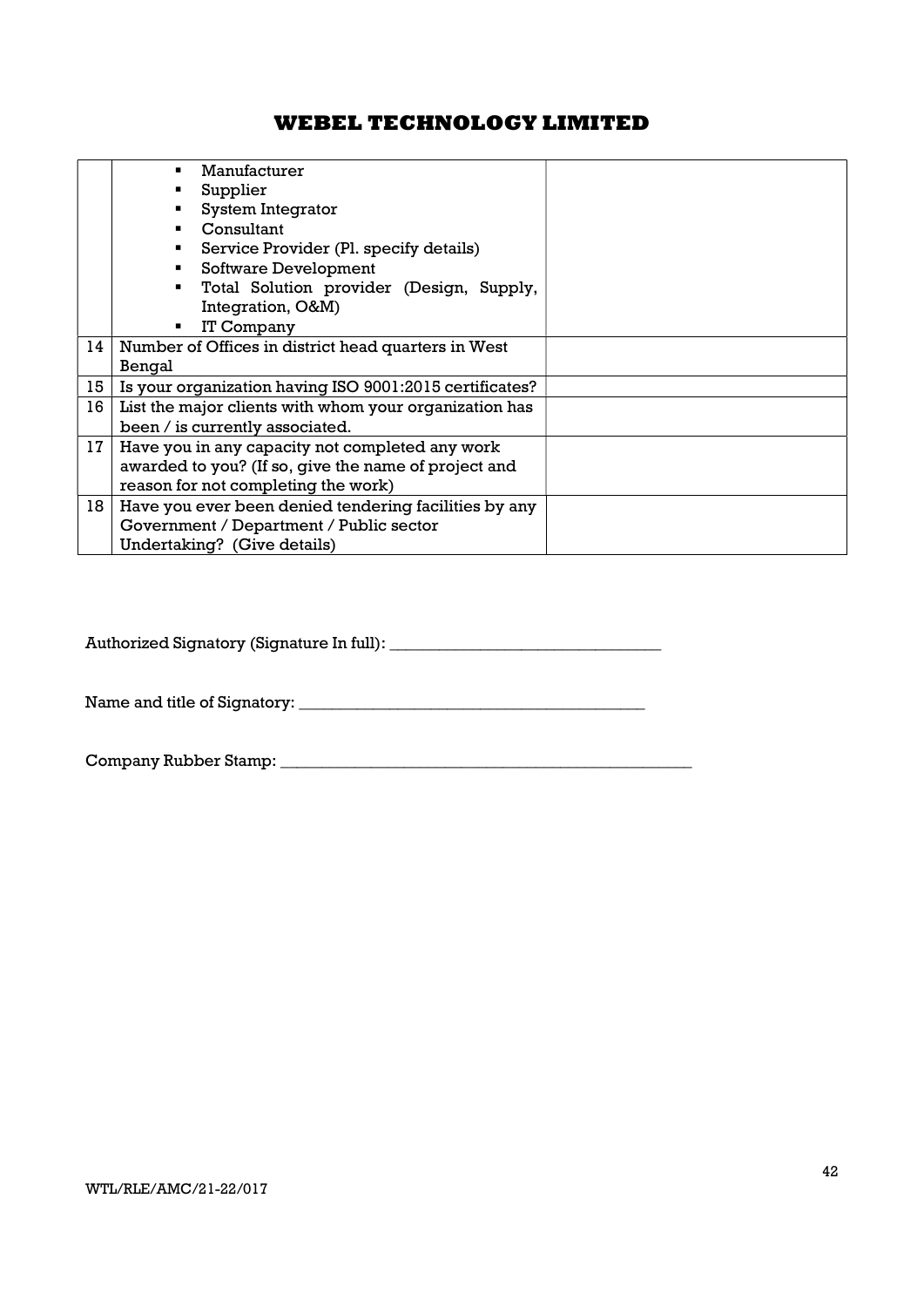## SECTION – N

## MANUFACTURER'S AUTHORIZATION FORM

To Webel Technology limited Plot-5, Block-BP, Sector-V Salt Lake Kolkata-700 091

Ref: Tender No.: WTL/RLE/AMC/21-22/017 dated 25.08.2021

| WHEREAS |                                                                                                         |  |     | who    | are | official                                           | producers  | οf        |
|---------|---------------------------------------------------------------------------------------------------------|--|-----|--------|-----|----------------------------------------------------|------------|-----------|
|         |                                                                                                         |  | and | having |     | production                                         | facilities | at        |
|         |                                                                                                         |  |     |        | do  | hereby                                             |            | authorize |
|         |                                                                                                         |  |     |        |     | located                                            |            | at        |
|         |                                                                                                         |  |     |        |     | (hereinafter, the "Bidder") to submit a bid of the |            |           |
|         | following Products produced by us, for the Supply Requirements associated with the above Invitation for |  |     |        |     |                                                    |            |           |
| Bids.   |                                                                                                         |  |     |        |     |                                                    |            |           |

When resold by \_\_\_\_\_\_\_\_\_\_\_\_\_\_\_\_\_\_\_\_\_\_\_\_\_, these products are subject to our applicable standard end user warranty terms.

We assure you that in the event of \_\_\_\_\_\_\_\_\_\_\_\_\_\_\_\_\_\_\_\_\_\_, not being able to fulfill its obligation as our Service Provider in respect of our standard Warranty Terms we would continue to meet our Warranty Terms through alternate arrangements.

We also confirm that \_\_\_\_\_\_\_\_\_\_\_\_\_\_\_\_\_\_\_\_\_\_\_\_\_\_\_\_\_\_\_is our authorized service provider/system integrator and can hence provide maintenance and upgrade support for our products.

We also confirm that the products quoted are on our current product list and are not likely to be discontinued within 3 years from the day of this letter. We assure availability of spares for the products for the next two years after three years warranty.

We also confirm that the material will be delivered within 4-6 weeks from the date of placement of confirmed order.

Name In the capacity of

Signed

Duly authorized to sign the authorization for and on behalf of

Dated on \_\_\_\_\_\_\_\_\_\_\_\_\_\_\_\_\_ day of\_\_\_\_\_\_\_\_\_\_\_\_\_2021

Note: This letter of authority must be on the letterhead of the Manufacturer and duly signed by an authorized signatory.

WTL/RLE/AMC/21-22/017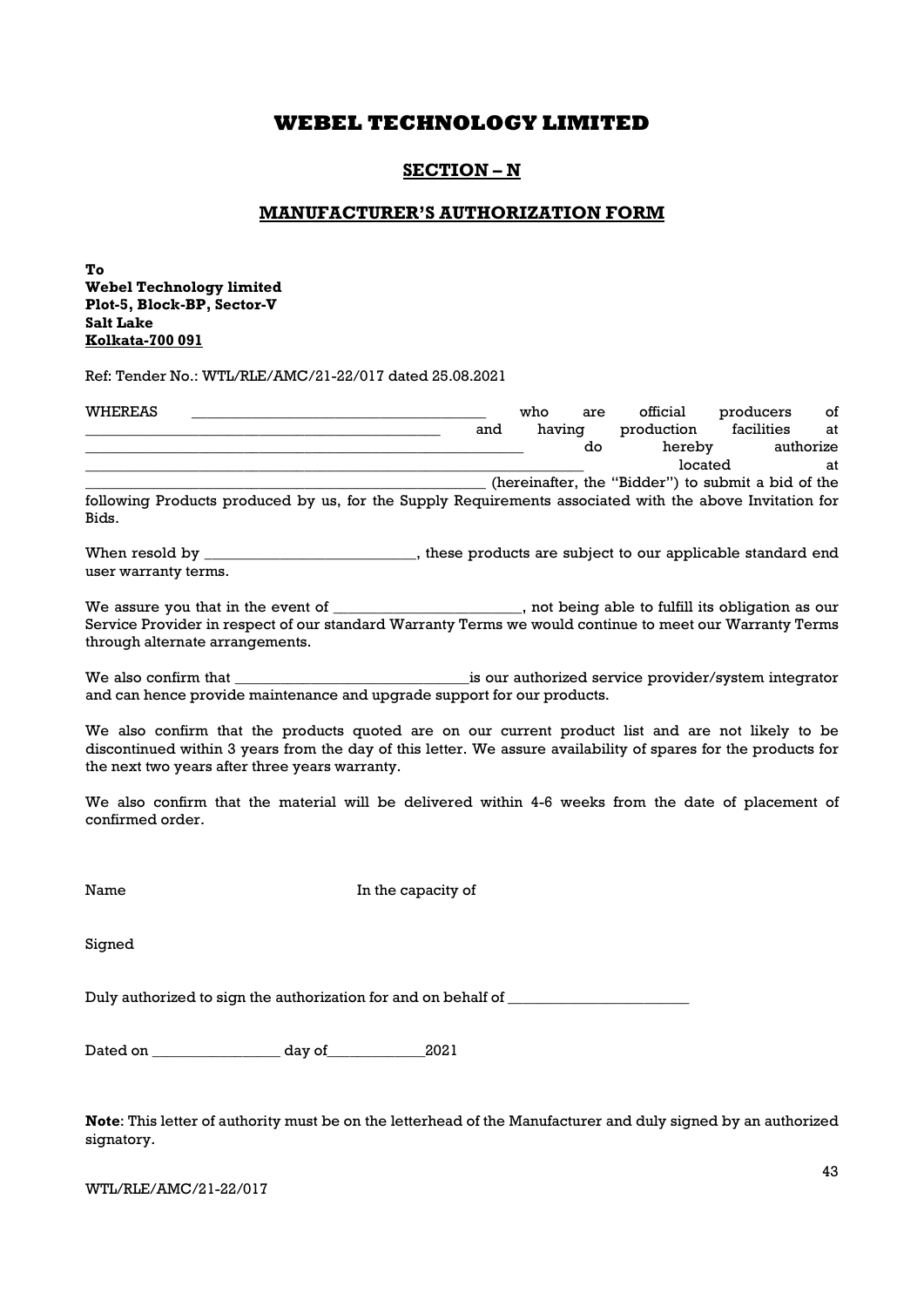## SECTION – O

## FORMAT FOR PRE-BID MEETING QUERY

(Tender No. WTL/RLE/AMC/21-22/017)

Name of the Bidder:

**Oueries** 

| S1.<br>No. | <b>Section</b><br>No. | <b>Clause</b><br>No. | Page<br>No. | Queries |
|------------|-----------------------|----------------------|-------------|---------|
|            |                       |                      |             |         |
|            |                       |                      |             |         |
|            |                       |                      |             |         |
|            |                       |                      |             |         |
|            |                       |                      |             |         |
|            |                       |                      |             |         |
|            |                       |                      |             |         |
|            |                       |                      |             |         |
|            |                       |                      |             |         |

Note: The filled form to be submitted in XLS & PDF Format. There is a cut off date for receiving of queries before Pre Bid Meeting. Queries received after the cutoff period will not be accepted. The Purchaser reserves the right to respond all queries over e-mail.

Authorized Signatory (Signature In full): \_\_\_\_\_\_\_\_\_\_\_\_\_\_\_\_\_\_\_\_\_\_\_\_\_\_\_\_\_\_\_\_\_

Name and title of Signatory: \_\_\_\_\_\_\_\_\_\_\_\_\_\_\_\_\_\_\_\_\_\_\_\_\_\_\_\_\_\_\_\_\_\_\_\_\_\_\_\_\_\_

Company Rubber Stamp: \_\_\_\_\_\_\_\_\_\_\_\_\_\_\_\_\_\_\_\_\_\_\_\_\_\_\_\_\_\_\_\_\_\_\_\_\_\_\_\_\_\_\_\_\_\_\_\_\_\_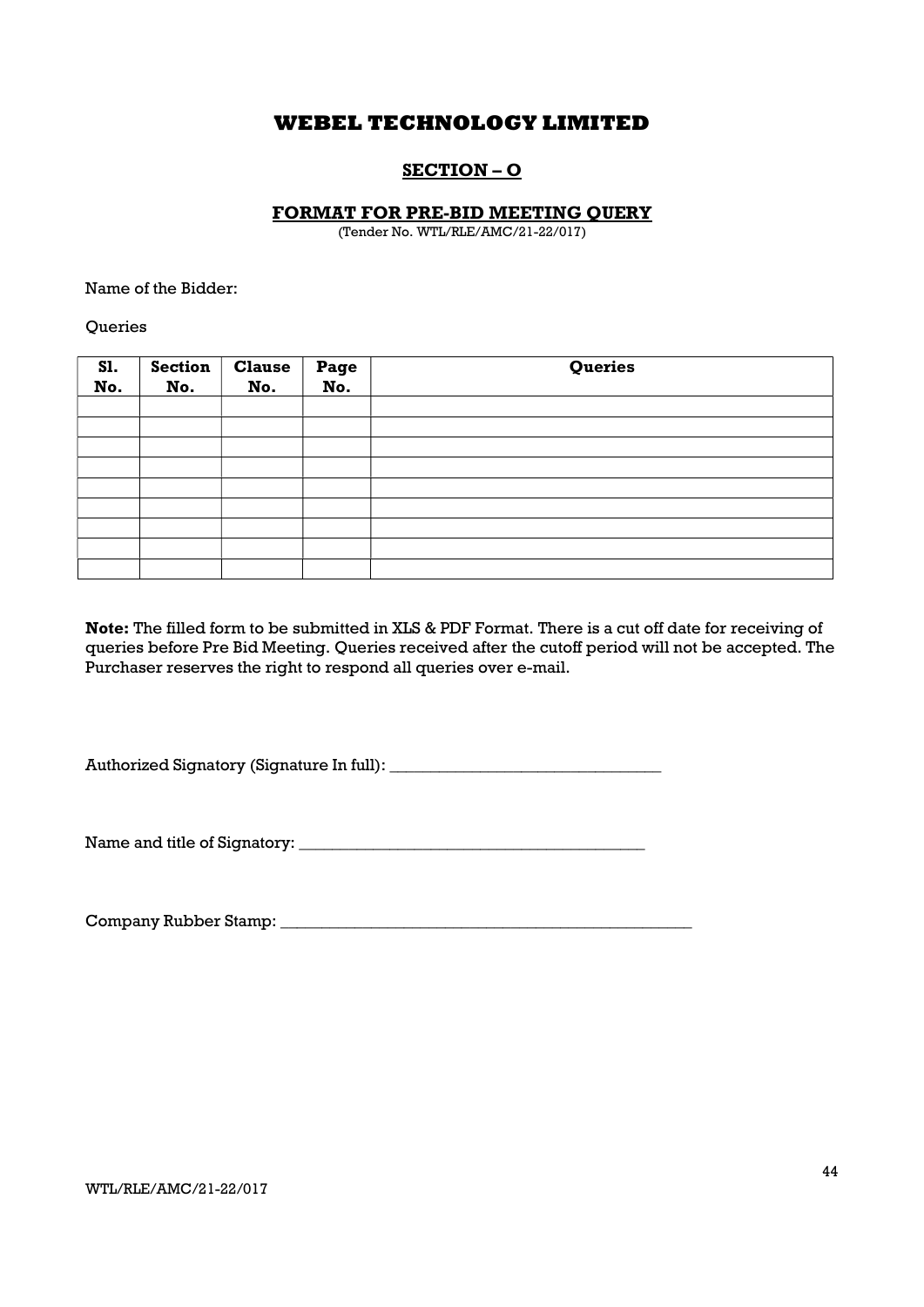## SECTION – P

## LIST OF CLIENTS OF SIMILAR ORDERS

(Tender No. WTL/RLE/AMC/21-22/017)

| <b>S1.</b><br>No. | <b>Name of the Client</b> | <b>Address</b> | <b>Contact</b><br>Person | <b>Designation</b> | <b>Contact</b><br><b>Numbers</b> |
|-------------------|---------------------------|----------------|--------------------------|--------------------|----------------------------------|
|                   |                           |                |                          |                    |                                  |
|                   |                           |                |                          |                    |                                  |
|                   |                           |                |                          |                    |                                  |
|                   |                           |                |                          |                    |                                  |
|                   |                           |                |                          |                    |                                  |
|                   |                           |                |                          |                    |                                  |
|                   |                           |                |                          |                    |                                  |
|                   |                           |                |                          |                    |                                  |
|                   |                           |                |                          |                    |                                  |
|                   |                           |                |                          |                    |                                  |
|                   |                           |                |                          |                    |                                  |
|                   |                           |                |                          |                    |                                  |
|                   |                           |                |                          |                    |                                  |
|                   |                           |                |                          |                    |                                  |
|                   |                           |                |                          |                    |                                  |
|                   |                           |                |                          |                    |                                  |

Authorized Signatory (Signature In full): \_\_\_\_\_\_\_\_\_\_\_\_\_\_\_\_\_\_\_\_\_\_\_\_\_\_\_\_\_\_\_\_\_

Name and title of Signatory: \_\_\_\_\_\_\_\_\_\_\_\_\_\_\_\_\_\_\_\_\_\_\_\_\_\_\_\_\_\_\_\_\_\_\_\_\_\_\_\_\_\_

Company Rubber Stamp: \_\_\_\_\_\_\_\_\_\_\_\_\_\_\_\_\_\_\_\_\_\_\_\_\_\_\_\_\_\_\_\_\_\_\_\_\_\_\_\_\_\_\_\_\_\_\_\_\_\_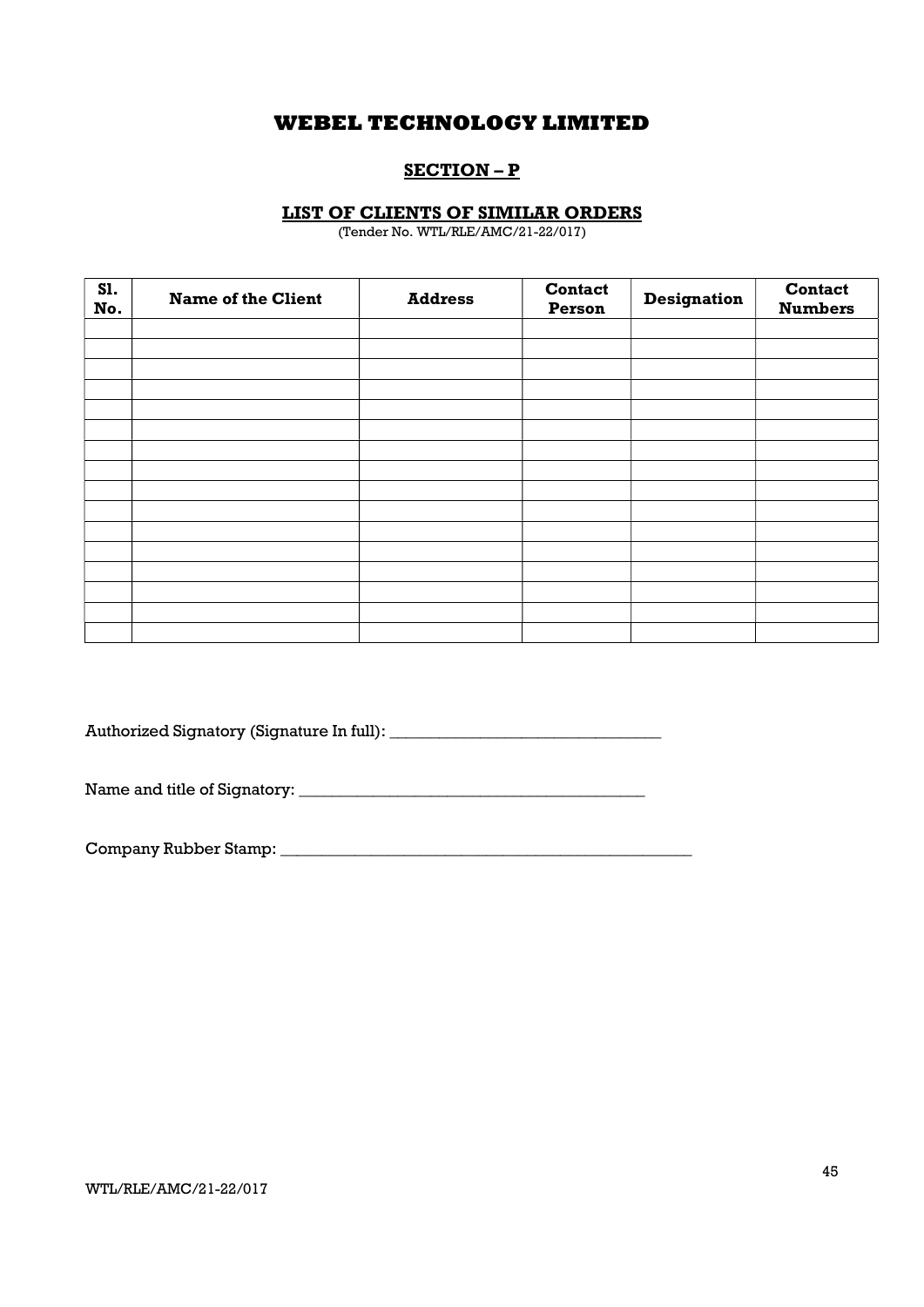## SECTION – Q

## PROFORMA FOR PERFORMANCE BANK GUARANTEE

(On non-judicial stamp paper of appropriate value to be purchased in the name of executing Bank)

#### PROFORMA OF BANK GUARANTEE FOR SECURITY DEPOSIT –CUM-PRFORMANCE **GUARANTEE**

Ref …………………….. Bank Guarantee no…………….

Date…………………..

#### PROFORMA OF BG FOR SECURITY DEPOSIT

KNOW ALL MEN BY THESE PRESENTS that in consideration of WEBEL TECHNOLOGY LIMTED, a Government of West Bengal Undertaking incorporated under the Companies Act, 1956 having its Registered office at Webel Bhavan, Block EP&GP, Sector V, Kolkata-700 091 (hereinafter called "The Purchaser") having agreed to accept from \_\_\_\_\_\_\_\_\_\_\_\_\_\_\_\_(hereinafter called "The Contractor") Having its Head Office at \_\_\_\_\_\_\_\_\_\_\_\_\_\_\_\_\_\_, a Bank guarantee for Rs. \_\_\_\_\_\_\_\_\_\_\_\_\_\_ in lieu of Cash Security Deposit for the due fulfillment by the Contractor of the terms & conditions of the Work Order No. \_\_\_\_\_\_\_\_\_\_\_\_\_\_\_\_\_\_\_dated\_\_\_\_\_\_\_\_\_\_\_\_ issued by the Purchaser for (hereinafter called "the said work order<br>
)". We (Name & detailed address of the b dated  $)$ ". We  $\qquad$  (Name & detailed address of the branch) (hereinafter called "the Guarantor") do hereby undertake to indemnify and keep indemnified the Purchaser to the extent of Rs. \_\_\_\_\_\_\_\_ (Rupees \_\_\_\_\_\_\_\_\_\_\_\_\_\_\_\_\_\_\_\_\_\_\_\_\_) only against any loss or damage caused to or suffered by the Purchaser by reason of any breach by the Contractor of any of the terms and conditions contained in the said Work Order No. \_\_\_\_\_\_\_\_\_\_\_\_\_\_\_\_\_\_\_\_ dated\_\_\_\_\_\_\_\_\_\_\_\_\_\_\_\_\_\_ of which breach the opinion of the Purchaser shall be final and conclusive.

(2) AND WE, \_\_\_\_\_\_\_\_\_\_\_\_\_\_\_\_\_\_\_\_DO HEREBY Guarantee and undertake to pay forthwith on demand to the Purchaser such sum not exceeding the said sum of \_\_\_\_\_\_Rupees\_\_\_\_\_\_\_\_\_\_\_) only as may be specified in such demand, in the event of the Contractor failing or neglecting to execute fully efficiently and satisfactorily the order for **the satisfactorily** the order for **a structure of the satisfactorily** the order for  ${\tt dated}$ 

(3) WE \_\_\_\_\_\_\_\_\_\_\_\_\_\_\_\_\_\_\_\_\_\_\_\_\_\_ further agree that the guarantee herein contained shall remain in full force and effect during the period that would be taken for the performance of the said order as laid down in the said Work Order No. \_\_\_\_\_\_\_\_\_\_\_\_\_\_\_\_ dated \_\_\_\_\_\_\_\_\_\_\_\_\_\_\_ including the warranty obligations and that it shall continue to be enforceable till all the dues of the Purchaser under or by virtue of the said Work Order No. \_\_\_\_\_\_\_\_\_\_\_\_\_\_\_\_\_\_\_ dated \_\_\_\_\_\_\_\_\_\_\_\_\_\_ have been fully paid and its claims satisfied or is charged or till the Purchaser or its authorized representative certified that the terms and conditions of the said Work Order No. \_\_\_\_\_\_\_\_\_\_\_\_\_\_\_\_\_\_\_\_\_\_ dated \_\_\_\_\_\_\_\_\_\_\_\_\_\_\_\_\_ have been fully and properly carried out by the said contractor and accordingly discharged the guarantee.

(4) We \_\_\_\_\_\_\_\_\_\_\_\_\_\_\_\_\_\_\_\_\_\_\_\_\_\_\_\_\_ the Guarantor undertake to extend the validity of Bank Guarantee at the request of the contractor for further period of periods from time to time beyond its present validity period failing which we shall pay the Purchaser the amount of Guarantee.

(5) The liability under the Guarantee is restricted to Rs. \_\_\_\_\_\_\_\_\_ (Rupees \_\_\_\_\_\_\_\_\_\_\_\_\_\_

) only and will expire on  $\qquad \qquad$  and unless a claim in writing is presented to us or an action or suit to enforce the claim is filled against us within 6 months from all your rights will be forfeited and we shall be relieved of and discharged from all our liabilities (thereinafter)

(6) The Guarantee herein contained shall not be determined or affected by liquidation or winding up or insolvency or closer of the Contractor.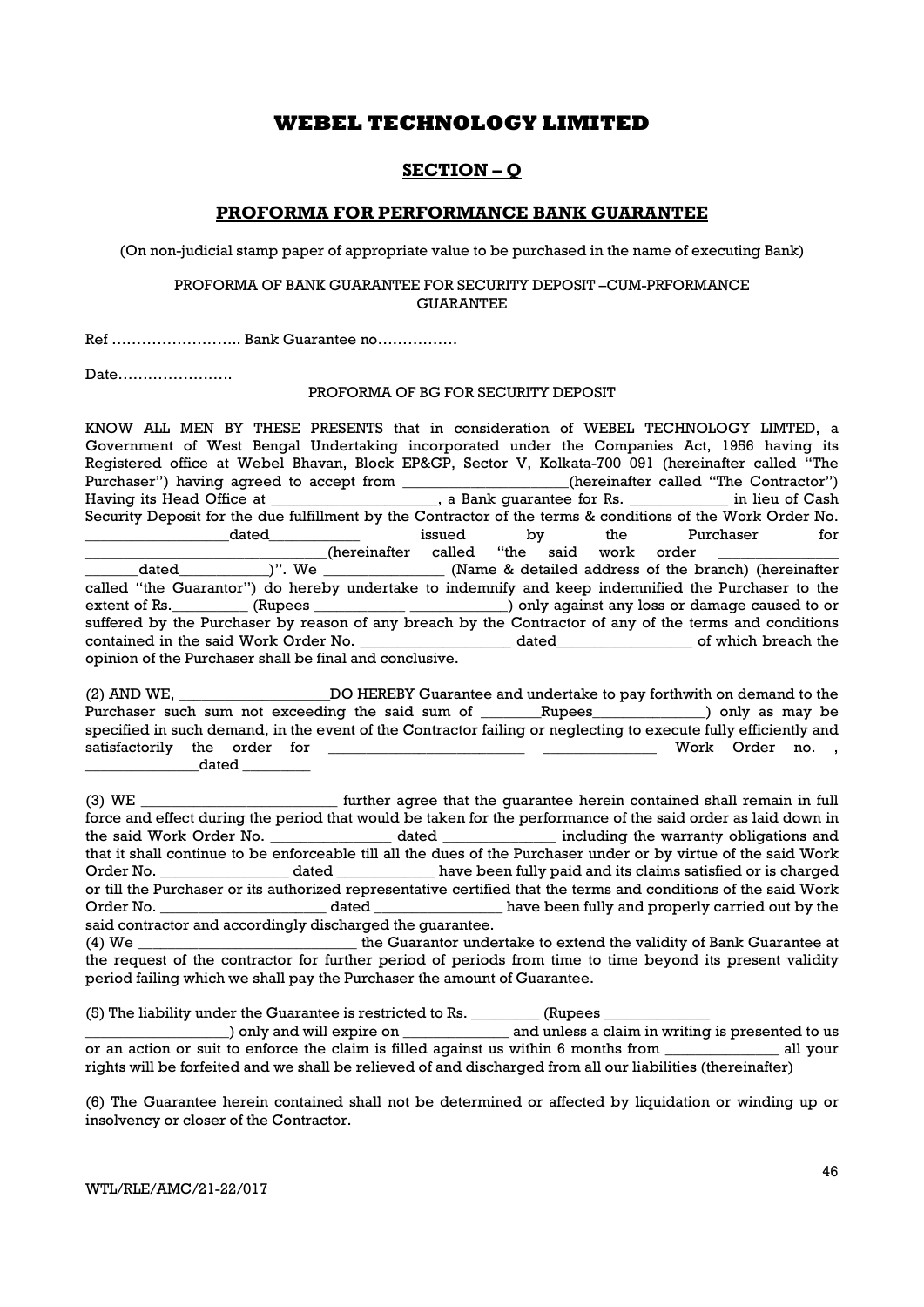(7) The executants has the power to issue this guarantee on behalf of Guarantor and holds full and valid power of Attorney granted in his favour by the Guarantor authorizing him to execute the Guarantee.

(8) Notwithstanding anything contained herein above, our liability under this guarantee is restricted to Rs. ) only and our quarantee shall remain in force up to and unless a demand or claim under the guarantee is made on us in writing on or before all your rights under the guarantee shall be forfeited and we shall be relieved and discharged from all liabilities there under.

WE, \_\_\_\_\_\_\_\_\_\_\_\_\_\_\_\_\_\_\_\_\_\_\_\_\_\_ lastly undertake not to revoke this guarantee during the currency except with the previous consent of the Purchaser in writing. In witness whereof we all the set and subscribed our hand on this and subscribed our hand on this day of  $\mathbb{Z}^2$ 

SIGNED, SEALED AND DELIVERED

 $\overline{\phantom{a}}$  , we can consider the constant of  $\overline{\phantom{a}}$ (Stamp of the executants)

WITNESS

 $1) \tightharpoonup$  $2)$  \_

(Name & address in full with Rubber Stamp)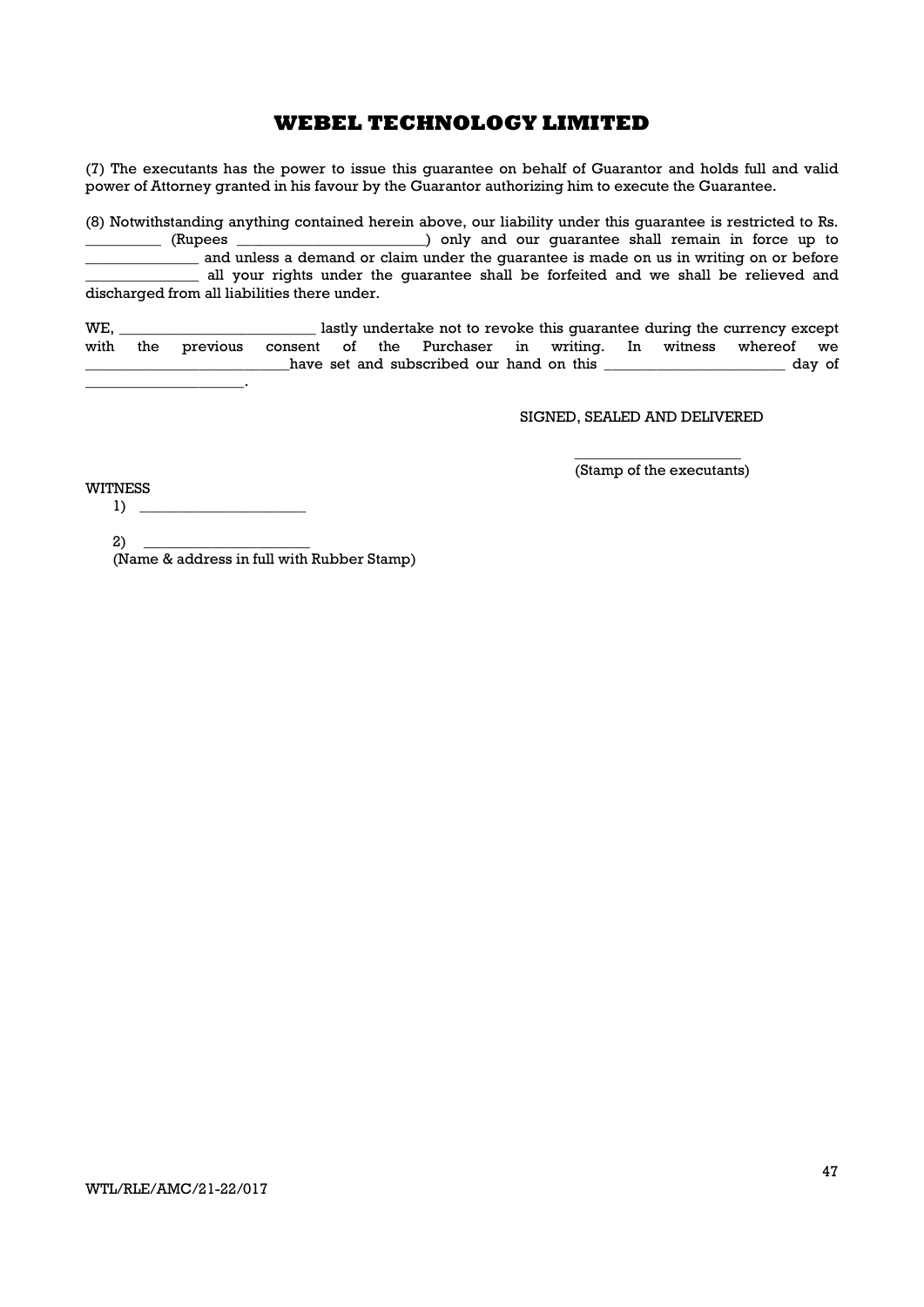## INSTRUCTIONS FOR FURNISHING BANK GUARANTEE

- 1. Bank Guarantee (B.G.) for Advance payment, Mobilization Advance, B.G. for security Deposit-cum-Performance Guarantee, Earnest Money should be executed on the Non- Judicial Stamp paper of the applicable value and to be purchased in the name of the Bank.
- 2. The Executor (Bank authorities) may mention the Power of Attorney No. and date of execution in his/her favour with authorization to sign the documents. The Power of Attorney is to be witnessed by two persons mentioning their full name and address.
- 3. The B.G. should be executed by a Nationalised Bank/ Scheduled Commercial Bank preferably on a branch located in Kolkata. B.G. from Co-operative Bank / Rural Banks is not acceptable.
- 4. A Confirmation Letter of the concerned Bank must be furnished as a proof of genuineness of the Guarantee issued by them.
- 5. Any B.G. if executed on Non-Judicial Stamp paper after 6 (six) months of the purchase of such stamp shall be treated as Non-valid.
- 6. Each page of the B.G. must bear signature and seal of the Bank and B.G. Number.
- 7. The content of the B.G. shall be strictly as Proforma prescribed by WTL in line with Purchase Order /LOI/ Work Order etc. and must contain all factual details.
- 8. Any correction, deletion etc. in the B.G. should be authenticated by the Bank Officials signing the B.G.
- 9. In case of extension of a Contract the validity of the B.G. must be extended accordingly.
- 10. B.G. must be furnished within the stipulated period as mentioned in Purchase Order / LOI / Work Order etc.
- 11. Issuing Bank / The Bidder are requested to mention the Purchase Order / Contract / Work Order reference along with the B.G. No. For making any future queries to WTL.